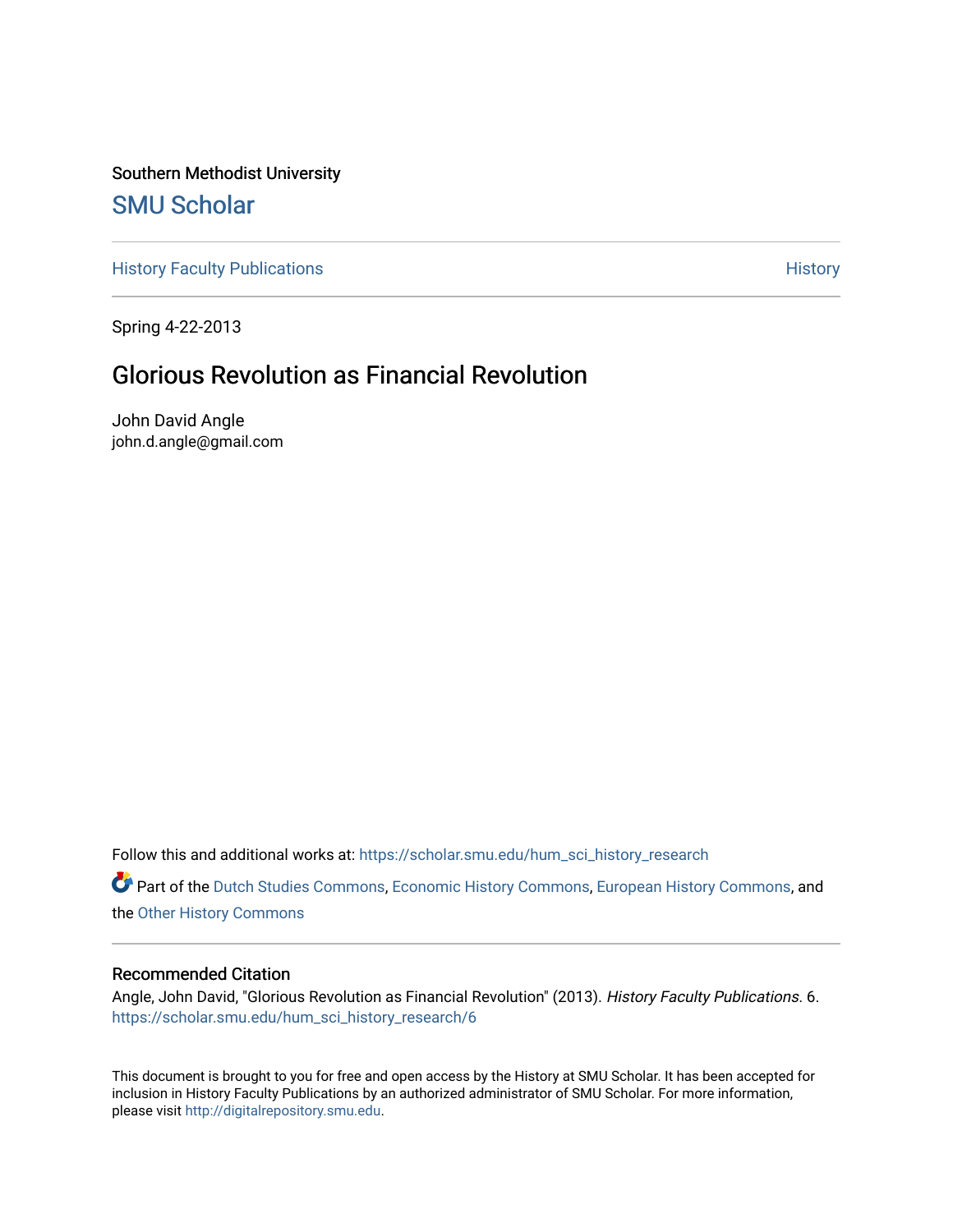**Glorious Revolution as Financial Revolution** 

**John Angle**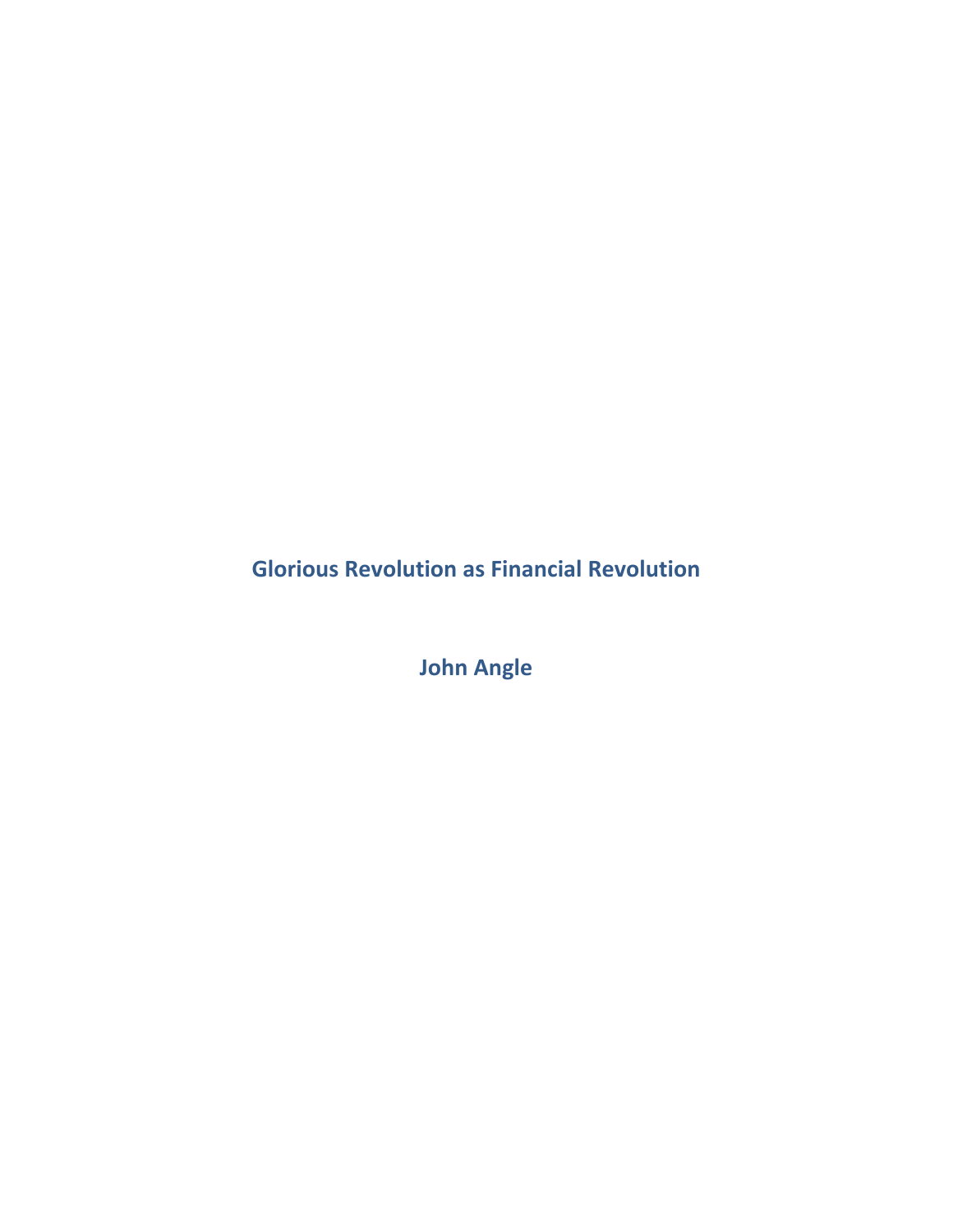In the late seventeenth century, England experienced a dramatic political and religious crisis that fundamentally reshaped the nation's future. In late 1688, a group of English elites invited William the Stadholder of the Netherlands and Mary Stuart, the daughter of King James II, to invade England. They did so and deposed the king in a relatively bloodless revolution that dramatically recast the political, economic, and religious future. William and Mary's invasion of England and accession to the throne has traditionally been called the Glorious Revolution.

One crucial key to the invitation was a group of influential London merchants who were envious of the Dutch economic success and displeased with the economic policies of James II. As a result, they invited William to invade and supported his invasion in hopes of bringing his economic policies to Britain. Their advocacy and support ultimately led them to be called the "Immortal Seven."

At mid-century, England and the Netherlands had adopted radically different fiscal and economic policies. As a result, the English experienced only middling economic growth especially as compared to the Dutch. Merchants considered the policies of the Stuart kings as disadvantageous to merchants, but saw Dutch taxation, monetary, and banking practices as fostering trade.

Historians have conventionally appreciated the Immortal Seven as motivated by religion and failed to fully acknowledge the economic motivations behind their support for William as an alternative to the reigning monarch James II. There are, however, some significant exceptions. P. G. M. Dixon's pathbreaking study, The Financial Revolution in Great Britain, makes him the forefather of all subsequent research on the fiscal-military state that emerged from this period, and coined the term "Financial Revolution," but his

Angle 2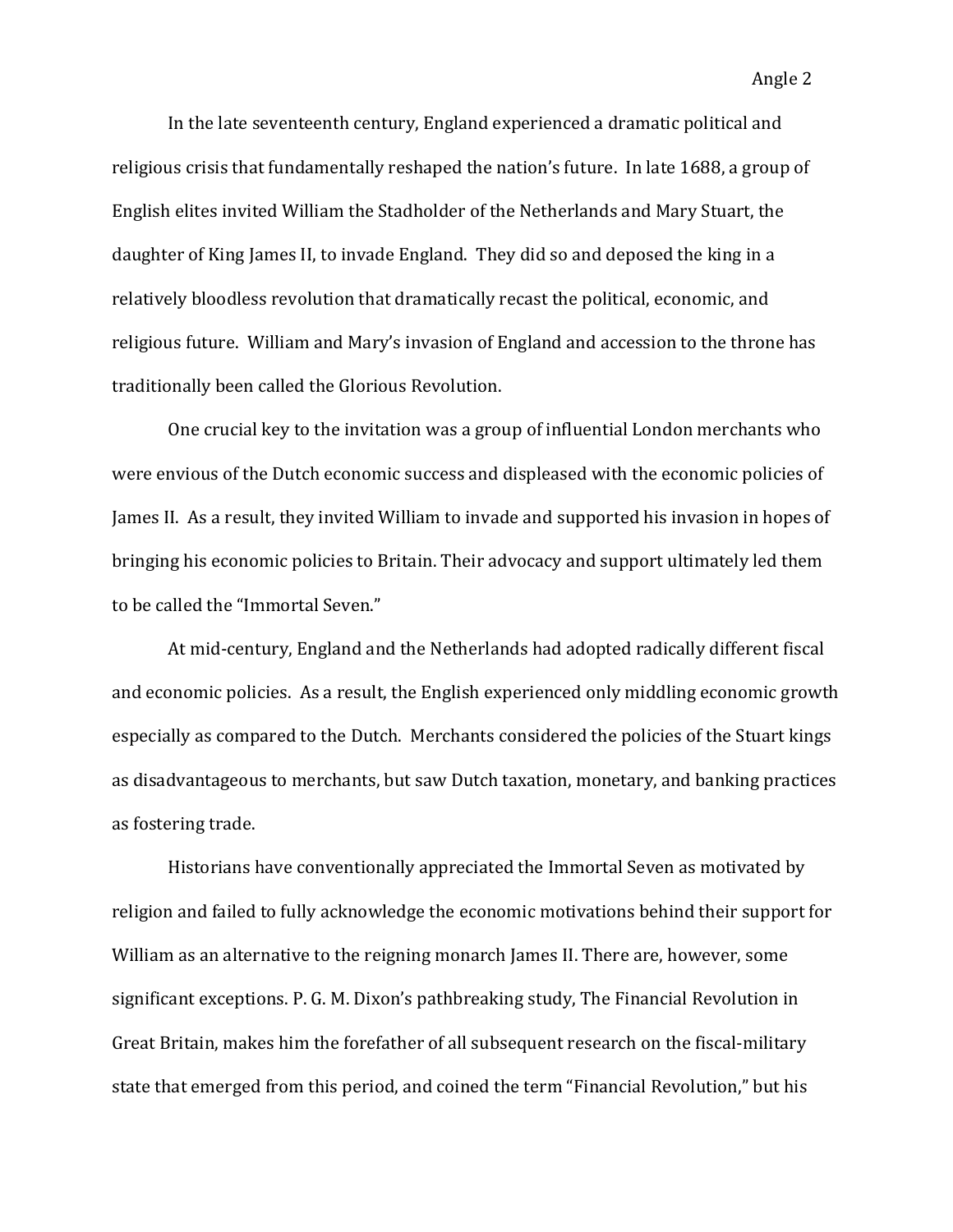work pays very little attention to the revolution or its politics. In War and Economy, D. W. Jones presents a compelling economic argument by paying close attention to a group called the "New London Merchants." Steven Pincus, focuses on the "New London Merchants," as this paper does, as important to causing the Glorious Revolution.

This paper builds on these works. It shares with the many economic studies an emphasis on financial and monetary changes as fundamental to political events of the Glorious Revolution.<sup>1</sup> This paper, however, aims to study events both before and after the Glorious Revolution by focusing on the financial dimensions of both causes and effect. It focuses specifically on the economic motivations of individual members of the Immortal Seven and pays close attention to the exact fiscal and monetary changes that occurred in Britain during the Financial Revolution of the late 1690s.

First, I discuss in this paper the attractions of the Dutch economic model for seventeenth century Englishmen specifically for members of the wealthy merchant class that likely led them to look to William. Then I look to the policies William favored once he was in power – such as the establishment of the Bank of England, the creation of the national debt, and the resolution of chronic monetary shortages, known as the Currency Crisis –- and suggest that those merchants who invited William got the economic benefits they hoped to attain by initiating this seventeenth-century "regime change." William's economic and monetary reforms, brought to England by the Immortal Seven, taken together constitute a Financial Revolution.

Second, this paper analyzes the developments that led to the Financial Revolution in the last decade of the seventeenth century and the processes that allowed the revolution to occur. It will pay special attention to the role of the Bank of England and the Currency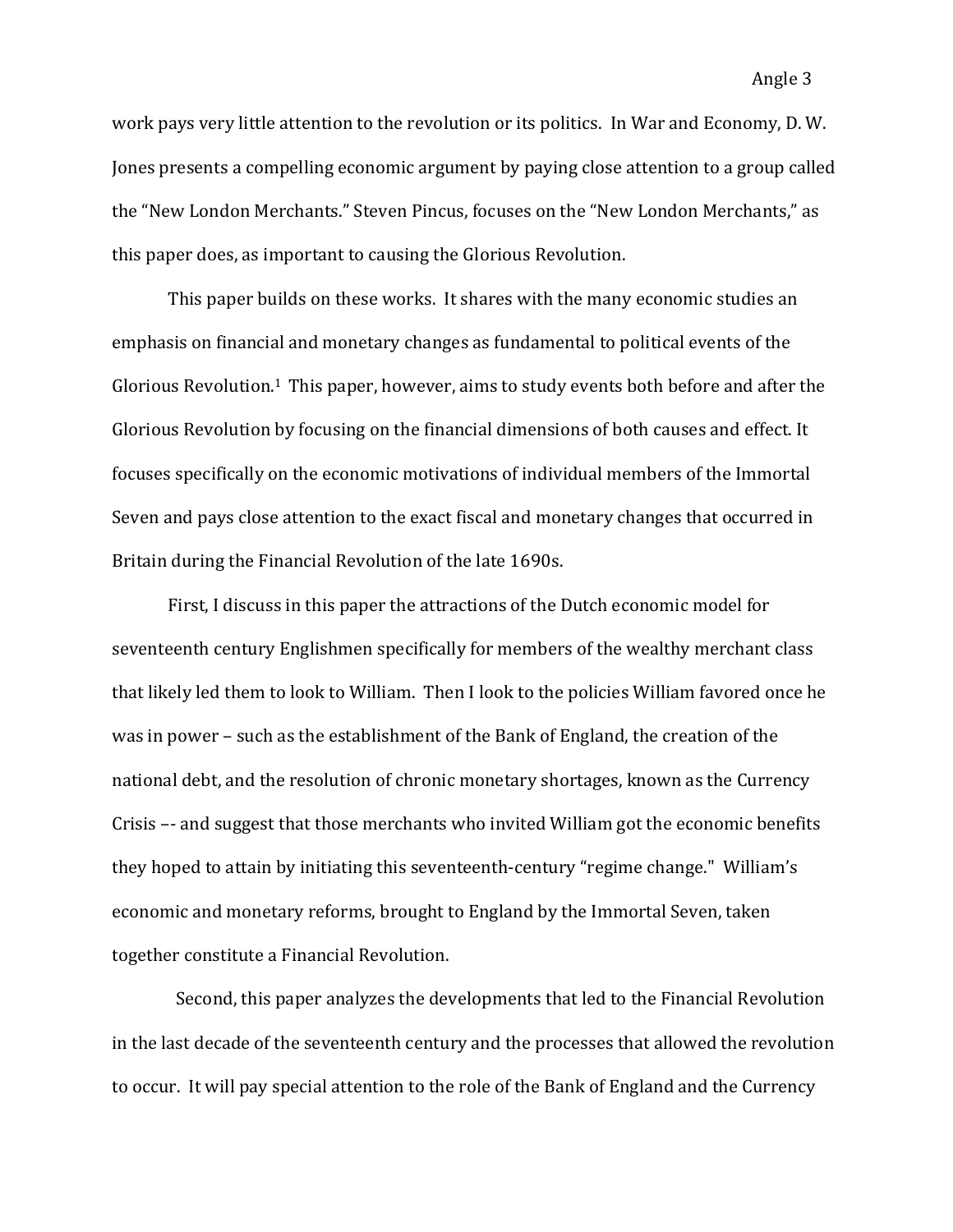Crisis in this revolution. Third, it will also analyze the effects of revolution in the creation of a self-conscious financial class in Britain. Finally, it will look to the ways in which the reforms promoted Britain's later commercial dominance. Ultimately this paper places the Glorious Revolution into is proper economic context by explaining the economic conditions that brought it about and the economic conditions that it produced.

## **Part I.A.: Mid-Seventeenth Century British Economic and Monetary Policies**

In the mid-seventeenth century, the economy of Britain lagged significantly behind that of the Netherlands. Its banking sector was primitive by comparison, its taxation archaic, and its fiscal-monetary policy holding back the nation's development. The problems plaguing Britain's economy became especially evident in comparison to those pursued by Dutch leaders.

At that time, Britain's economy was primarily agrarian, and its largest export was woolen textiles to continental Europe.<sup>2</sup> The Crown taxed the little industry they did have heavily and did very little to protect and promote their interests. It promoted the large crown companies, like the Levant and East India Companies, to the detriment of small merchants.<sup>3</sup> Thus, the English economy was slow growing. Governmental policies also favored government monopolies over small merchants, such as those run by the upstart New London Merchants. Despite these other impediments to economic development, the most significant issues were the shortage of hard currency and feeble banking sector, which slowed development and expansion of trade.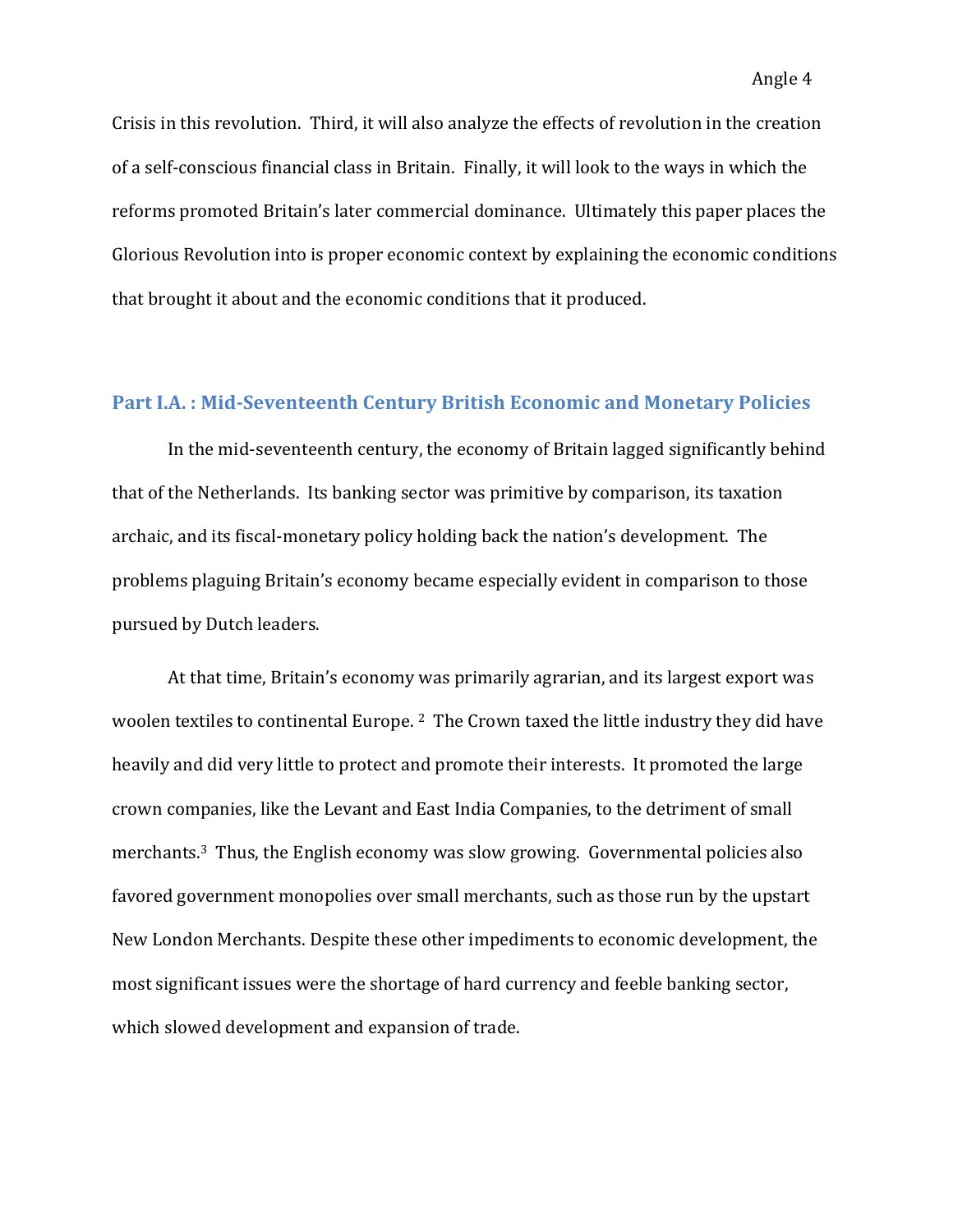Britain's financial sector developed later and more slowly than many other parts of Europe, slowing their development. Wealthy families like the Medicis had historically carried out banking, however successive governments bankrupted these finance houses when they defaulted on their debts. Some, such as the Fuggers eventually went on to build successful private banking houses. Britain's lack of a strong banking sector prevented the emergence of a more modern economy and stymied growth in the nation. The little financial sector in Britain that existed then was centered in the small one square-mile historical center, called The City of London. As is common in Britain, this paper will refer to Britain's financial sector metonymically as simply, "The City." Only with William's Financial Revolution would a modern banking sector in England emerge through the financial practices he imported from continental Europe.

In 1640 when Charles I seized all the coins deposited by merchants in the Tower of London for safekeeping he exposed the incredible weakness and archaic nature of the British banking sector. His action demonstrated to many merchants that the crown could not be trusted, but also that banks were not a reliable place to store their money.<sup>4</sup> So feeble were the banks there that they relied upon the Tower of London for storage, and could not perform their primary mission – serving as a place for the safekeeping of assets.

The seizure of this wealth forced merchants to begin developing an alternate solution. After this seizure, goldsmith-bankers became the primary location for merchants' deposit. The goldsmith bankers began using a fractional reserve system that underpins the modern-day banking system.<sup>5</sup> In a fractional reserve system, a bank has a reserve of cash of which it only keeps a small portion and makes loans and investments with the rest. To encourage the deposit of gold with them, the goldsmith-bankers paid depositors, "four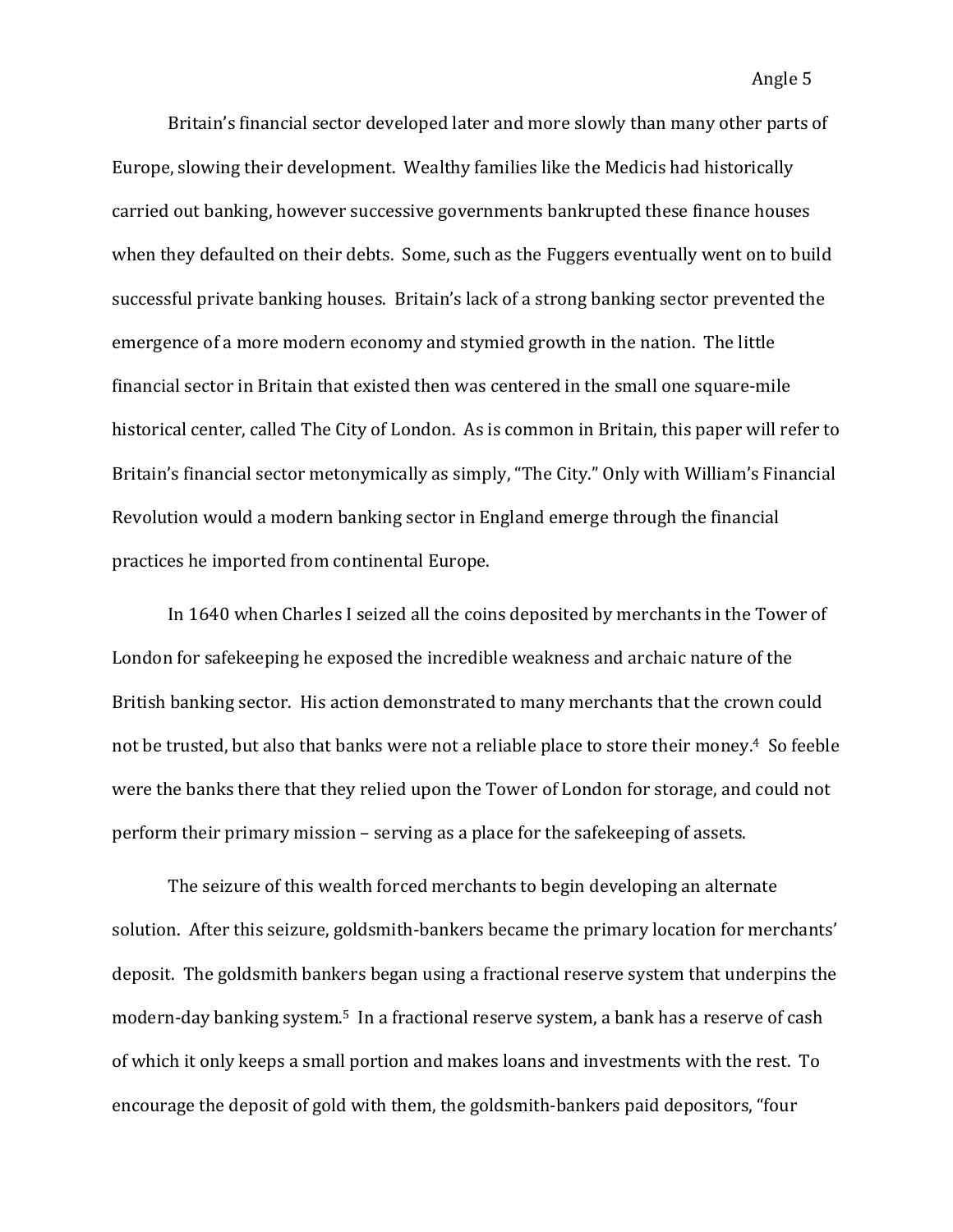Angle 6

pence the day interest per centum."<sup>6</sup> These goldsmith-bankers also provided basic investment mechanisms and issued their own forms of bills and notes. In the later seventeenth century these bankers evolved into more modern-appearing banks, and the bills that they issued held enormous credibility among businesspeople.<sup>7</sup> Although many of their practices were proto-modern, the goldsmith bankers were too small, too numerous, and too primitive to take Britain into the modern era. The banks made loans to the government, but, as government spending dramatically increased due to wars late in the century, the goldsmith-bankers could no longer lend enough to sustain the government. $8$ This delta between private lenders' ability to loan to the government and their spending needs demanded a solution that would eventually emerge in William's national bank.

Seventeenth-century England also experienced a cyclical shortage of hard currency. This shortage stemmed from England's large trade deficit, which occurred as England purchased large quantities of goods from foreign nations to supply their armies in the field on the continent. These deficits had to be settled with a combination of silver bullion and gold coins shipped abroad. British economic development was significantly impeded by the lack of hard currency.

Over the course of the seventeenth century, however, several new expedients designed to cope with the lack of currency emerged. First, individuals created bills of exchange to implement transactions. For example, in the 1640s, Sir William Cavendish, a nobleman with wool interests, was not able to transport  $£13,500$  in coin from Derbyshire to London, so he utilized a bill of exchange between another merchant and himself.<sup>9</sup> Slowly but steadily, bills like Cavendish's became more and more accepted and emerged as a sort of currency among merchants. The bills became uniform with the creation of the "inland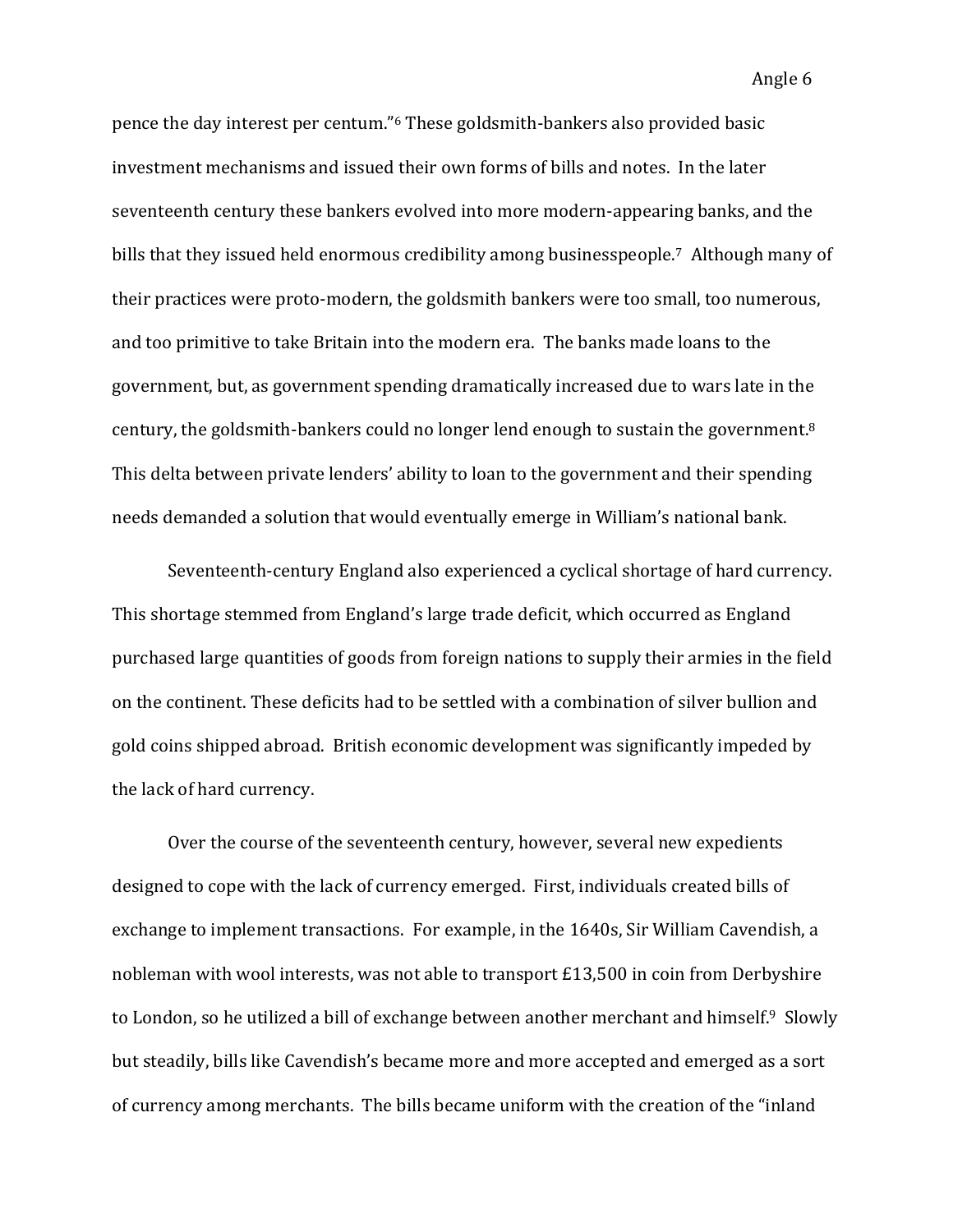Angle 7

bill of exchange," which standardized the writing and signing of the bill.<sup>10</sup> The development of these bills was a not only harbinger of future currency developments, but also allowed merchants to adapt to the shortage of currency. Another simpler solution to the lack of currency circulating involved the cutting of coins into smaller pieces. The coins commonly were stripped of up to forty percent of their metal content.<sup>11</sup> This obviously devalued the coins, but more seriously, caused a loss of confidence in the government behind them. D.W. Jones, who extensively studied these balances of payment in this period, argues that the clipping of coins for their silver content in the period, nevertheless, allowed Britain's economy to limp along economically. It could just manage to meet its international obligations while also sustaining trade at home.<sup>12</sup>

Despite these problems, the underlying foundation of the English economy was fairly strong, particularly because a strong, uniform internal market boosted it. This internal market developed around the markets of metropolitan areas. Leading the internal market's development and standardization was the wool market. The great demand for English wool helped fuel the building of roads, long-distance money carriers, and some financial institutions to deal with money on credit and short-term debts. Together, these developments resulted in one market throughout the British Isles. Then - mainly radiating from London - the extended or extra-metropolitan market existed through exports oversea.<sup>13</sup> For Britain, this meant a vibrant internal trade, but a failure to translate their domestic economy into broad strength due to the underdeveloped financial sector and lack of currency liquidity.

Although the reigning Stuart monarchs attempted positive policies, they were not particularly well implemented or successful. An example was the creation of free-trade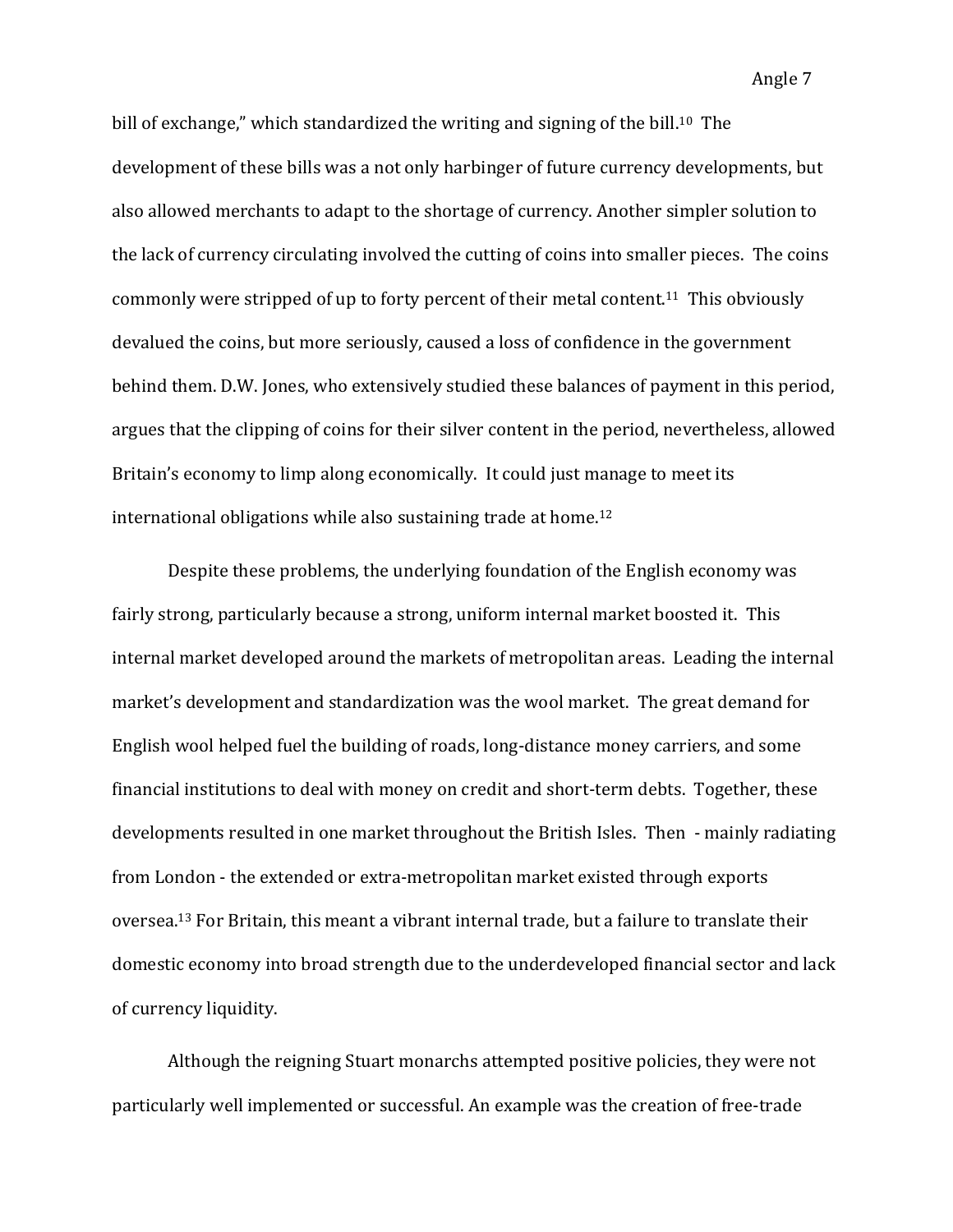zones. In response to growing Dutch power, Parliament, led by King James II, attempted to develop entrepôts, or free trade zones, similar to those which had grown up spontaneously near Amsterdam.<sup>14</sup> These government-fostered free trade zones in London were not successful in the immediate-term in advancing the British economy.<sup>15</sup> It is unclear exactly why they did not prosper, but it is possible that the difference lay in either other macroeconomic factors or the difference between organic and government-fostered freetrade zones.

Additionally, Charles II, recognizing the inadequacy of the English financial system and the ever growing Currency Crisis, in the middle of the seventeenth century attempted to address these failures. One such example involved the Crown pushing for paper bills to replace actual specie in business transactions to ease pressures from the lack of currency that were beginning to emerge. Memoirs from the time reveal popular resistance to this policy: "though paper credit, such as bank notes... do pass in the City of London... real specie is necessary  $\lceil$ in] the country," and "country people. . . will  $\lceil$ therefore $\rceil$  never take their paper in payments."<sup>16</sup> This lack of currency grew more problematic each year and became one of the greatest challenges of William's reign.

Charles II proposed a solution to Parliament in  $1673$  to address the growing Currency Crisis and to modernize banking. His proposal would have allowed him to spend more than the government brought in annually by using more paper money. He also proposed building a system of "publick and private banks" that handled large transactions and ensured that they were "fairly registered, and put to each man's account."<sup>17</sup> These banks were, "in the most convenient parts of the Kingdom, [to] be erected, where all receipts and payments to and from the Crown. . . may be respectively made." He also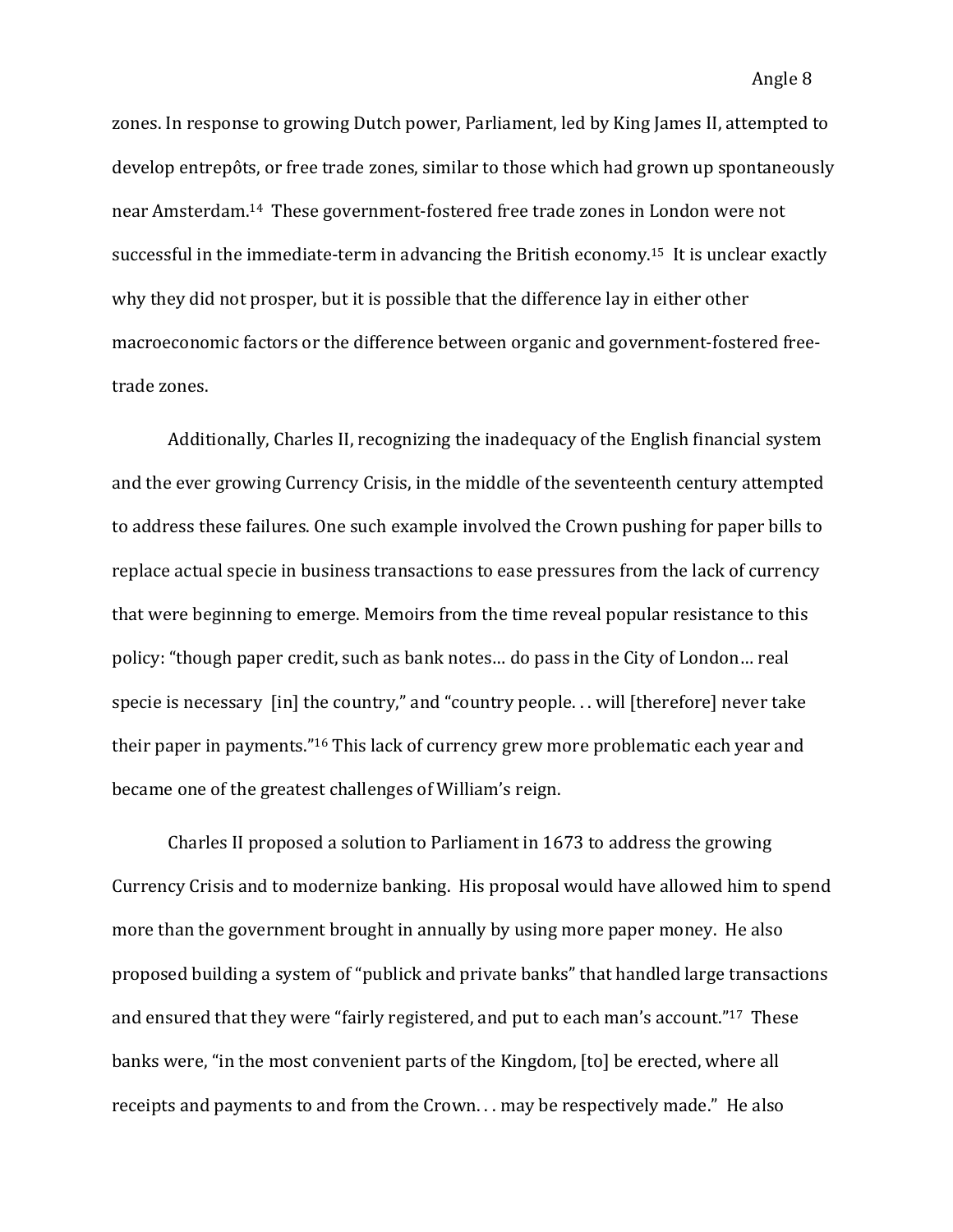proposed the creation of bills in small denominations for everyday transactions, claiming they constituted "a new specie of money" backed by the king's credit and valid for all transactions.<sup>18</sup> Charles seemed to hope that the banks and their depositors would handle their large transactions internally, not utilizing currency at all, and that the bills would proliferate and reduce the need for coinage.<sup>19</sup> Parliament did not embrace his solution, and the Currency Crisis continued largely unabated because of inadequate measures. So despite Charles's initiatives, by mid century only limited success had been achieved in modernizing the English banking and monetary system. While these policies could have solved some of the currency problem, they were either not embraced fully or not adopted at all. Merchants' observance of the ineptitude of the Stuart kings in addressing these evergrowing issues likely led them to support William's invasion.

In contrast, the Dutch government during the same period advocated for their businesses, and this did not go unremarked by the Stuart Kings. Even though their measures were not entirely successful, the Stuart kings likely modeled them on their more successful Dutch counterparts, particularly in the case of Charles II's banking changes and James's entrepôts. However, true emulation of Dutch economic and fiscal police would require a Dutch ruler brought to power by the English merchants.

#### **Part I.B.:** The Dutch Model

Dutch economic development on the other hand offered a starkly contrasting pattern of development to England's plodding one. In the mid-seventeenth century, the United Provinces were unquestionably the leading commercial and banking power, and Amsterdam was Europe's financial and commercial hub. This foil to England perhaps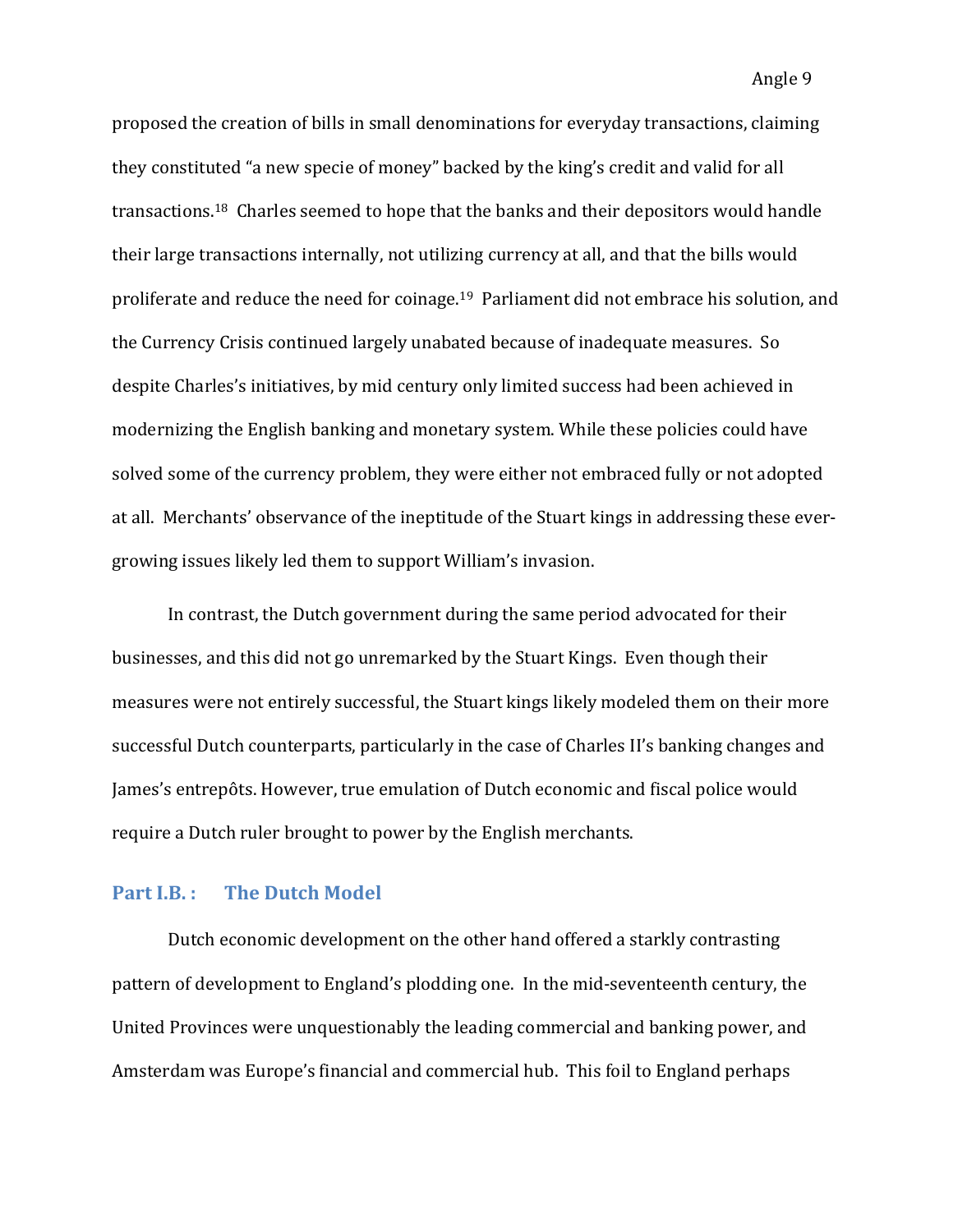explains, in part, the allure William of Orange may have had for the English merchants, envious of the positive effects of his policies in the Netherlands, which had produced a diverse and booming economy.<sup>20</sup> The Dutch had established a national bank before nearly any other nation, created an efficient taxation system, sustained a national debt, and developed, as early as the seventeenth century, a highly monetized economy with different currencies for domestic and international use.<sup>21</sup> The nation based its economy on the use of coins and money in everyday life, and their merchants saved and invested in the Netherlands. These developments gave the Dutch great economic power in the mercantilist currency-based era as "[t]he Republic's per capita money supply [was] nearly double that of England and triple that of France" at end of seventeenth century with high rates of domestic saving.<sup>22</sup>

The emerging middle class of Dutch merchants actively supported the Bank of Amsterdam – the Wisselbank – which intended its founding in 1609 to be a convenience for and promoter of merchants' interests. To advance the banking system, the bank also created investment products intended for middle class purchase.<sup>23</sup> The Wisselbank sold three types of debt to the public - *Obligatien, Losrenten, and Lijfrenten.* The first were shortterm negotiable bonds; the second were redeemable perpetual bonds; and third were life annuities which were self-amortizing loans.<sup>24</sup> Among contemporary middle class Dutch, it became a symbol of class and status to own bonds. The debt certificates would be displayed alongside art in homes to demonstrate a family's status and national pride.<sup>25</sup> Widespread bond purchase and ownership from the national bank was an especially important commercial development as it allowed the Dutch to finance their wars with a lower tax burden than would be otherwise required. Moreover, these early forms of debt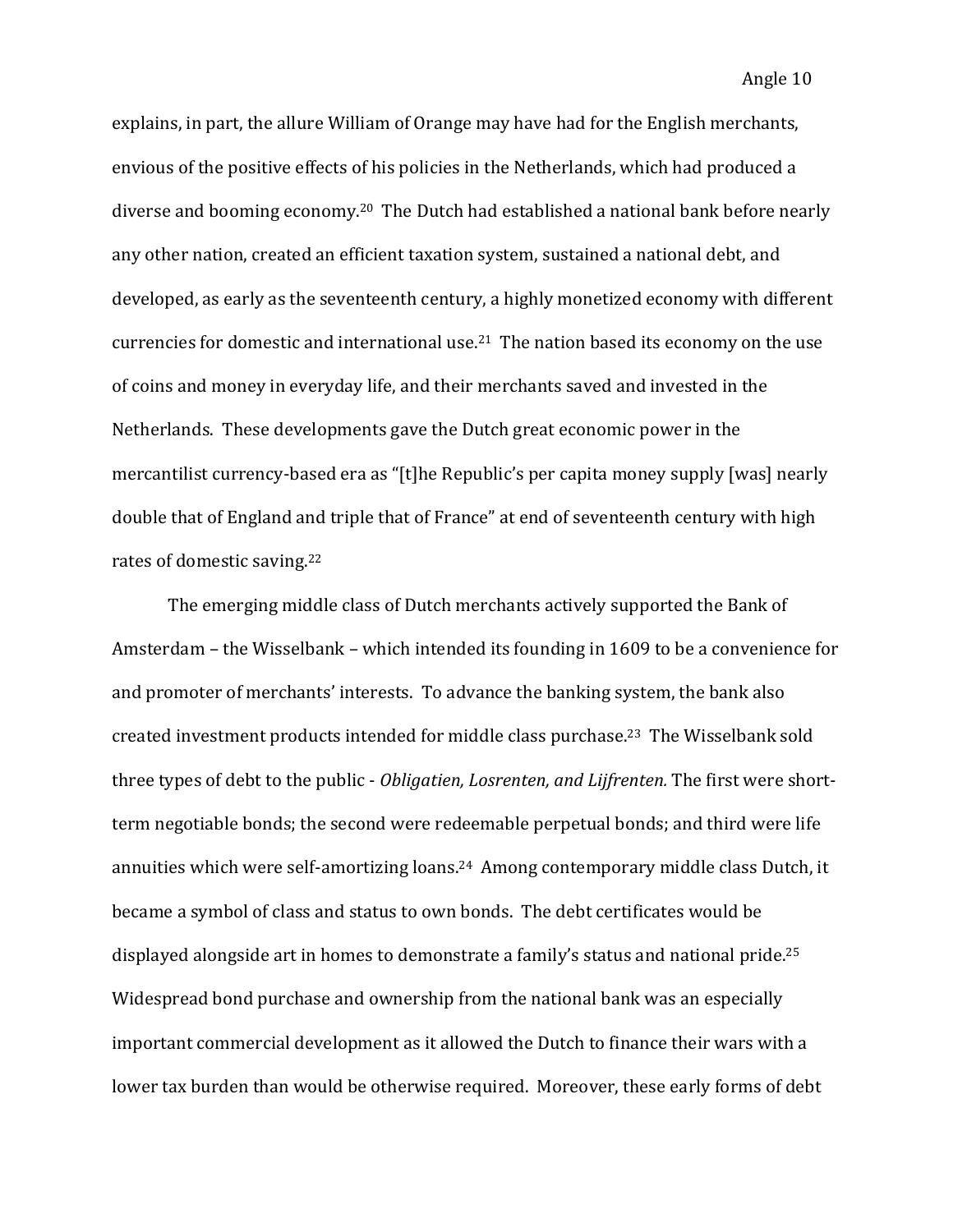products created the basis of banking and finance. This system of monetization, national bank, and investment securities became a powerhouse that the British envied and later implemented after the accession of Dutch rulers.

In addition to creating a powerful monetary and banking system, the midseventeenth-century Dutch were also leaders in tax policy. They created an effective tax system early on, based on excises known as *gemene middelen*, that was generally predictable but also raised or lowered quickly. Additionally, according to Dutch economic historian Ian De Vries' research, these indirect excise taxes "deflected public anger from the regents and their government."<sup>26</sup> Although excise taxes made up the majority of collections, the Dutch taxed both broadly and deeply: taxes were levied on income, wealth, and trade.<sup>27</sup> Ellis Verryard, an Englishman travelling though Holland in the 1670s, commented that "[t]hough the people boast of their Free State, I am confident no subjects in the world are more burdened with taxes then they.... [T]here comes not a joint of meat to their tables but what has paid excise at least 18 or 20 times."<sup>28</sup> Thus, effective tax collection and advanced tax policy also served as a contributed to Dutch economic success.

All of these policies had fostered Dutch economic growth. Thus, at the outset of the Glorious Revolution, the Dutch were clearly innovators in fiscal and economic policies, while the English were hamstrung by their antiquated systems. The Dutch monetized economy and national bank, along with widespread rates of securities ownership allowed them to finance expensive wars without suppressing domestic consumption with high taxes. Conversely, the English could barely run their economy due to the shortage of currency and a feeble banking sector. Although the Stuarts had attempted to institute Dutch-style reforms, a hostile Parliament and public resisted them. Only a coup d'etat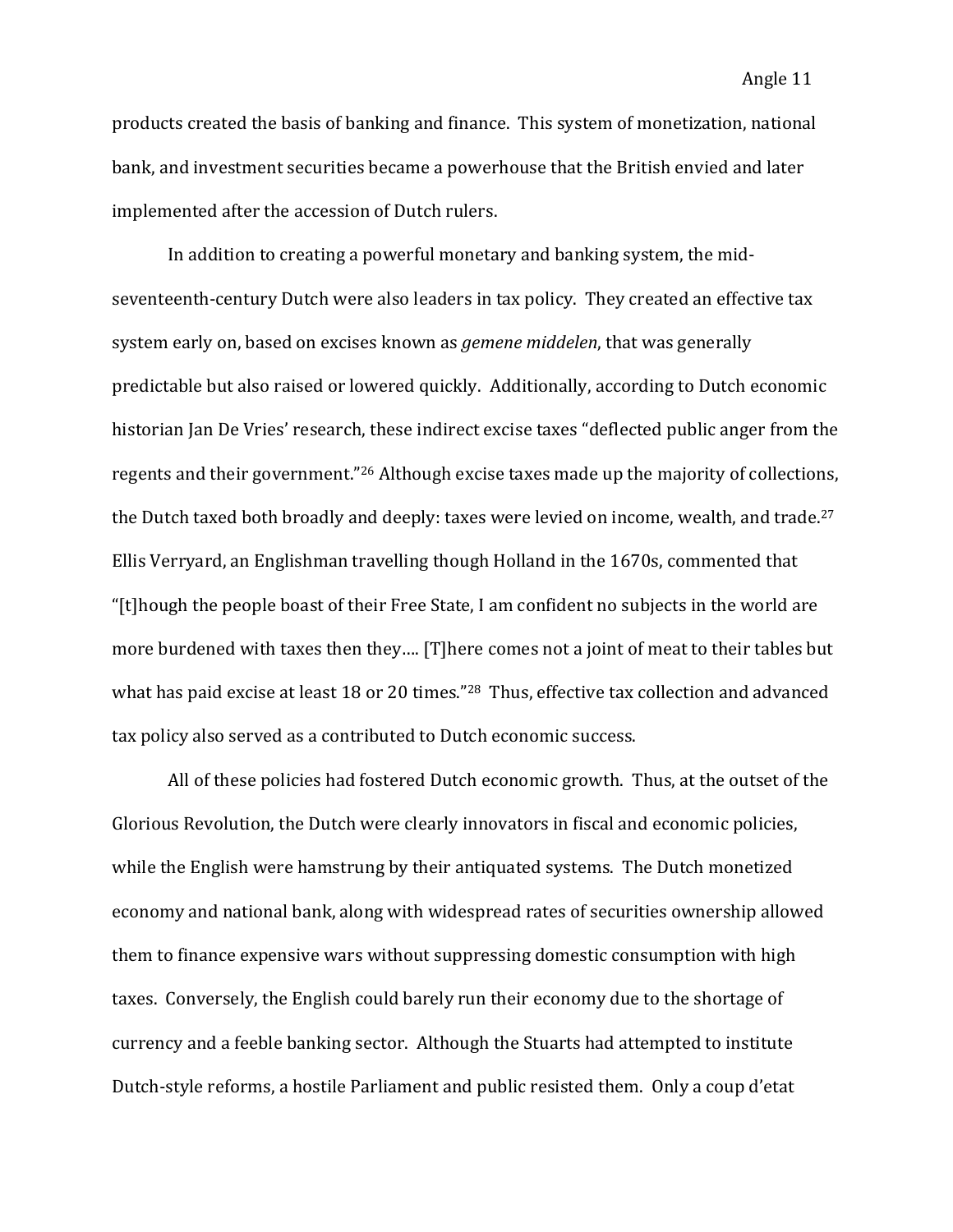bringing Dutch rulers and policies to England could resolve the logiam preventing English fiscal policy from advancing into modernity.

## **Part I.C.:** The Immortal Seven and the Glorious Revolution

Although conventionally understood as a political event, the Glorious Revolution of 1688 fundamentally transformed the British economy. The economic interests of those individual actors behind the invitation have been largely overlooked in most histories of this event. As discussed, Britain in this period experienced plodding economic growth and an archaic financial sector, while their neighbors the Dutch had rulers who successfully expanded commerce and advocated for merchant interests.

This paper argues the Immortal Seven – those English elite who invited William to invade England - were influenced primarily by economic interests. They could not fail to recognize the shortcomings of their government to protect and advocate for commerce. But the Seven directly reflected the greater commercial concerns of the emerging New London Merchants. The merchants then looked to William of Orange to remedy what was wrong with the English economy and to address specific problems, such as the lack of national debt, national bank, financial products, and the shortage of hard currency, by applying a Dutch model. Additionally, small merchants wanted a government that would advocate English commercial development and advance small traders, as the Dutch had done, rather simply promoting than large monopolies. These economic interests were as significant as political and religious considerations in the unfolding of the Glorious Revolution as well as in its impact.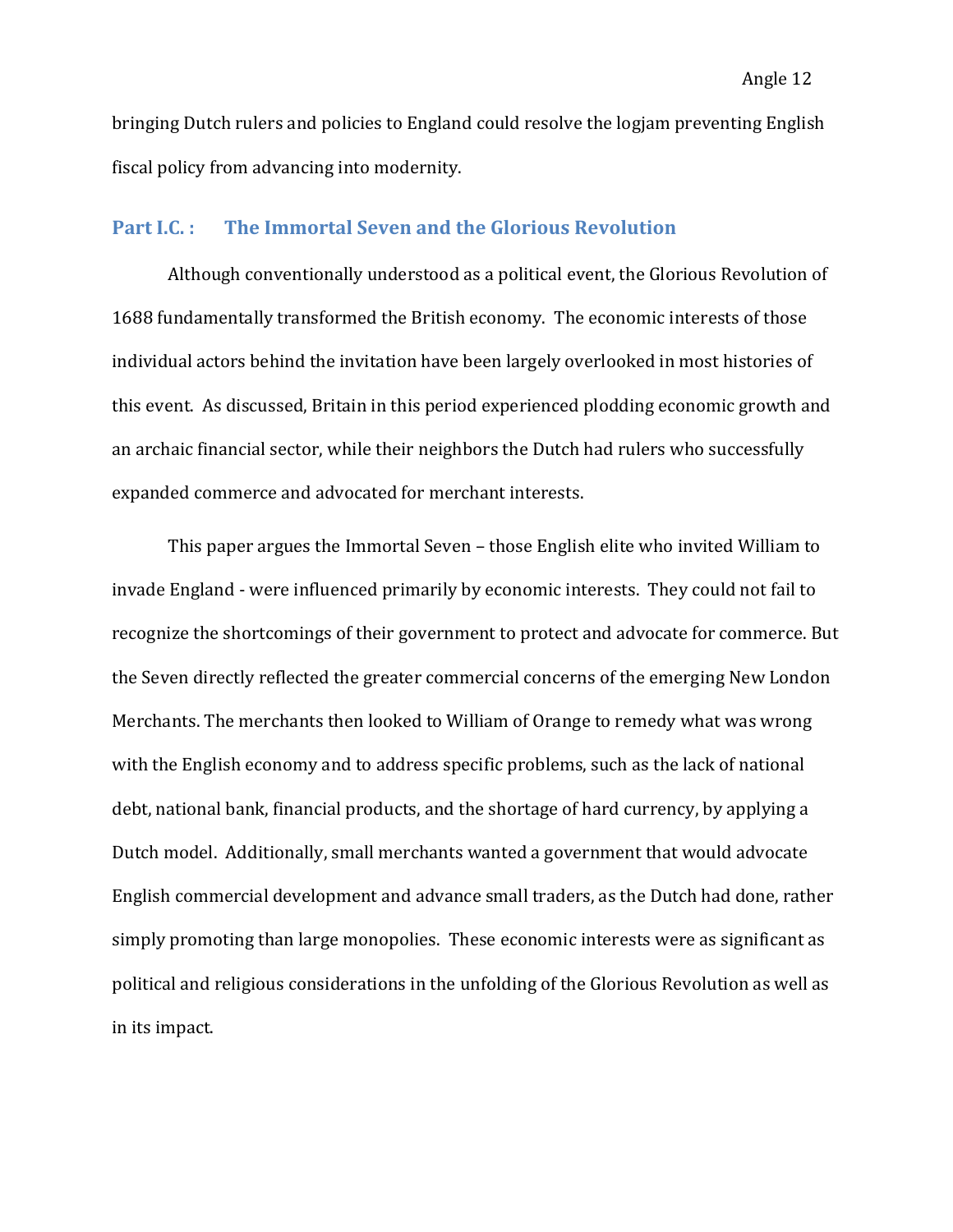This gap in economic development has rarely been acknowledged as impetus to the significant event that changed English politics, religion, and dynasty. In 1688 a group of seven nobles sent a letter to William inviting him to invade and pledged their support. While scholars have analyzed their religious movies for this invitation at great length, the Immortal Seven had political and economic interests as well.<sup>29</sup> These economic concerns, as this paper argues, were those that truly propelled the Seven into action. Even the text of the Immortal Seven's invitation to William III supports this conclusion that their motivations were less a theological plea to a like-minded religious reformer and more a secular appraisal of the economic advantage a change of ruler might produce. The letter began by expressing displeasure with James, "[t]he people are so greatly dissatisfied with the present conduct of the government in relation to their religion, liberties and properties (all which have been greatly invaded), and they are in such expectations of their prospects being daily worse, that your Highness may be assured there are nineteen parts of twenty of the kingdom who are desirous of a change." $30$  The letter described how they believed an invasion should occur and the support they would lend him, including mentioning that "we do upon very good grounds believe that [James II's] army would then be very much divided."31 

An important aspect of their letter is that they had to appeal to William because their small, proprietary militias were no longer strong enough to remove James on their own. Although the letter mentioned that religion was infringed upon, it also specifically cites land and properties. The invitation, as a whole, is less that of a group of ideologues begging their co-religionist to save Protestantism than a cool, calculated military plan. To fully understand their motivations it is important to analyze the effects of William's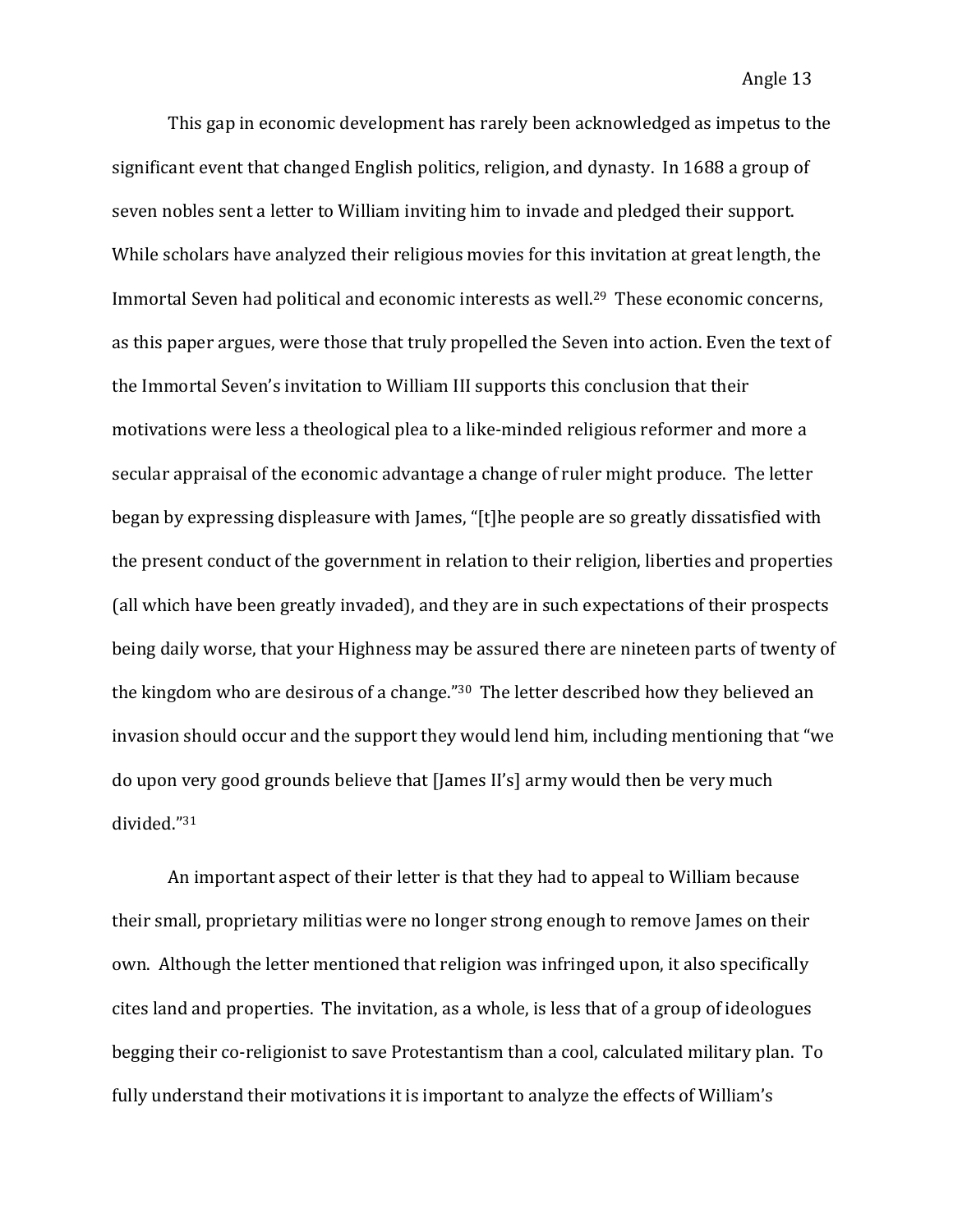invasion on the lives of many of the so-called "Immortal Seven" who invited him to England as well as the intellectual context of the era that underpinned their actions.<sup>32</sup>

Importantly, the merchants who brought William to the throne benefitted after the revolution from significantly greater influence on the government, and the fiscal and monetary policies imported from Holland that promoted commerce generally and their own interests in particular.<sup>33</sup>

# **Part I.C.i**: **John Locke and the Intellectual Context of the Age**

Framing this time period intellectually is John Locke's *Two Treatises of Government*, published in 1689. These texts were written at roughly the same time as the Immortal Seven's invitation and echoes many of the same themes. Locke, like the Seven, focused on the public good, protection of property rights, and the limitations of rulers. His beliefs and writings reflect the sentiments of the English elite who invited William and elucidate the sort of government that should exist in England.

Although the *Two Treatises* are traditionally viewed as an ex post facto justification of William and Mary's invasion of England, more recent scholarship has contradicted that belief. Instead, it seems likely that Locke's exposure to the ideas of William of Orange in the Netherlands inspired his *Two Treatises*. Locke spent several years prior to the publication in exile in the Netherlands, and more contemporary scholarship suggests the *First Treatise* was written there around 1683.<sup>34</sup> Almost the entirety of the *Second Treatise* was composed there, and "[i]t may be fairly assumed that the whole work was substantially completed during Locke's last year or so of residence in Holland" in late 1688.<sup>35</sup> With this timeline in mind, Locke's call for a new relationship between government and governed, state and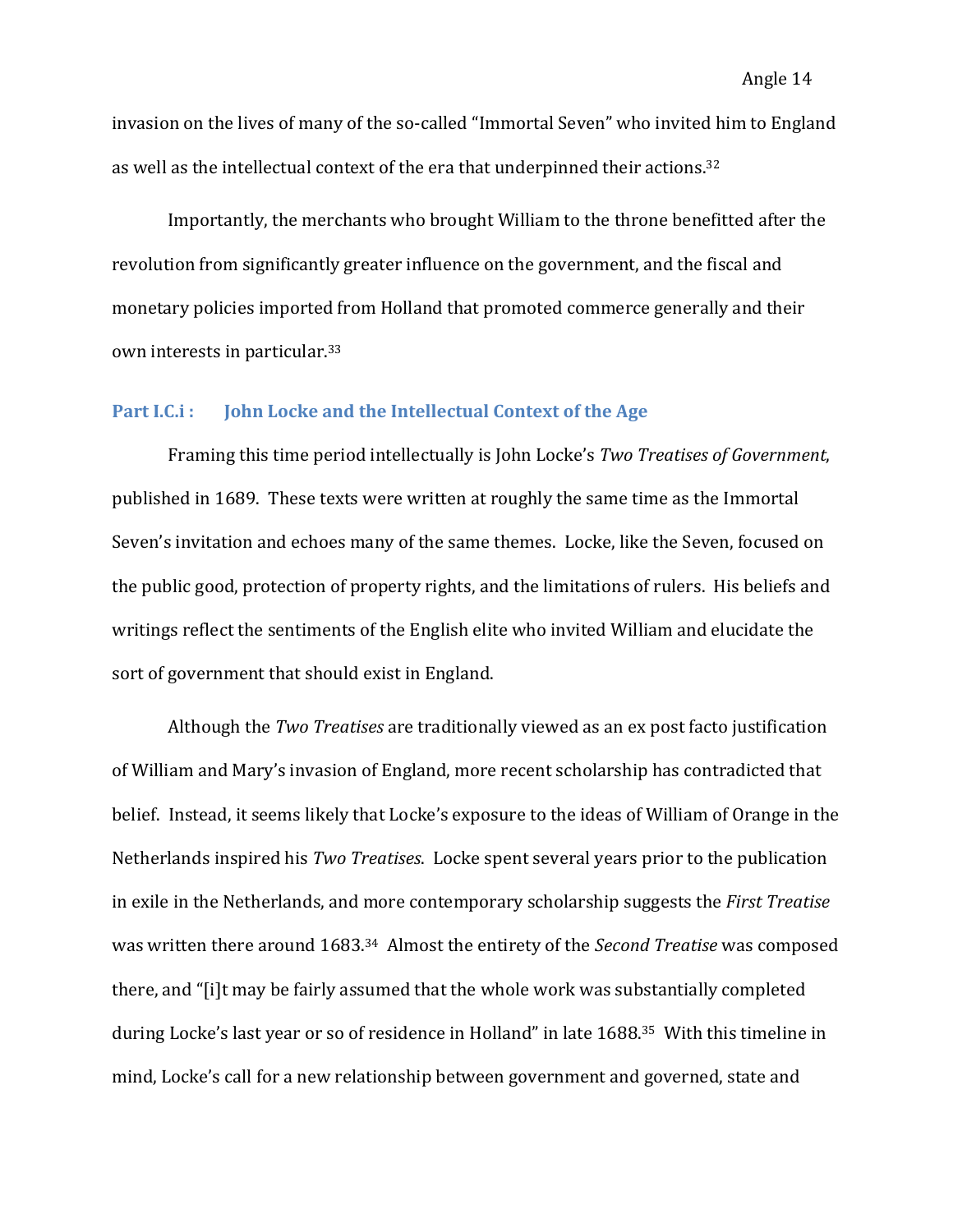citizen is more "a demand for revolution to be brought about, [than] the rationalization of a revolution in need of defense," according to esteemed Locke scholar Peter Laslett.<sup>36</sup>

Tellingly, the time and location in which Locke wrote the *Second Treatise* was the United Provinces of the Netherlands. He carried that nation's political ideals with him back to Britain, as well as an appreciation of William and Mary's economic policies. Locke's conception of government in the *Two Treatises* demonstrates the anxieties and issues provoked by England's political and economic situation at that time.

Interestingly, Locke's language in the treatise is similar to that of Thomas Osborne's. Osborne, one of the so-called Immortal Seven, wrote *Thoughts of a Private Person* to justify subjects' right to rebel against James II. Osborne's letter also elucidated a vision of a more limited government as focused on property protection and advocacy of the "publick good," and framed opposition to James II's rule. Although there is no evidence to suggest a connection between Locke and Osborne, both men critiqued the contemporary government's policies towards property in order to re-conceptualize the nature of government. Throughout the *Treatise*, Locke bases his conceptualization of government fundamentally on protection of property. The respect for property rights is central to his concept of society and government. In fact, he refers to them several hundred times in his essays, underscoring their enormous importance to him.<sup>37</sup> This repetition and reconceptualization reflects the importance of the protection of property to Locke's understanding of government. Locke may have seen such rights as threatened in Jacobite England as an exiled Briton. For example, Locke asserts, "The reason why men enter into society, is the preservation of their property" and that a person's labor and personality merit special protections from the government.<sup>38</sup> His conceptualization of government is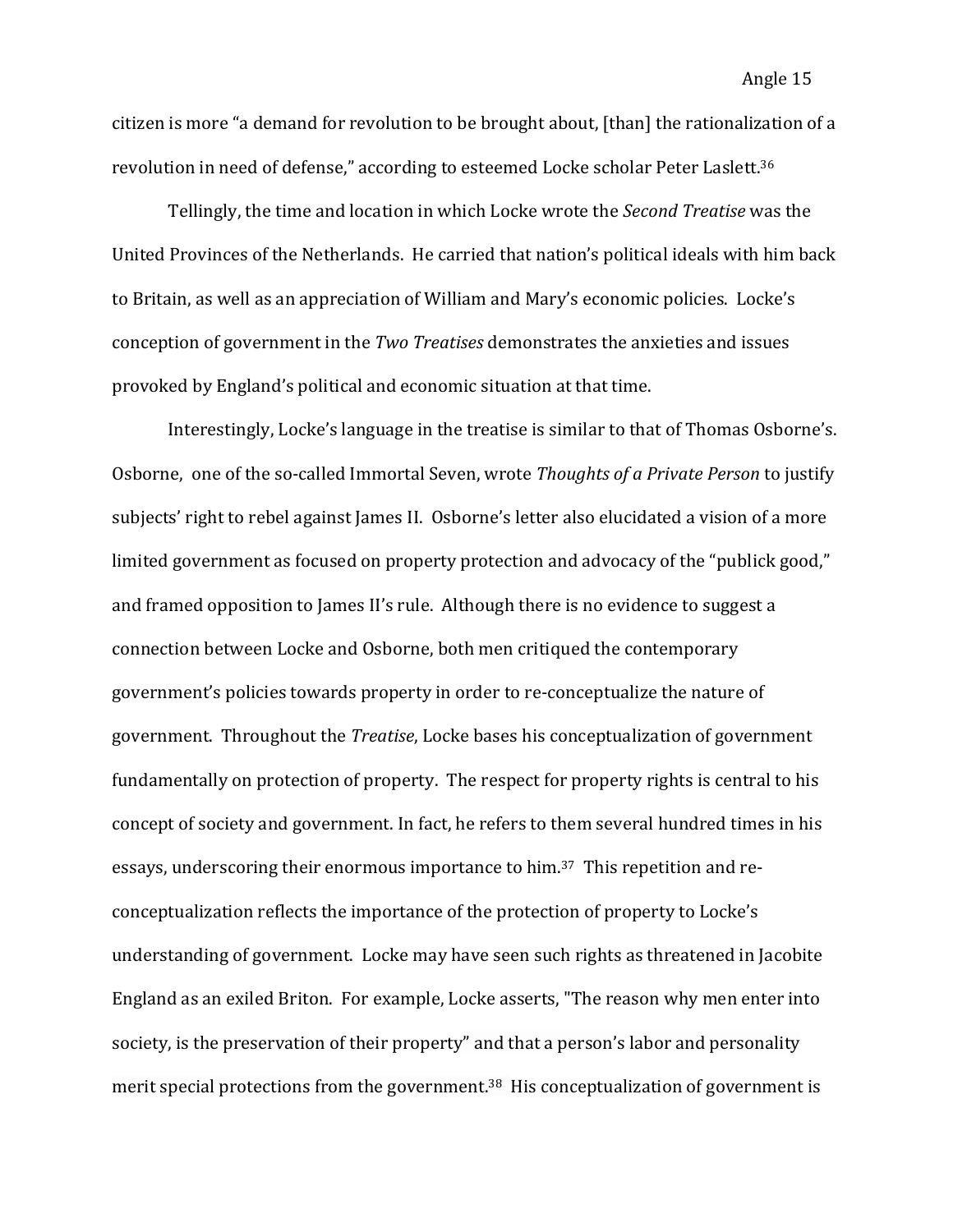one with appropriate powers designed to, "be directed to no other end, but the peace, safety, and public good of the people."<sup>39</sup> Locke's views of government's rights and obligations were based on his experiences in seventeenth century Britain, but were also influential in both the re-conceptualization of monarchy after the Glorious Revolution and in the American Revolution nearly a century later.

## Part I.C.ii: **Outcomes for the Immortal Seven after the Glorious Revolution**

Members of the Seven were individually not only connected to the change of regime for ideological reasons; many directly benefitted from their involvement. One can look to the backgrounds and later lives of the "Immortal Seven" to understand the role of economic motives, rather than the traditionally presumed religious ones might have played in their support for William.

Charles Talbot, the Earl of Shrewsbury, has not left political writings, but after the revolution he was given the position of Secretary of State in the king's new court. Henry Sidney, likewise, has very few writings attributed to him before the revolution, but later emerged as a powerful leader in the army. William III made him a part of his cabinet as Secretary of State.<sup>40</sup> Only Lord of Lumley appears not to have benefitted directly from his support of the revolution. Edward Russell has left almost no record from before the war. However, after supporting the revolution, he became the head of the admiralty and took the navy into battle against the French. William Cavendish, Earl of Devonshire, became the Lord High Steward after William became king. According to Tony Claydon, his involvement in the group of Seven clearly was economically motivated in part because he was "[a] Whig who had been excluded from court posts in previous reigns. [Cavendish] thus resented the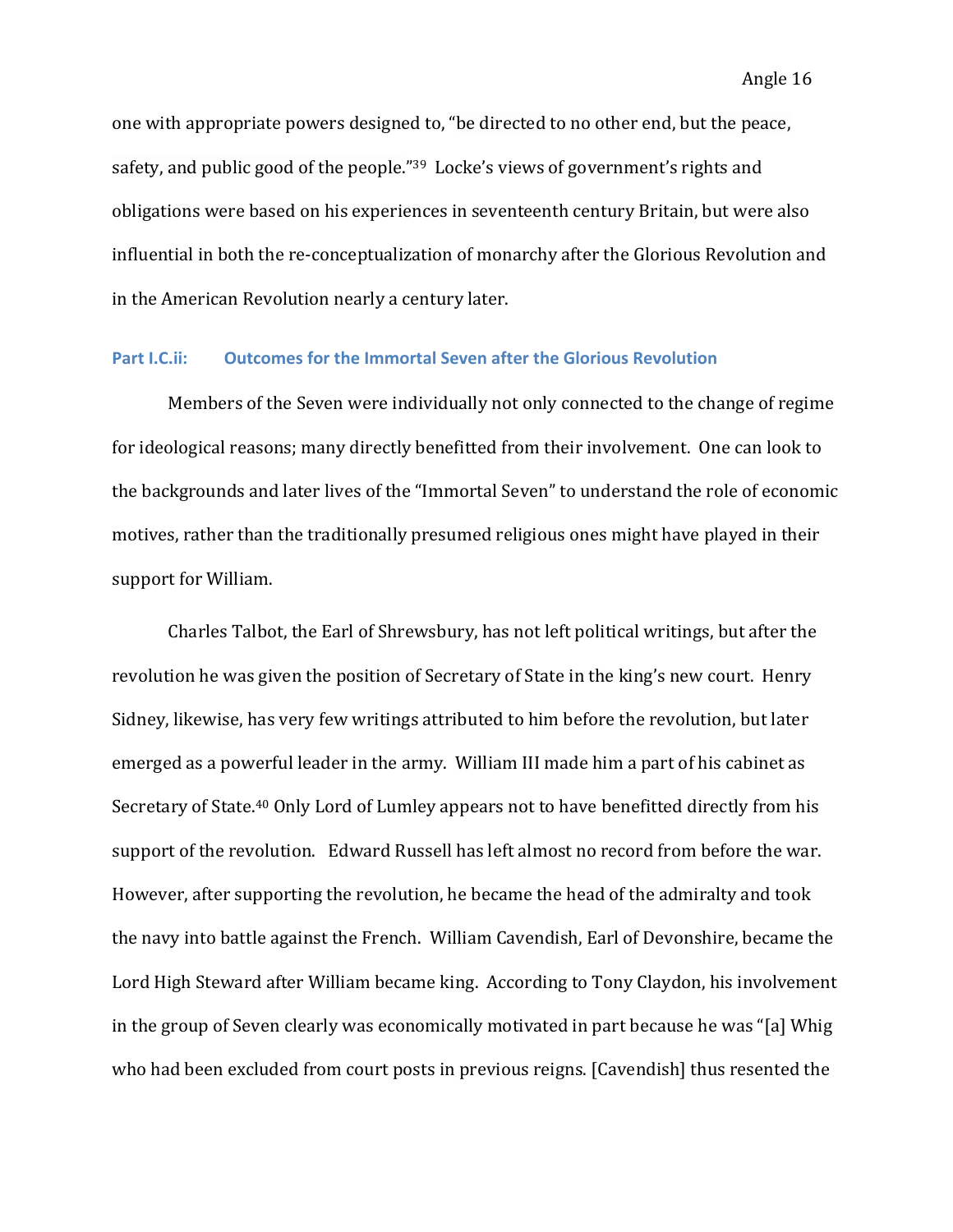profits [his] opponents had gained in office before the Revolution," and viewed supporting William as an opportunity to "secure [his] own share of the reward."<sup>41</sup> Finally, Henry Compton was the bishop of London during James II's reign, and was an outspoken critic of the king. He was tried for seditious libel and acquitted. The very next day met with the rest of the Immortal Seven and issued the invitation to William. As clergyman, he was certainly motivated by religious zeal, but he also had a financial incentive for Anglicanism to remain the state religion and for Catholics to remain marginalized.<sup>42</sup> Thus most of the Seven benefitted directly from their support for William subsequent to the revolution.

Thomas Osborne, the Earl of Danby, left documents and records that made his feelings on the issue very clear in the historical record. His public letter "*The thoughts of a* private person, about the justice of the gentlemen's undertaking at York, Nov. 1688 wherein is *shewed, that it is neither against scripture, nor moral honesty, to defend their just and legal* rights, against the illegal invaders of them: occasioned then by some private debates, and now *submitted to better judgments*" lays out his justification for the revolt, arguing both the righteousness and legality of the invasion. His letter is as much a political treatise as a defense of the invasion. He lays out a defense of limited government, checks and balances, and the right of subjects to rise up against tyranny. The tone of the entire letter echoes that of John Locke. It advocated for a government with a limited monarch promoting national defense, "publick good," and property rights with the consent of the governed. Although Osborne speaks of God and religion as justification for resistance to the king, the letter's subject and focus is not on the religion of either James or William but rather an ideal government. His letter's similarity to many of Locke's points is significant: they both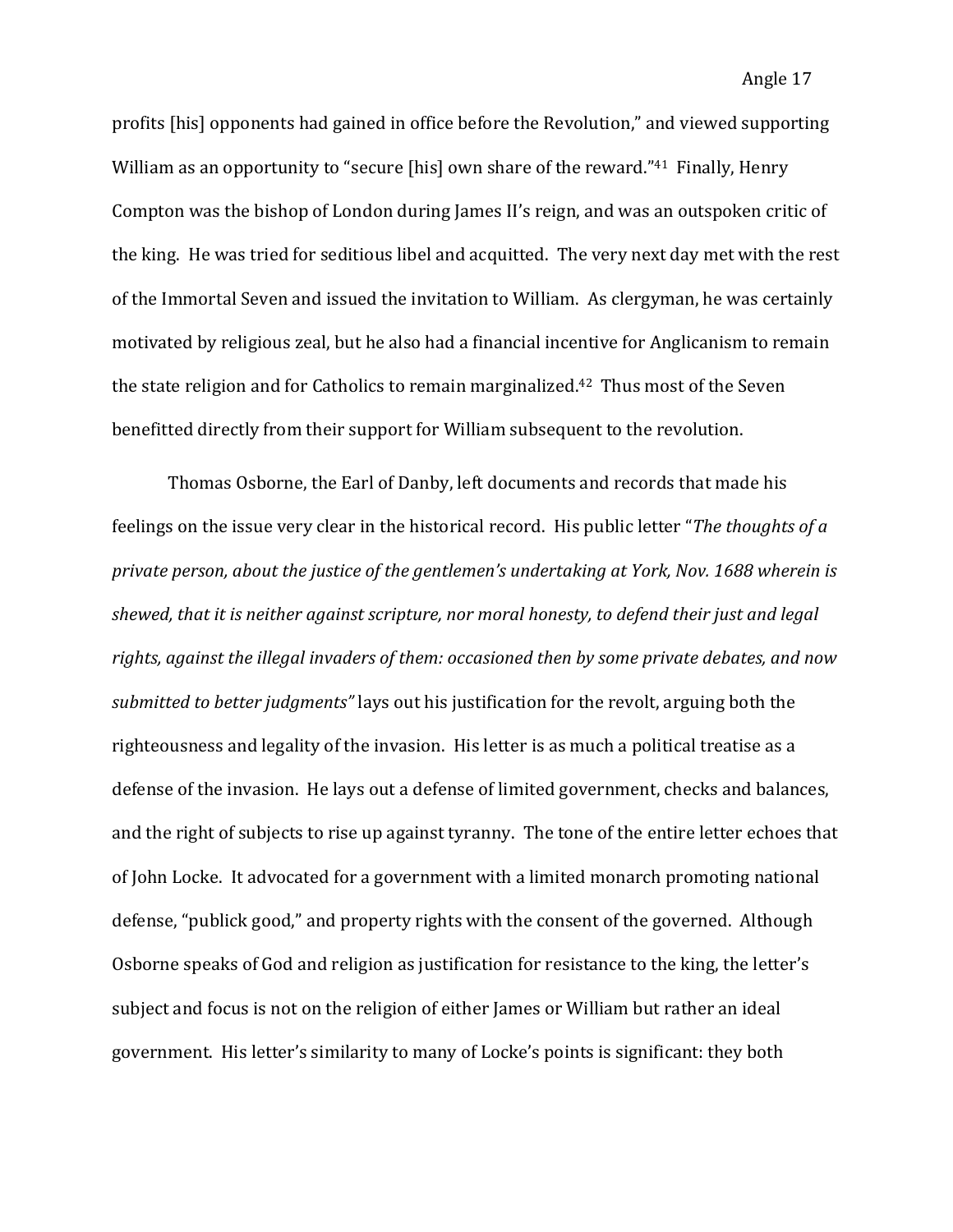support similar conclusion of the necessity of a government founded to protect property interests. 

Osborne's letter explicitly emphasizes protecting property from the incursions of James II and scarcely mentions his assaults on the Anglican religion. In fact, he mentioned "Popery," "Papists," "Jesuites, and "Protestants" one time each. In contrast, he wrote at great length about the need to protect property, mentioning it over a dozen times.<sup>43</sup> The discrepancy is significant as it further bolsters the argument that these men were not moved to support William due to primarily religious motives, but rather were led by commercial and property-based interests. Most tellingly to his overall point, Osborne's discussed his main focus, the "publick good," in dozens of occasions throughout his pamphlet, and argued that a ruler must maximize the public good and seek the consent of the governed. He also trusted a monarch with the responsibility of maximizing the "public" treasure" and ensuring the financial wellbeing of his citizens. This economic argument is especially important in the context of the Seven's significant, economically based motives for supporting William.

Osborne compares the contemporary regime of James II to that of a burglar in a home and argued that citizens, "have [a] right to defend themselves, not only against the private assailant, which is allowed in all Governments, but also against illegal force."<sup>44</sup> Later Osborne asserted that opposing the government in defense of one's property is the only acceptable course if it were infringed upon. However, "[h]ad the King an arbitrary power, which he did abuse to vex the Protestants, I for my part should think myself obliged to suffer and not resist." $45$  Thus, he explicitly claimed that opposing the king on solely religious grounds would not be legitimate, but that, by contrast, property rights were valid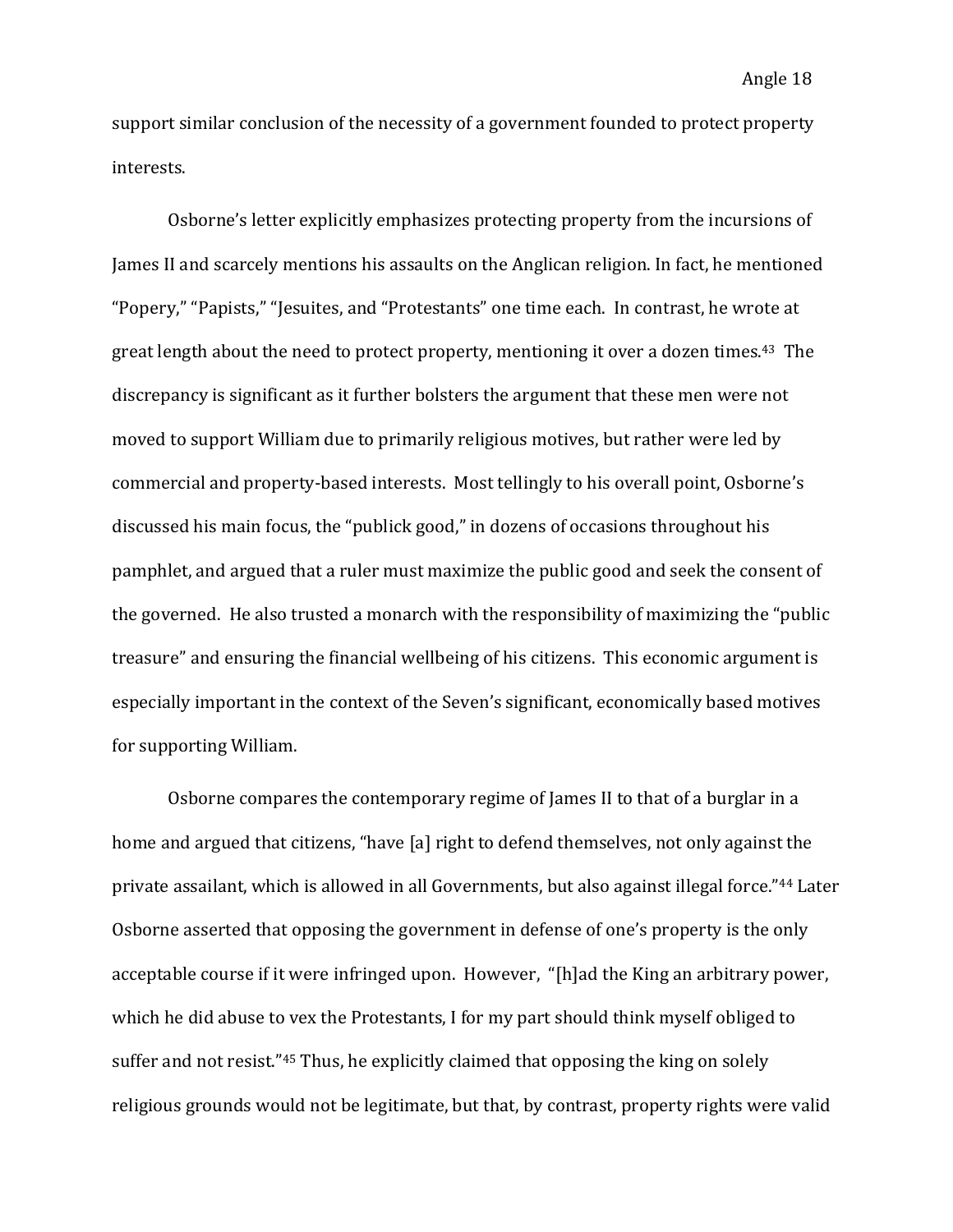reasons to depose a king. Osborne closed in a defense of the Seven by arguing, "I cannot but conclude it is a very worthy and virtuous act to be in arms for defence of the laws, the kings' just rights and the publick good; and consequently that those gentlemen, who are in arms for defence of our laws, liberties, and lives against illegal forces, arbitrary commands, and usurped powers, are in a virtuous post."<sup>46</sup> Throughout the letter, he laid out clearly that the struggle against James is for limited government, defense of property rights, and morality. His argument explicitly failed to endorse religion as the legitimate rationale for revolt, but instead developed an alternate theory for the role of government and right to revolt. 

The few documents produced by the Immortal Seven infrequently mention religion as a factor to their support of the regime change. This lack of emphasis on religion is striking. Historians have long asserted religious zeal as the Seven's motivation for their financial and material support of William's invasion as opposed to cold calculation of economic gain or financial incentive. This oversight is surprising, for, as Wilfred Priest points out, James's regime economically threatened the Anglican clergy, Tory landholders, army officers, and university dons. These groups together created a powerful dispossessed base to oppose his reign.<sup>47</sup> Since many the Seven were drawn from these groups, it is not surprising that they were concerned about the negative impact of James's policies on their finances. Many of them had major commercial interests and landownings and would likely have been motivated to bring to England the successful economic policies of the rival Dutch. While the Seven were part of traditional English elite, their economic concerns were shared by the emerging New London Merchants. It was these economic interests that led them to support a change in government to one known for its success in promoting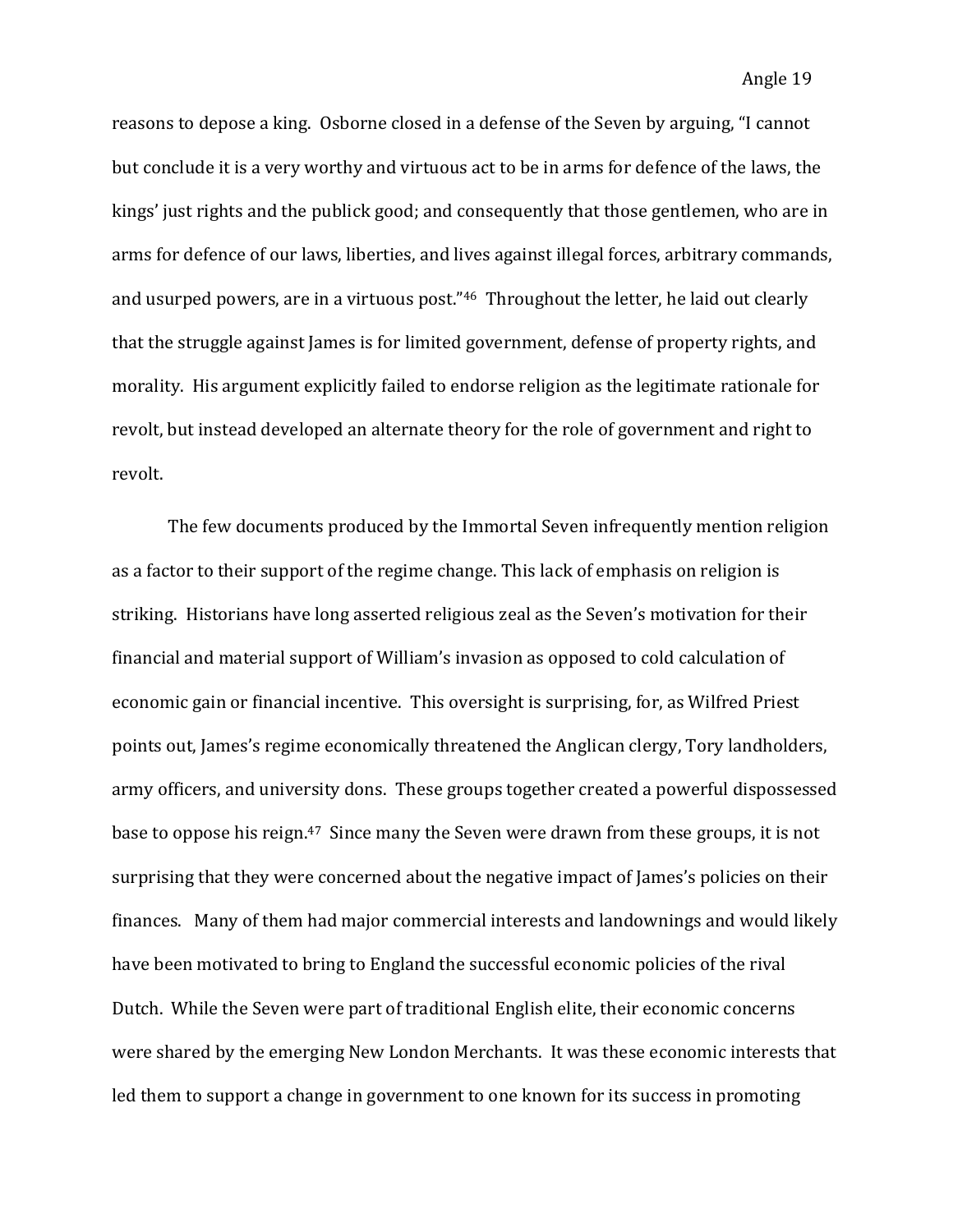trade and commerce – William's. To reform the backward English economy – marked by its feeble banking sector, lack of national debt or bank, and absence of hard currency -- they could no longer wait for the Stuarts' ineffectual emulation of Dutch policies. Real reform required a Dutch ruler installed by English traditional elite.

#### **Part I.D: Dutch Designs and Motivations**

The Dutch too supported William's invasion of England with primarily economic considerations underpinning their support. Rather than having the English engage them in additional wars over trade – like the three wars over the previous four decades - they would instead have a sympathetic king ruling on the English throne if William became King of England. In terms of strategy it also removed the possibility of an Anglo-French alliance to impede Dutch shipping and commercial activities. Further, a Dutch ruler of England would provide additional opportunities for Dutch merchants. These economic considerations were significant in the United Provinces' decision to bankroll an invasion of the British Isles.

Dutch foreign policy interests supported the invasion, as the French were threatening Dutch trade with increased tariffs and naval aggression. A potential Anglo-French alliance, between two Catholic kings, could have proven disastrous had James remained king.<sup>48</sup> The Dutch then tried to convince the English that the French were their true enemies. To make this point they had to counter decades of anti-Dutch propaganda as well as three wars between the nations to bring them into an association to counter the French. The French ambassador discounted the possibility of such a partnership remarking at the time, "[t]heir [the Dutch] commerce will always prevent their coming to agreement with the English." $49$  The ambassador surely did not foresee the possibility of a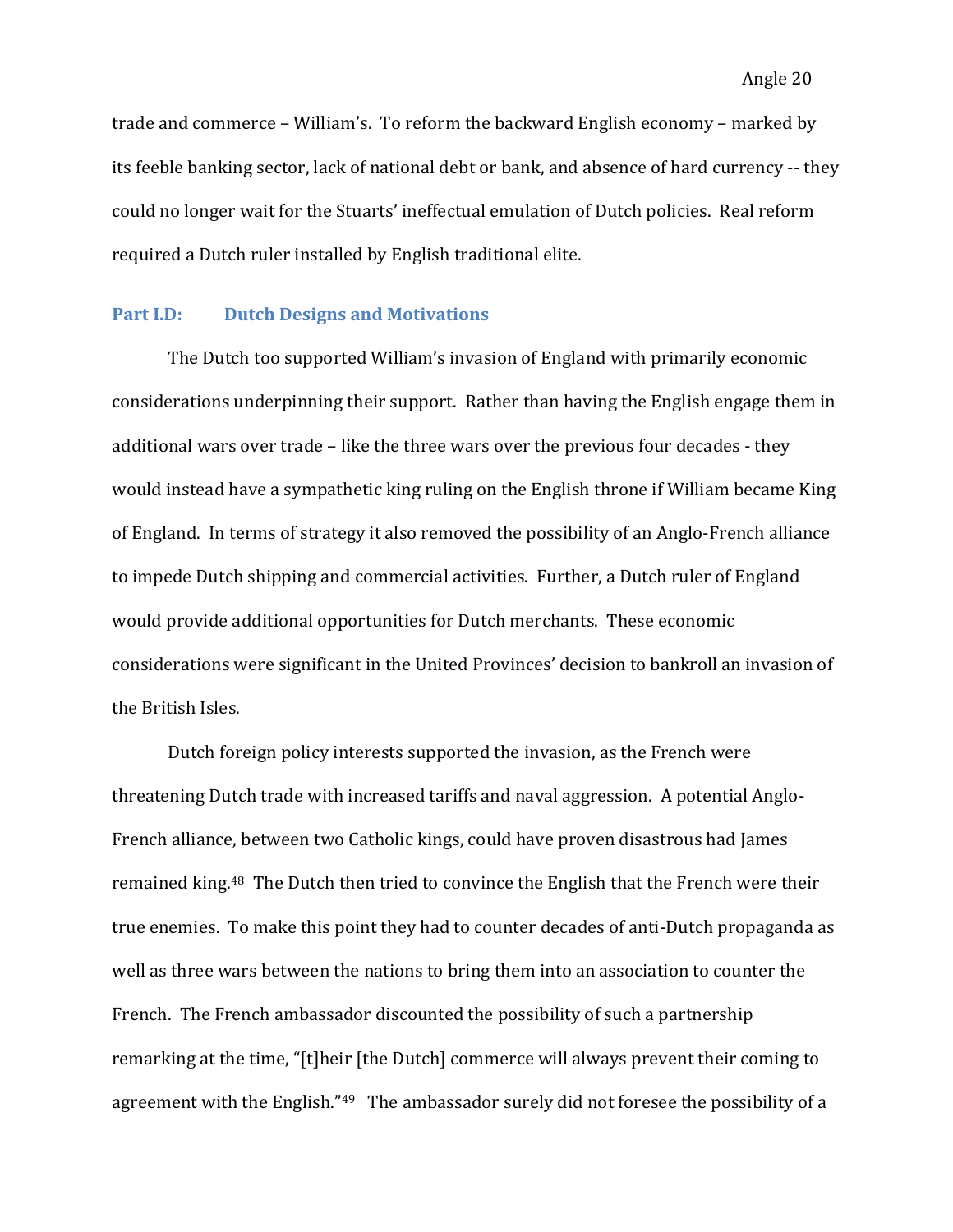Dutch-supported invasion of Britain coupled with a public relations push in the churches to reorient Britain's foreign policy goals.

William was able to convince the United Provinces, normally suspicious of the political agenda of the House of Orange, that providing him an army to invade England would be in their strategic interest as it would place a friendly ruler in London. Ultimately, the merchant oligarchs of the Netherlands funded William's invasion of England "to preserve the supremacy of the Dutch trading system on the high seas" according to De Vries' research on the topic.<sup>50</sup> These merchants did not contradict the public statements of support for their Protestant brothers. However, privately they knew full well that to protect themselves from the French, they needed the English army and navy at their disposal.<sup>51</sup> In both the Netherlands and England, then, merchants supported William's and Mary's Glorious Revolution in the name of commerce and self-interest.

A contemporary English source well understood the Dutch foreign policy interests. He expressed his views of the Dutch motives in the form of a pamphlet distributed to Church of England attendees called *The Dutch Design Anatomized*. The author is simply named a "member of the Church of England," however, modern scholarship has indicated that one of King James II's propagandists produced it.<sup>52</sup> The pamphlet argues that the Dutch were motivated to invade "[a]s soon as the Prince of Wales was Born whereby the crown was not so likely to come [to William or Mary]."<sup>53</sup> Understanding that the crown was slipping away, the author expressed his belief that the economic motives predominated as "[t]his single consideration was powerful enough to invite them to study the most effectual means... attempt something against the king."<sup>54</sup> "The true motives," he asserts, "must have been the care of preserving their Trade; which is the only enriching of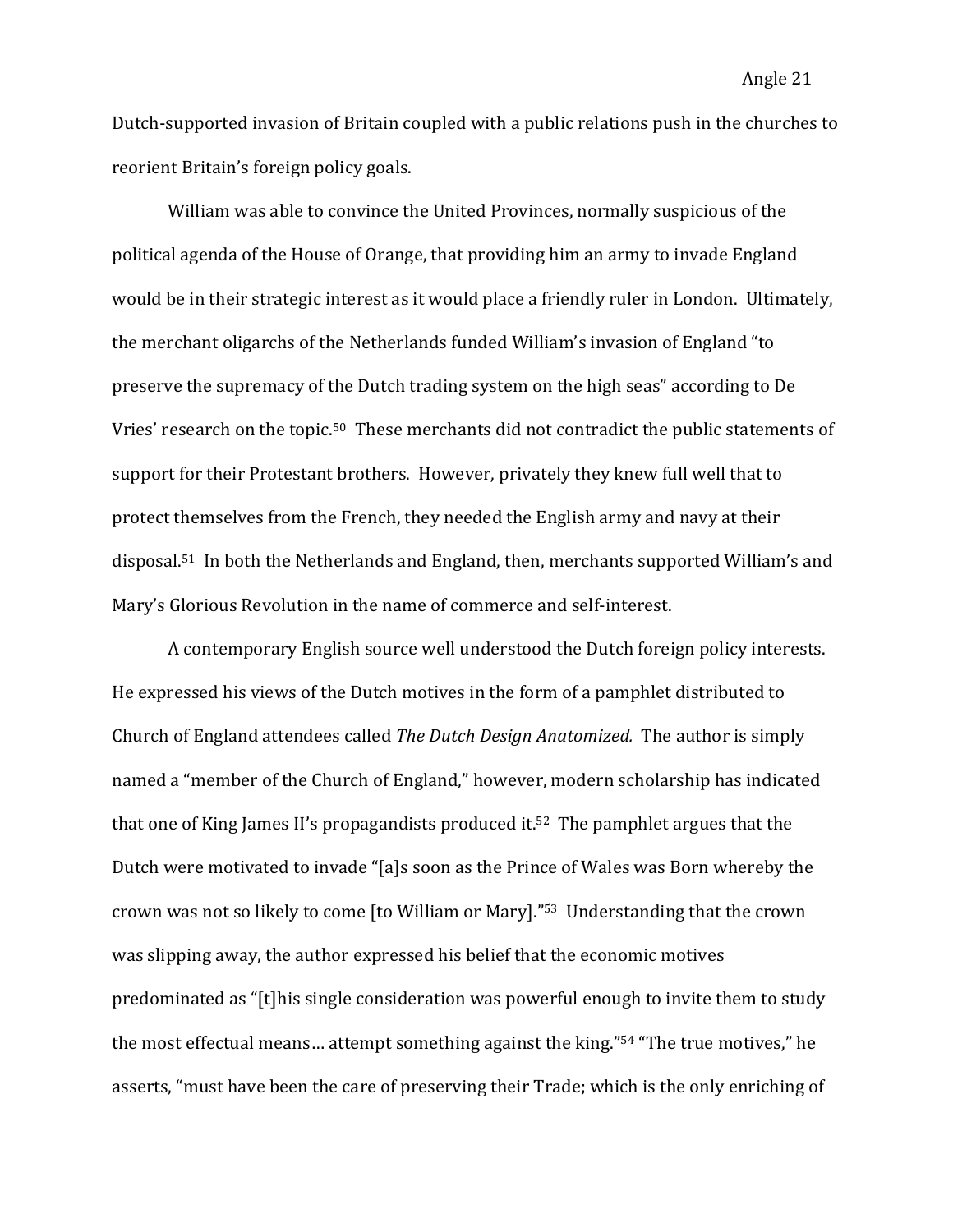that Country."<sup>55</sup> This royal propagandist presented England's superior economic potential as compared to the Untied Provinces. As a result the Dutch needed to protect their colonial and trade interests by keeping the English impoverished. He adamantly asserted that the change of regime promoted Dutch interests rather than those of the English.

Furthermore, he contended, the Dutch not only intended to exploit the English economically, but also to align their foreign policy to "oblige [England] to joyn with them against France [in war]." He claimed that religion and political philosophy are being invoked as specious rationale for the invasion. He explained, "[S]o daring and hazardous a design, required some colorable pretext to give it countenance, and hopes of success. Hence the glorious title of Protector of the Protestant Religion, and Defender of the English Liberties."<sup>56</sup> He thus argued that the invasion was a deliberate move by the Dutch to protect their trade and advance their foreign policy. Protecting the Protestant religion was the guise William assumed to legitimize it.

This anonymous author was not alone in his assessment that the Dutch invaded due to economics. Another work, *Some Reflections on the Prince of Orange's Declaration*, also discredited the official view that religion was the reason for the invasion. Its author, too, cited economics and political self-interest in preserving their trade for the invasion.<sup>57</sup>

The economic and political motives have largely been overlooked in the centuries of writings about the Glorious Revolution. The religious argument has been taken in large part at its face value. Political arguments have sometimes been considered as propelling the Glorious Revolution, but economic ones have been rarely considered significant. It is especially interesting that both participants in the events and polemicists arguing against them acknowledged that economics were the primary concern.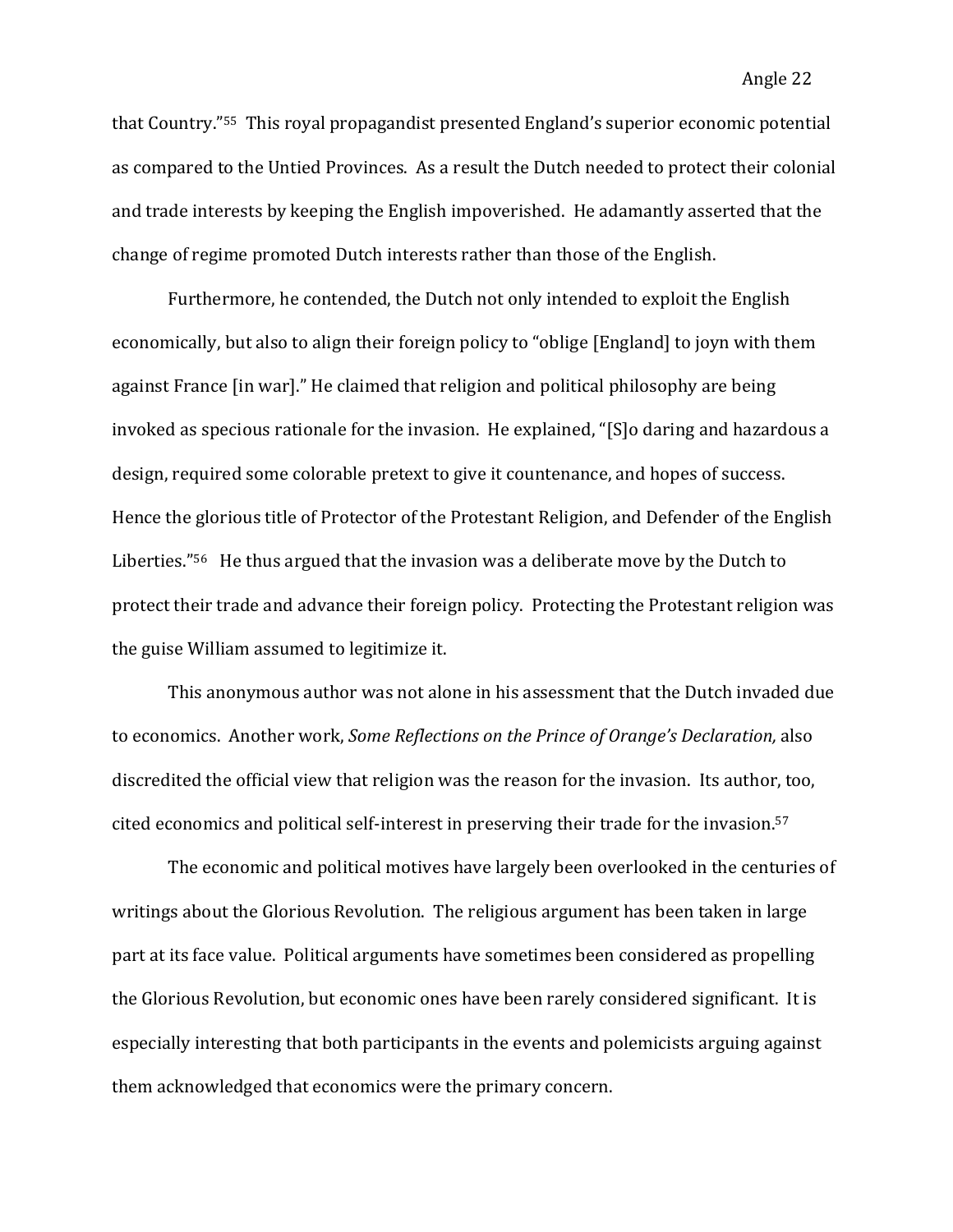William of Orange and his army invaded England in late 1688 and, in a relatively bloodless invasion, quickly took power of the country. James II fled to France and took with him both the specter of a Catholic monarchy and the outdated and ineffective economic policies of the Stuart kings. William and Mary's Glorious Revolution brought a new spirit of tolerance and openness across the English Channel, as well as the economic ideas that had made the Netherlands the global commercial leader. For the Immortal Seven, it was these economic ideas that truly motivated them into action. The implementation of these economic policies brought about an English Financial Revolution, just as they had hoped.

# **Part II: William's "Financial Revolution"**

The Glorious Revolution is often praised for the inauguration of greater tolerance, the installation of a Protestant king in England, and promulgation of the Bill of Rights, *but* the greatest change was the financial reform initiated by William in his first ten years as king of England. As king, William resolved the issues that were holding back the English economy. He instituted policies friendly to merchant interests such as the establishment of the Bank of England, the creation of the national debt, and resolution of the Currency Crisis, which had impeded commerce through a lack of specie. Additionally, the crown began to assertively advocate for English commercial interests and broke up the large statesponsored enterprises, which advanced the emerging New London Merchants. These changes to the monetary and banking systems led to a burgeoning self-conscious class whose earnings were based on the developing financial and banking sector. These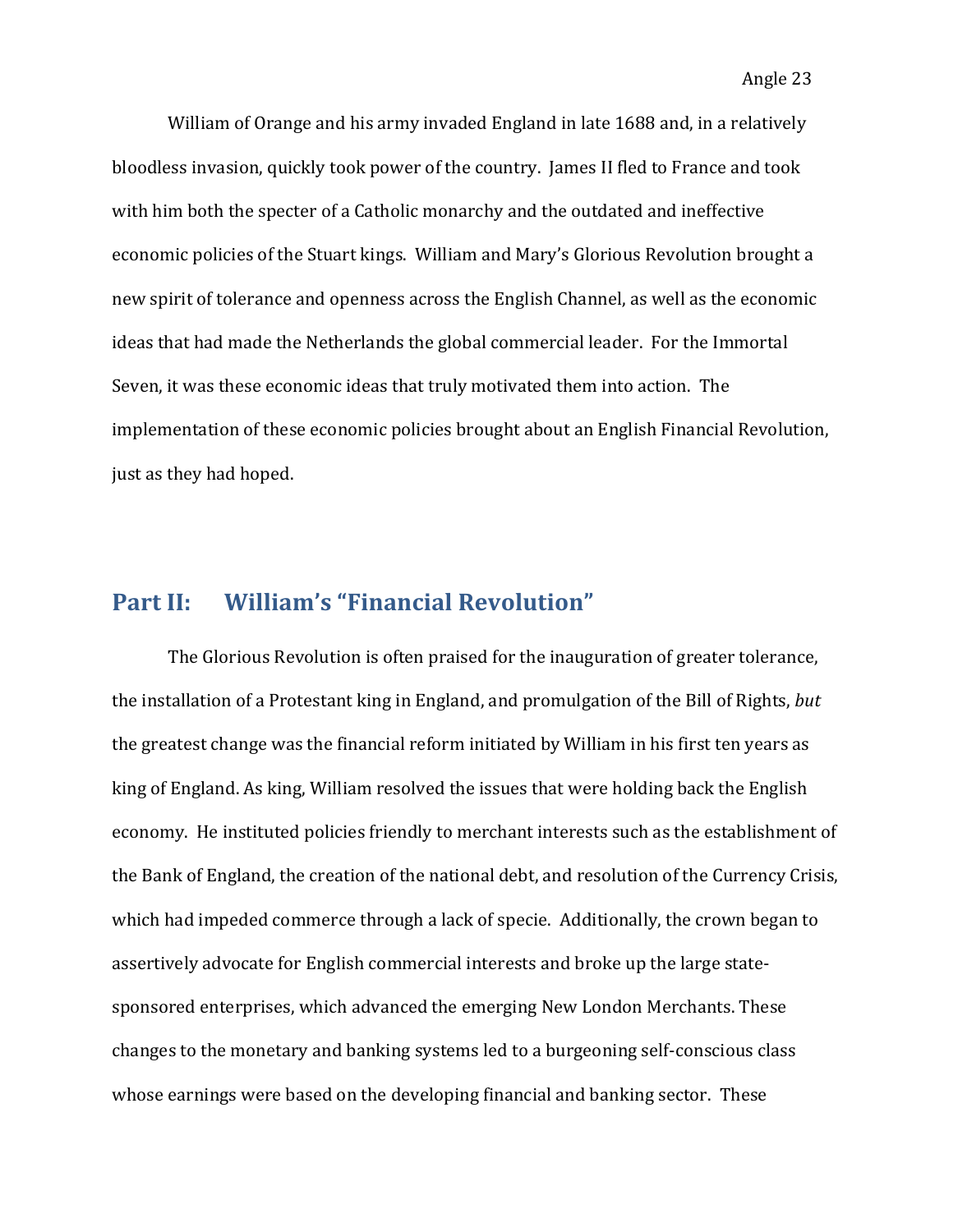developments are significant because they allowed Britain to become to world's leading economy and largest imperial power in the modern era. So much so that some have deemed the foundation of the Bank of England along with the changes to currency and emergence of a financial sector as a "Financial Revolution."

London was poised for success, even with poor leadership from the Stuart kings, due to a number of inherent factors that put it in a great position to take the lead in global commerce in the future. As a foundation for its future success under William, London had a population twice that of Amsterdam, merchants that invested primarily in local manufacturing, and a London-centric economy. The Netherlands' markets were, by contrast, more decentralized. Demonstrating that decentralization, customs receipts in Amsterdam in 1698 made up roughly 51% of the Dutch total, while those in London made up 82% of the national total. Lower taxes also played a role in the change of fortunes. As David Ormrod has noted: "the political and financial resources approached [their] natural 'tax ceiling" in the Netherlands, and "[t]he tax burden (tax revenue per capita) was much higher than in Britain, being almost twice as high."<sup>58</sup> Thus, once unchained from an archaic banking system and released from a crucial shortage of currency, through William's policy innovations, London would be poised to capitalize on its advantages of low taxes, a large population, and a London-centric economy to do business. These factors lay a powerful foundation for London's future success.

But despite his relatively bloodless invasion, the implementation of William's financial policies was not achieved without resistance. All of his actions took on a political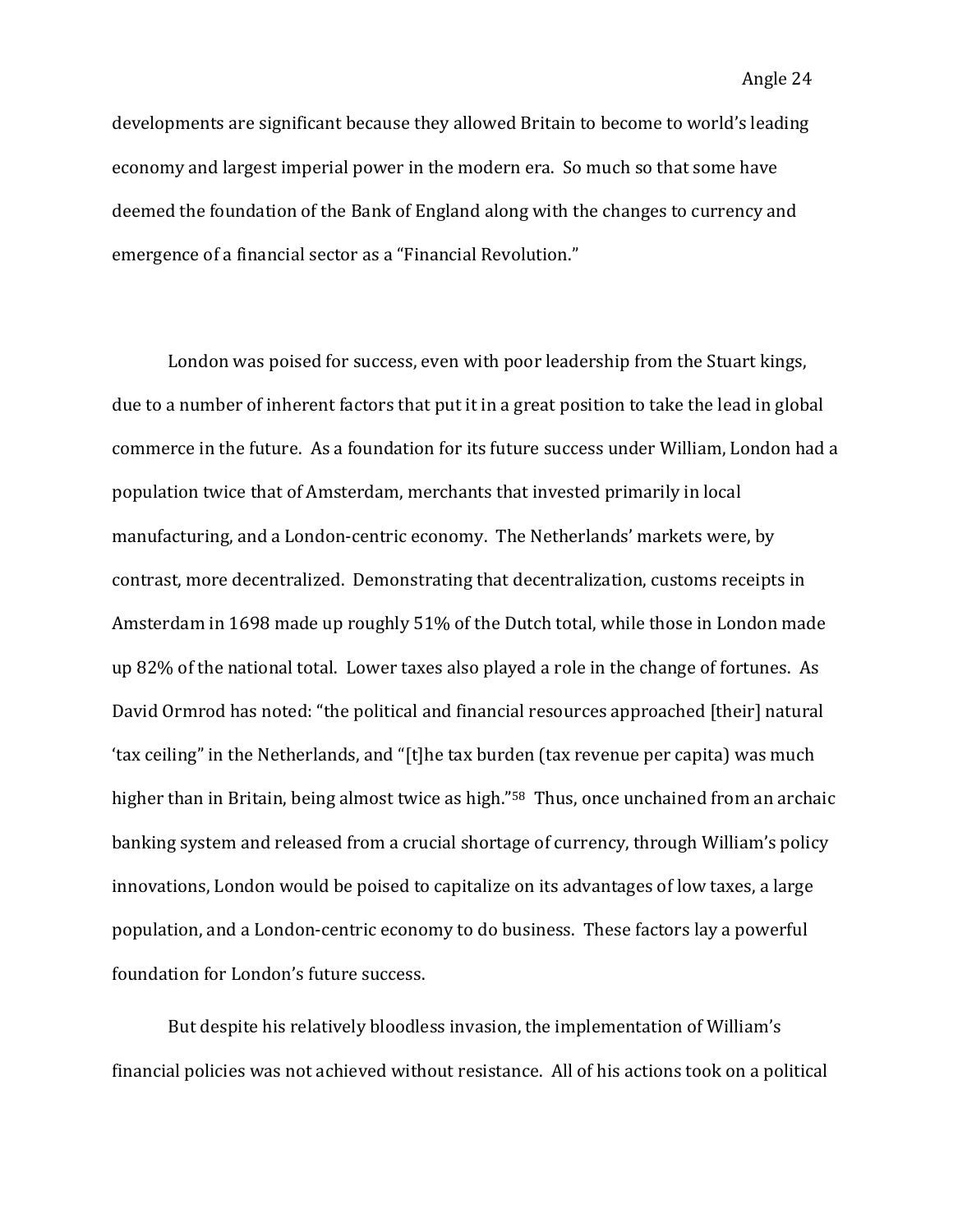life of their own, and many were actively debated in the public discourse as well as the Parliament. It is important to analyze the discussions and debates surrounding the implementation of the Financial Revolution to gain an understanding of the change William truly brought to England.

### Part II.A.: Bank of England, National Debt, and a Fiscal-Military State

Almost immediately after taking power William took Britain in to a war with France. This war, along with many of his future conflicts, was costly and greatly increased government spending. In order to finance these wars, a modernization of the economy was necessary. The creation of a national debt, the Bank of England, and emergence of a fiscalmilitary state allowed both the economic modernization William's supporters had wanted as well as the military strength and preparation a war demanded.

As the English polemicists at the time of William's invasion had accurately predicted, part of William's motivation for invading England was to involve it in wars with France to protect Holland. To do so, he quickly ran up large deficits for the English. In the first twelve years of William and Mary's rule in England, military costs tripled from  $E2$ million per year to  $£6$  million.<sup>59</sup> In the Netherlands where they had previously ruled, critics claimed that they had "the secret of running the state over head and ears in debt" which was necessary in their circumstances.<sup>60</sup> King William III was hard pressed to find new ways to finance the war without drastically increasing taxes on landowners. <sup>61</sup> To avoid doing so, he created new financial institutions. He inaugurated public borrowing, and ultimately the Bank of England.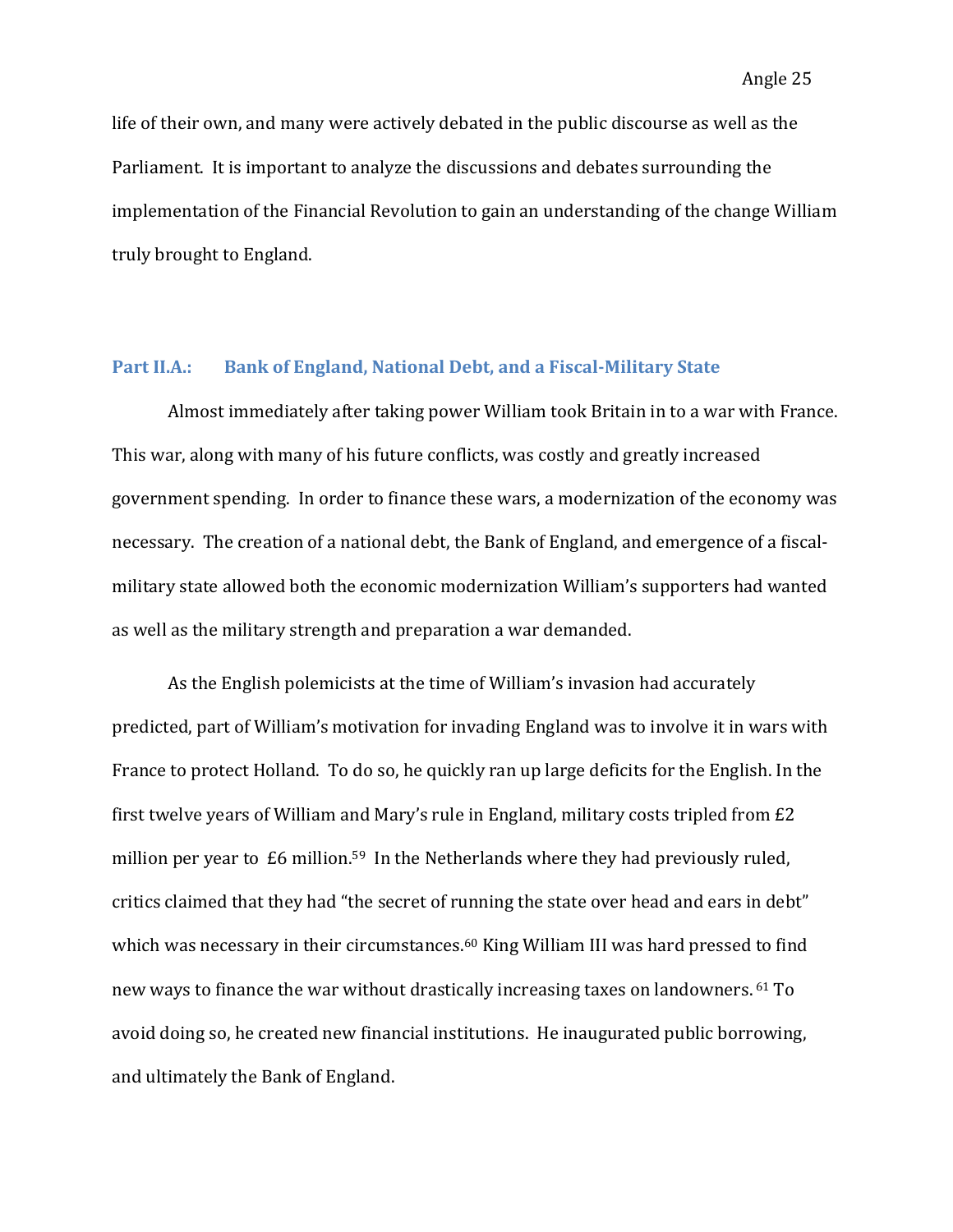Contemporary treasury and mint data offer compelling evidence the enormous shortfalls England faced between 1689 and 1697: these shortfalls made the drastic fiscal changes necessary. First, William nearly quintupled spending in his first ten years. This massive spending required the creation of England's first substantial national debt. During his first ten years as king, the debt grew from almost nothing to nearly 17.5 million pounds; the portion financed by long-term bank notes grew from zero to roughly thirty percent.<sup>62</sup> Long-term debt was a particularly attractive way to finance large government expenditures because it allowed the government to spend money immediately on the military but simply pay a small amount in interest to bondholders.<sup>63</sup> This allowed their cash supplies to grow -- a calculation especially important in the mercantilist system. (Mercantilism was the economic system most prevalent in this period. Mercantilism emphasized a nation's balance of payments and its holding of gold and silver bullion as a measure of national strength.) These long-term notes were crucial in curtailing the significant monetary constriction which had occurred as a result of both an unfavorable balance-of-payments produced by disruption of war and the ongoing Currency Crisis. These were all sharp shifts in England's fiscal policy, which were necessitated by William's policies but also inaugurated by him to address his own "fiscal cliff."

Prior to 1688, the Crown borrowed relatively little on either a short or long-term basis.<sup>64</sup> Private lenders and foreigners who made loans generally did not distinguish between short and long-term borrowing. Their demands for payments at irregular times caused P.G.M. Dickson – the forefather of this field of history and creator of the term Financial Revolution  $-$  to call it a "growing snowball of debt," with the government careening from one short-term payment to another. Due to high interest rates on the short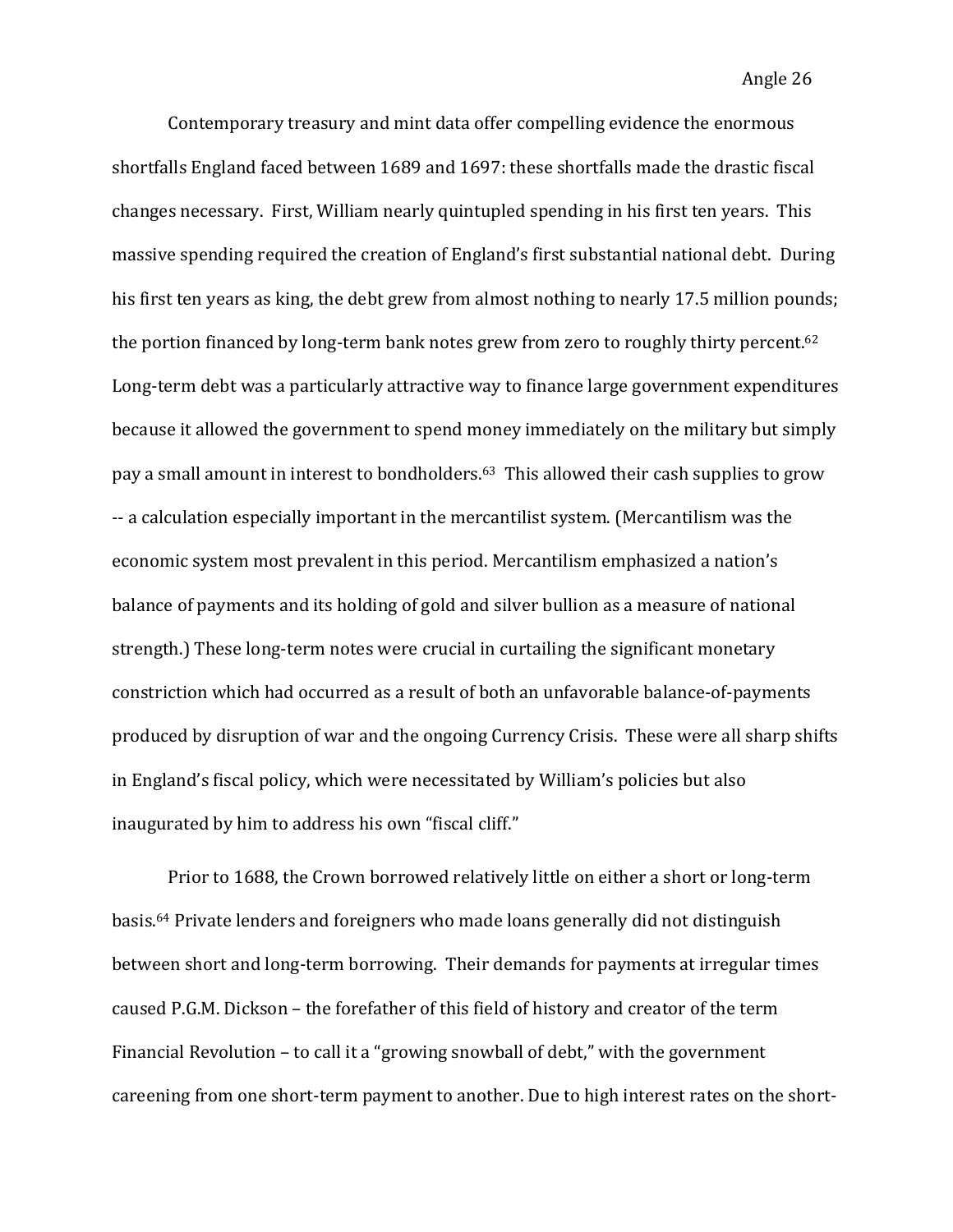term borrowing, the government frequently had to repay loans in crown lands. For example, previously they had to sell a number of estates in Ireland to creditors due to early redemption of loans.<sup>65</sup> This practice was unsustainable and unhealthy to the government's finances. 

But Dutch practice suggested a different model than frenetic short-term sales: in the Netherlands, William had previously allowed individuals to purchase insurance policies or annuities from the government to finance large loan sales.<sup>66</sup> These sales, with fixed terms and interest rates, gave the government more certainty in borrowing and were soon implemented in Britain. William III employed creative strategies to raise revenues, including the Million Lottery of 1694 which sold  $140,000$  tickets of £10 each.<sup>67</sup> The lottery did raise some money, but failed to reach its goals and was generally considered a failure. Its failure, however, indirectly led to the foundation of the Bank of England only a year later.

The development of the Bank of England was intended to dramatically change the nature of borrowing by issuing government bonds. While this development is retrospectively seen as an unquestionably positive economic development, at the time, its creation involved a great deal of debate and criticism. Immediately following the revolution, the debate surrounding the issue was politically charged. It divided the Parliament and hamstrung William's efforts. Due to the importance of the Bank of England's establishment, it is important to analyze the discourse surrounding it at the time.

Although to modern observers the creation of the national debt appears unquestionably positive, to contemporary polemicists the development was controversial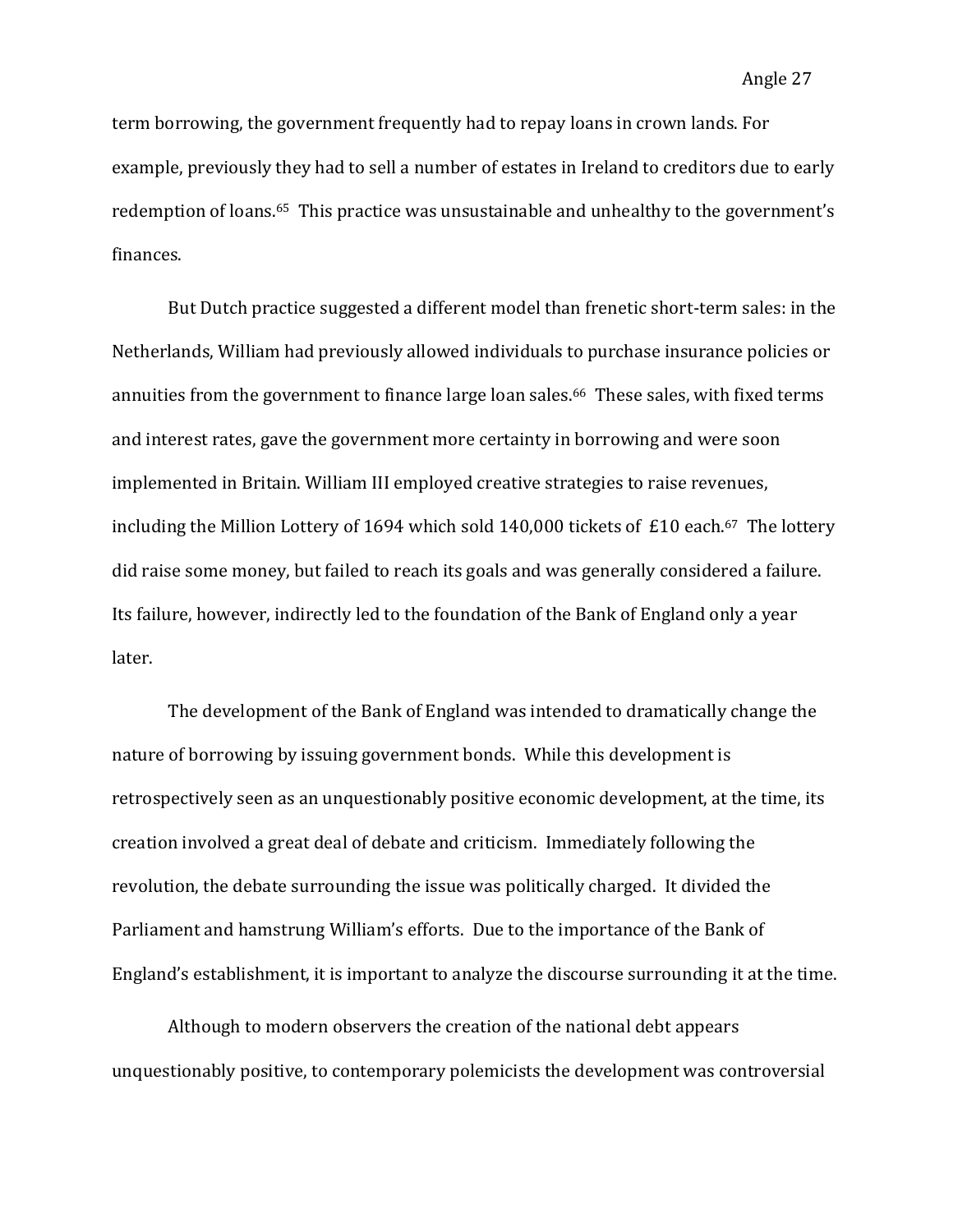and worrisome. A series of essays "On the Public Debt," "On Paper-Money, Banking, etc," and "On Frugality" are most commonly attributed to Earl Alexander Montgomerie of Edington. The essays take a historical look at the issues of public debt, paper money and the financial sector's role; they also emphasize the importance of frugality. Montgomerie objected to the fact that, while the public debt was owed by all the inhabitants, the profits only went to a few people – who were deemed "bloodsuckers" by the Earl.<sup>68</sup> He believed that the debt was unnatural and that it "[was] an absolute alienation." $69$  According to Montgomerie, the public debt emerged from King William's War; it "involved this nation in an expense unknown till then" and new "inventions" were needed to finance it. Profits of thirty to forty percent were made off debt sold during the Nine Years War from 1688 to 1697. The earl considered individuals profiting off of peacetime debt particularly distressing.<sup>70</sup> He framed his opposition to the debt primarily in moral terms and hoped to abolish it eventually. Like the propagandist during the Glorious Revolution who predicted that William would lead England into many wars, this later critic too saw William's many wars as financed because many people were making money off of buying the new government bonds and securities. In other words, they were war profiteers.

However, there were strong supporters of public financing of the national debt as well. In a pamphlet distributed to the Houses of Lords and Commons, John Briscoe vigorously supported the creation of "publik credit," now known as national debt, as well as an increase in the money supply through paper specie. Briscoe's pamphlet, written in 1694, advocated the foundation of the Bank of England for a number of reasons. He geared his arguments towards the upper class that would be reading his pamphlet.<sup>71</sup> According to his pamphlet, the acts considered by Parliament in 1694 allowed the selling of government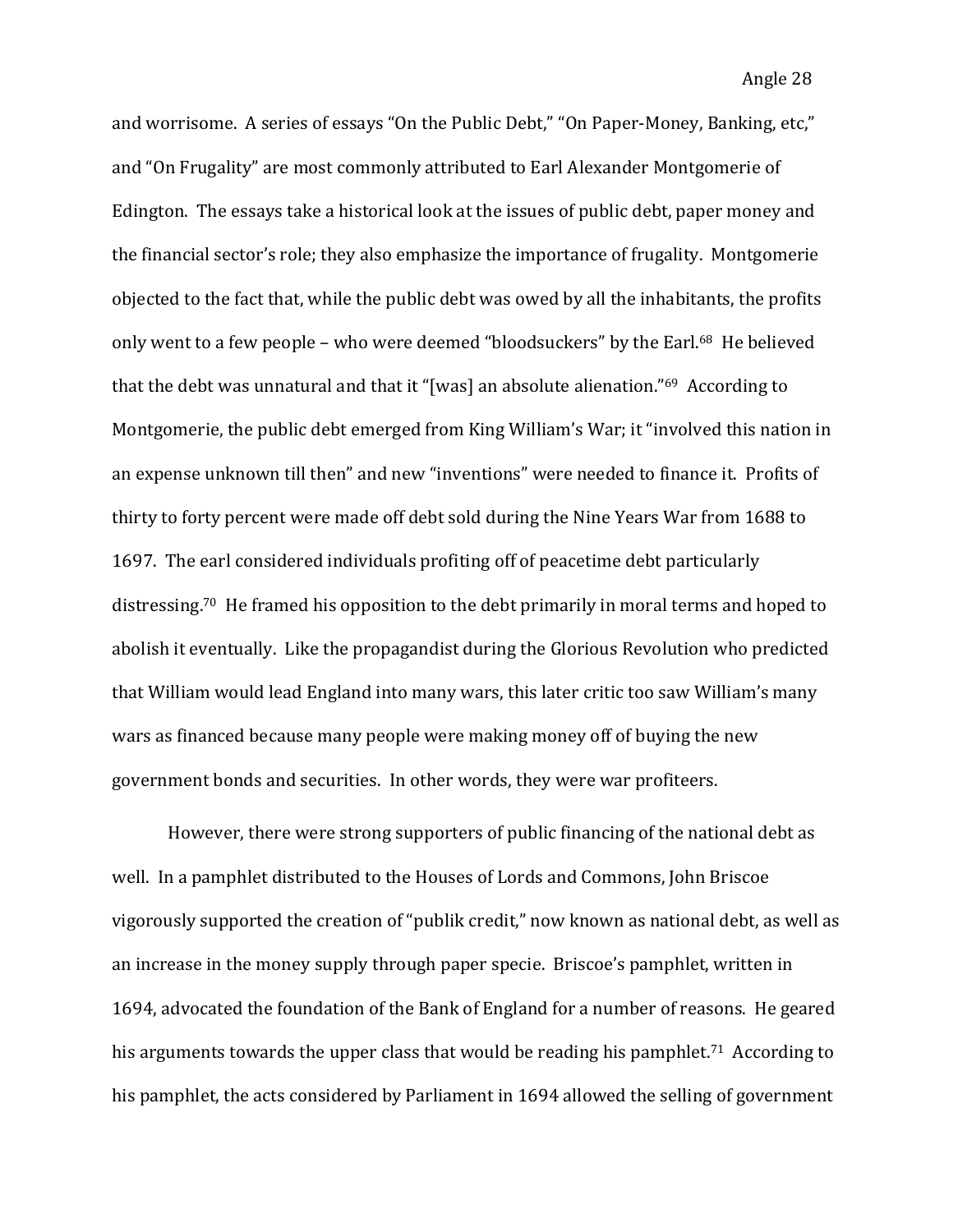"Bills of Credit" to people in order to finance government spending greater than the regular revenue intake. To encourage their purchase, interest was given on the annuities and landowners were allowed to deduct the annuities from their tax bill to the state. These annuities would pay a regular coupon based on the size of the bill and an interest rate ranging from 2.1 to 13.1% per year, depending on the term of the bill.<sup>72</sup>

Briscoe, a member of Parliament, asserted that the sale of "Bills of Credit" would "unite [people's] Majesties and the People in each others interest" and would increase the supply of money available for trade and investment. The credit, according to Briscoe, would also "bring new manufacturers to the Kingdom that cannot now be wrought here by reason of high interest, and set many thousands to work... by [easing] all the Nobility and Gentry from Taxes."<sup>73</sup> Appealing to the landed gentry, he asserted (although he did not specify how) that "Bills of Credit" would raise the value of land and allow inheritance of assets other than land.<sup>74</sup> All of these financial limitations or concerns could be, in his view, redressed through acceptance of a public debt.

Briscoe's analysis of the issue was more analytical and systematic than that of many of his contemporaries. He understood that merchants needed to be able to have credit and liquidity to carry out trade. He also accurately predicted that bills of credit would allow for greater investment in manufacturing. On the other hand, the concerns of his critics who were afraid that the Bank of England would end up with control over the money were also ultimately accurate, despite Briscoe's assertion that it would only control certain aspects of money. But too his arguments would have been well received by the landowning gentry and lords before whom he made them because the creation of national debt through bills of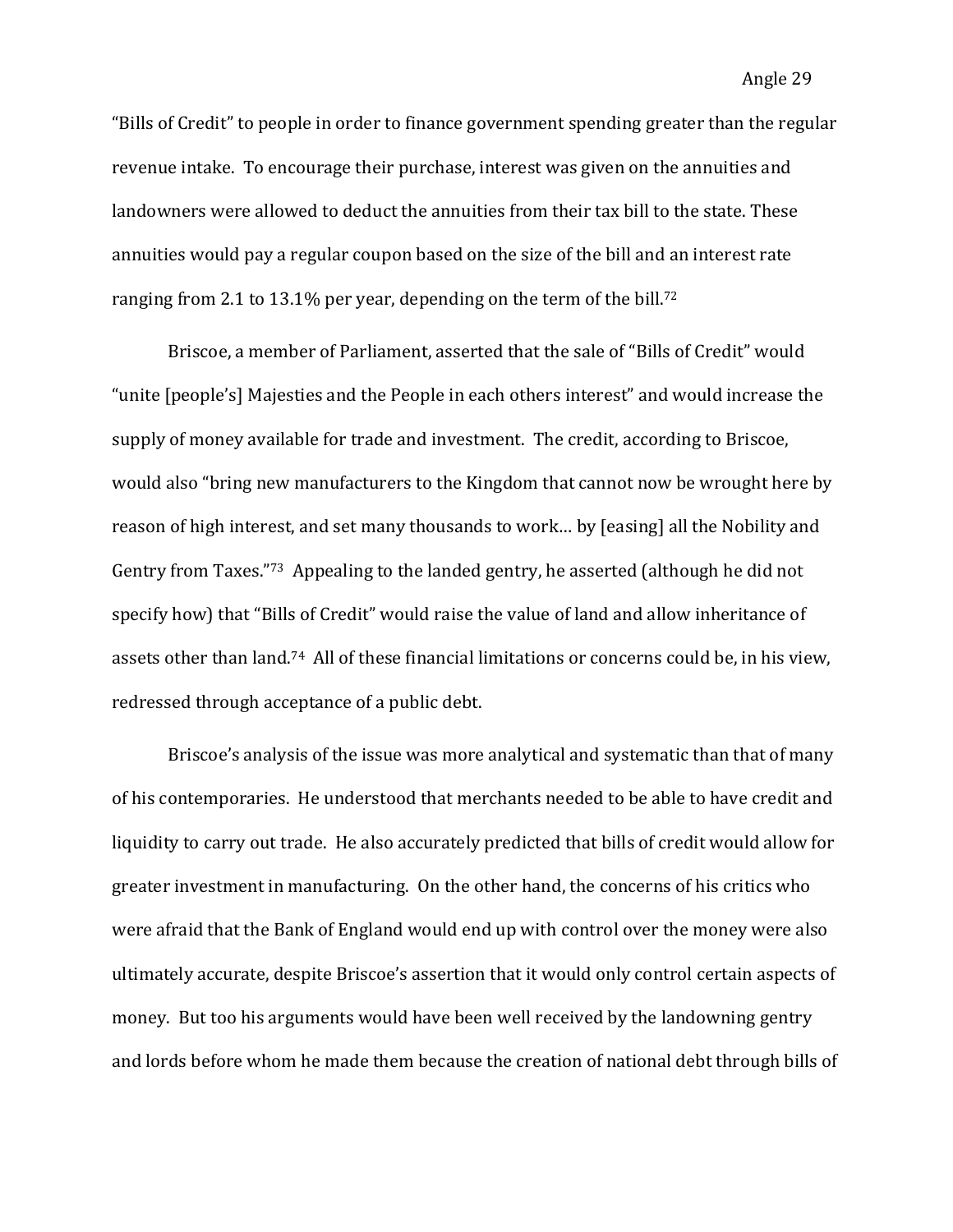credit reduced pressure on Parliament to raise taxes. Moreover, their purchase of the bills allowed them to reduce their tax liability.

In 1694, when the Bank of England received its charter from Parliament, it was charged to supply a national debt but with specific restrictions on its lending. Its first leader, Michael Godfrey created the plans for the bank in 1693. It was chartered to float the same sort of annuities that the Dutch central bank had sold to raise revenue.<sup>75</sup> In *The Bank of England Act, 1694,* the bank received a royal commission to "[deal] in Bills of Exchange, or in buving or selling Bullion, Gold or Silver, or in selling any Goods, Wares or Merchandize whatsoever, which shall really and bona fide by left or deposited with the said Corporation for Money lent and advanced thereon."76 It was explicitly prohibited, however, "to deal or trade with any of the Stock Moneys... belonging to the said Corporation, in the buying or selling of any Goods, Wares, or Merchandizes."77 Thus its charter explicitly granted the bank permission to engage in any banking transaction it wanted – bypassing many of the contemporary rules on banks – while protecting the merchants from a monopolistic competitor in trade. A lithograph of the charter signing depicts John Somers, representing the Crown as Lord Keeper, signing the charter and Houblon and Godfrey, who wrote the plans, as the Governor and Deputy Governors respectively of the bank.<sup>78</sup> The bank obtained its initial cohort of deposits from subscribers to the bank who raised  $£1,200,000$  in only ten days.<sup>79</sup> The Bank of England was born: it immediately began loaning to the English government at favorable terms and offering a safe investment for British people and businesses.

The first decade of the bank's history, from 1694 to 1704, were marked by both challenges and bright prospects. In its first few years, it had difficulty separating short and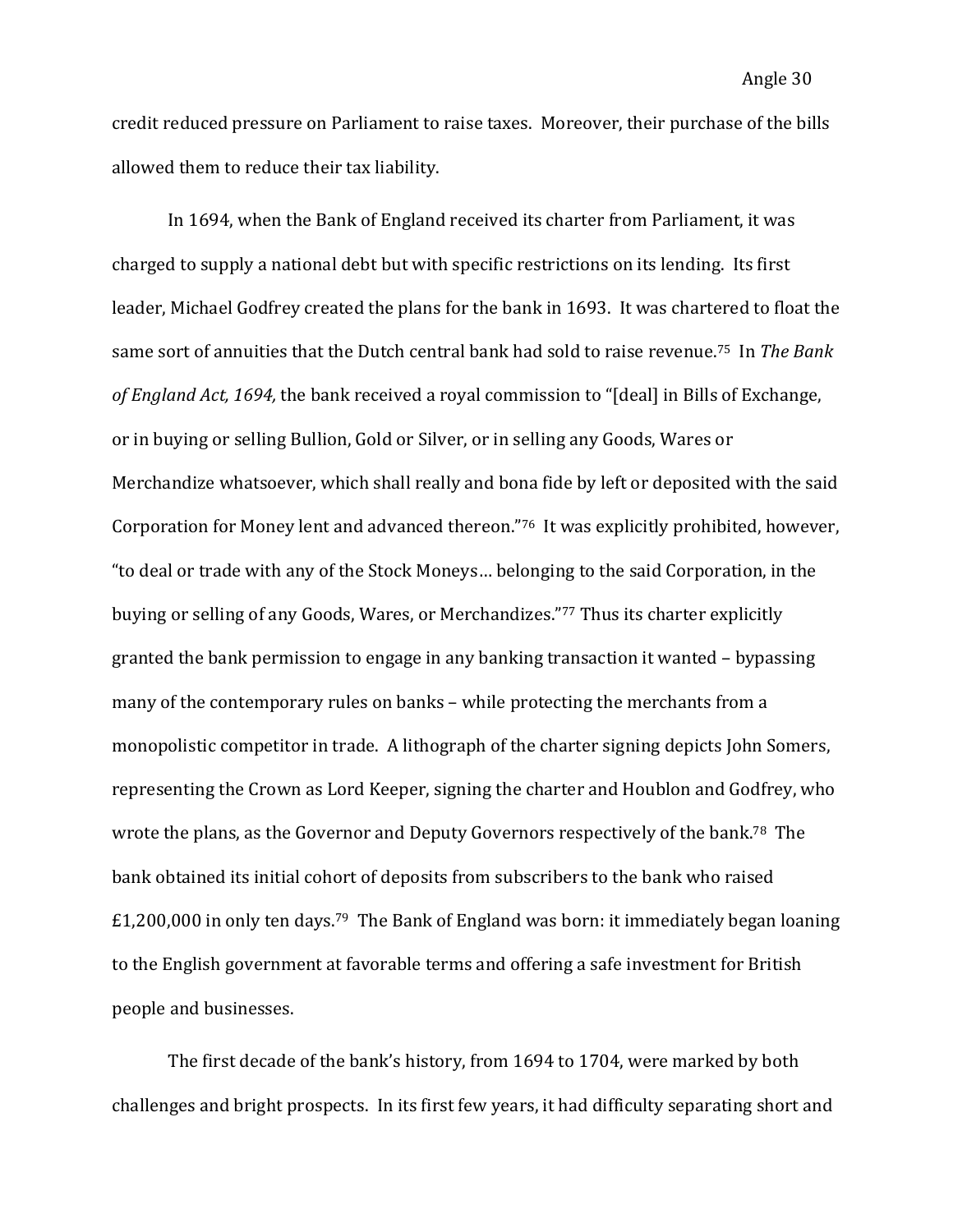long-term loans and finding appropriate loan terms; they had to give financial incentives to extend the terms of the loans.<sup>80</sup> That said, within only a few years a national bank had been established with quality management that earned the respect of the City of London and foreign creditors.<sup>81</sup> As the bank grew larger it displaced the goldsmith-bankers as the safest place to save gold, and it began serving as a "banker's bank," supplying money and credit to them all.<sup>82</sup> This shift away from dozens of small independent goldsmith-bankers to a national bankers bank is an important development. It led the way to modern-day central banks controlling currency and lending money to commercial banks.

Another significant development associated with the creation of the Bank of England was that "Parliament guaranteed all these loans and made them 'debts of the nation or 'national debts'" which signaled an important shift to both domestic and foreign customers of the bank. This shift to a national debt evidences a change in the philosophy of governing away from a separate king and state to one where the king and the nation's finances were one in the same.<sup>83</sup> The creation of a national debt, owed and owned by all, created a fundamental shift in how government was run. In the first two decades after the Bank's foundation in 1694, Britain averaged between 31.1 and 39.9% of its budget raised from loans.<sup>84</sup> These substantial deficits changed the nature of the government by allowing it to build up a much larger military than tax revenues alone would have previously allowed.

This change in government correlates directly to the theories Locke presented. Rather than the king arbitrarily borrowing without his subjects' consent, the Bank of England was created by Parliament with its securities purchased by common people. No longer were the nation's finances only the domain of the king, but rather each citizen had a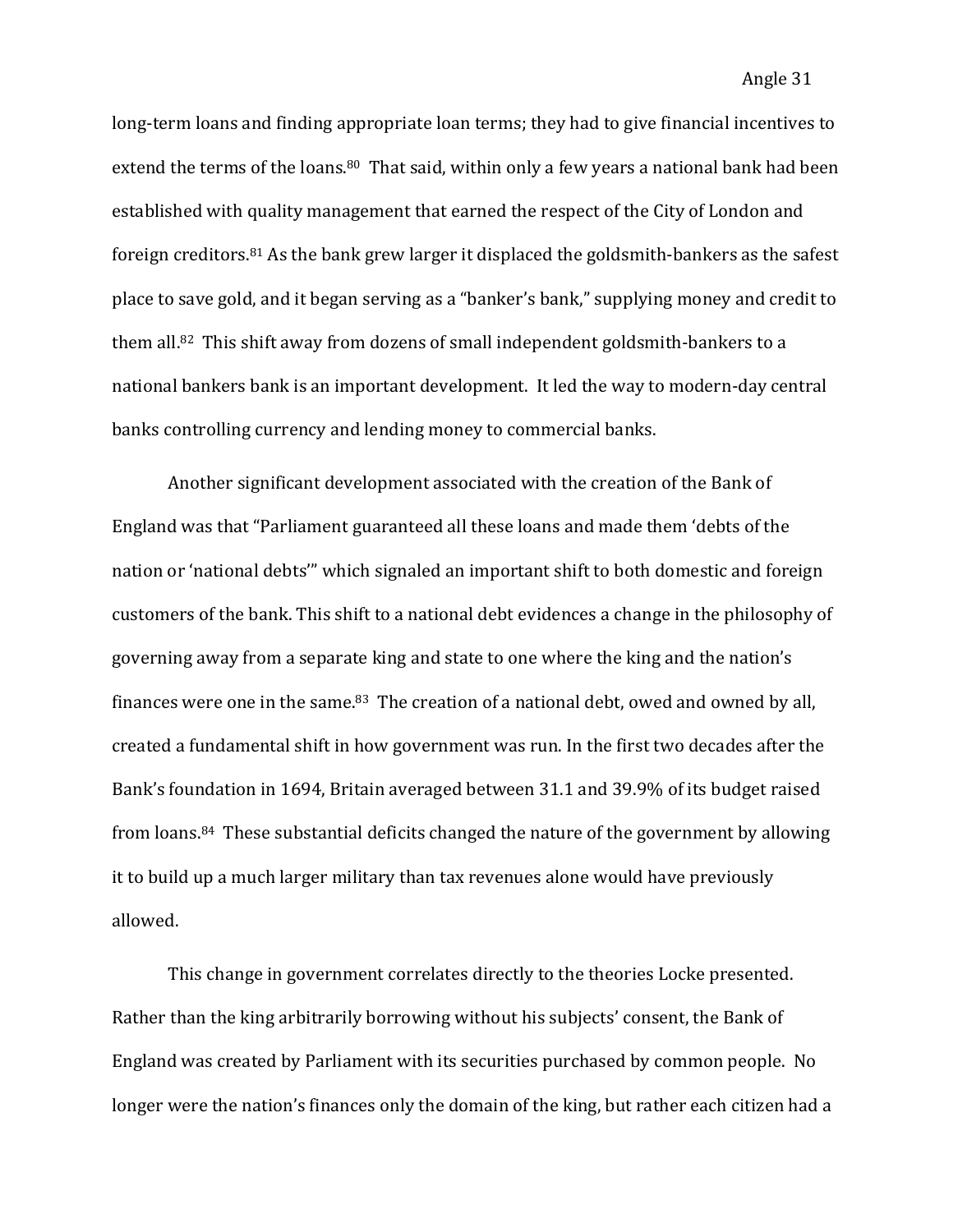stake in them and could purchase their share of the country's future through the bonds. Each purchase of a bond or security served as sort of renewal of the social contract between the governors and governed and formed the basis of English prosperity.

Like the Dutch *Wisselbank*, the Bank of England created investment securities that encouraged saving and investing, and provided the basis for modern banking. The Bank of England began with the creation of a whole range of securities in which mercantile and financial houses could safely invest, and from which they could easily divest. Some authors have argued that without these facilities, the City's complex structure could not have been built up and the course of European history would have changed as a result.<sup>85</sup> While this may seem to be an overstatement, this development furthered British economic development beyond its earlier constraints. It took the economy into the modern era of banking and finance beyond simple lending. Stable financial products like government bonds form the bedrock of financial services and investments because of their predictable yields. Without them, there can be no advanced banking sector; England's vibrant financial services sector today is, in fact, based entirely on this development.

Of the sixty-six years following William and Mary's Glorious Revolution, the nation found itself at war twenty-nine of them.<sup>86</sup> The Bank of England provided for the enormous spending that was necessary to fight Louis XIV and others. Sufficient funds for this massive war effort could not have occurred had the traditional banking arrangements, which characterized England before William's reforms, such as the goldsmith bankers, remained in place. Under William, large debts allowed Britain to fight its frequent wars against Louis XIV and others because, unlike Louis and other rivals with more traditional financing structures, the British national debt did not have to be immediately serviced.<sup>87</sup> Benefits,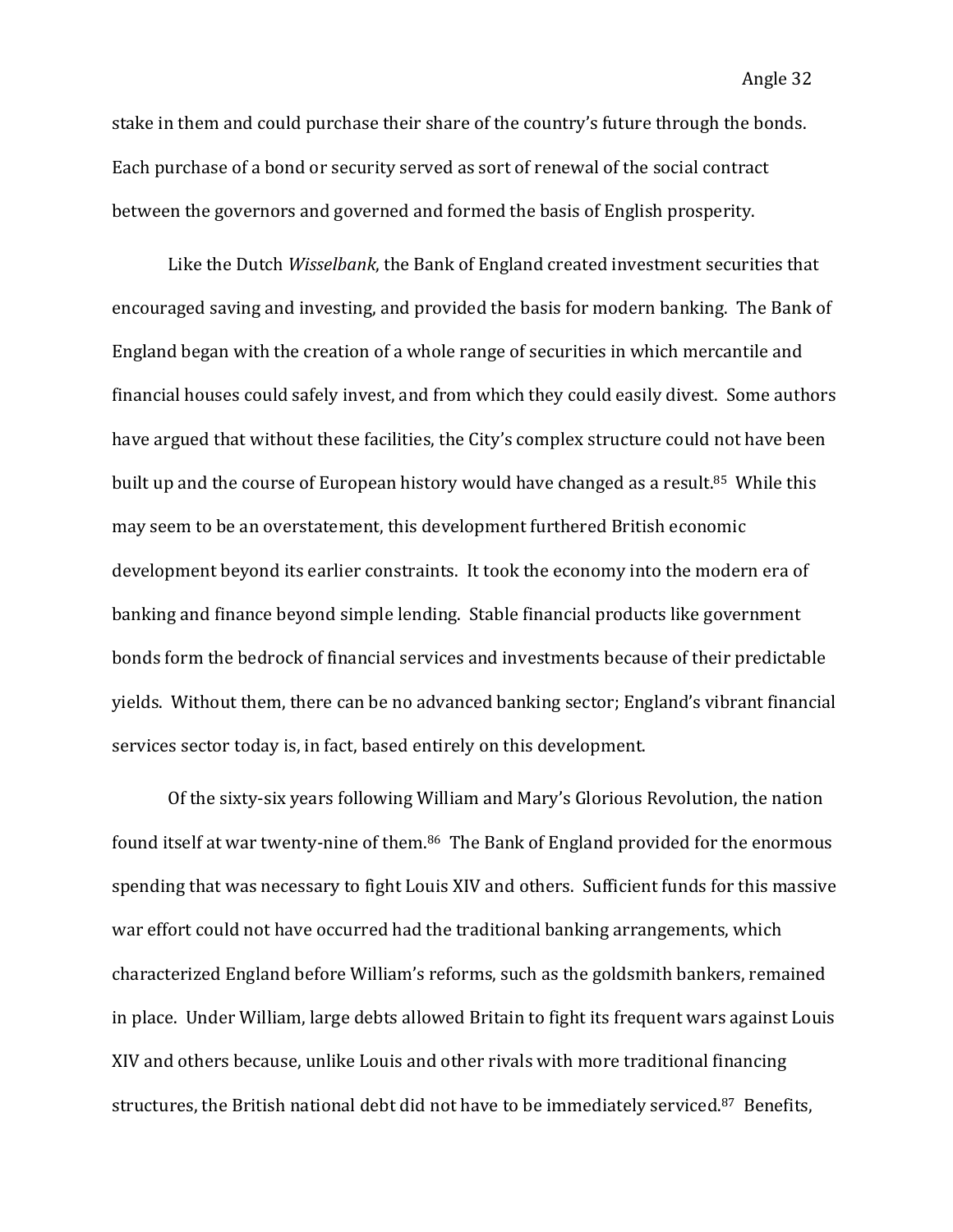Angle 33

such as prompt payment of soldiers and the building of ships, could be realized immediately while costs and interest were deferred and paid down the road. After its creation, the Bank of England served as the "financial counterpart in the Protestant coalition of the armies raised from among English, Dutch, Flemish, French and Swiss Protestants" against the Catholic armies of Louis XIV, according to the Financial Revolution's most significant historian, P.G.M. Dickson.<sup>88</sup> Without its financing of long-term debt, the English would not have been able to support their Protestant brothers in European theatres of war.

Thus, in William's first few years in England, he made great strides towards modernizing their backwards economy. The creation of a national debt and national bank on the model of the Bank of Amsterdam were some of the reforms that English merchants had wanted to see imported from the Low Countries. The Bank of England's financial products also allowed for the emergence of a more modern banking sector with advanced financial products along the lines of those in the Netherlands. In addition, the government fundamentally reoriented itself to one focused on protecting property along a Lockean model. The fiscal-military state William created was able to fight global wars, grow the English empire around the globe, and support a growing economy. William's Financial Revolution was not complete, however. Had he failed to resolve the Currency Crisis, none of his efforts would have been effective beyond the very short run. In order to bring longterm economic success to England, William would have to reform the currency.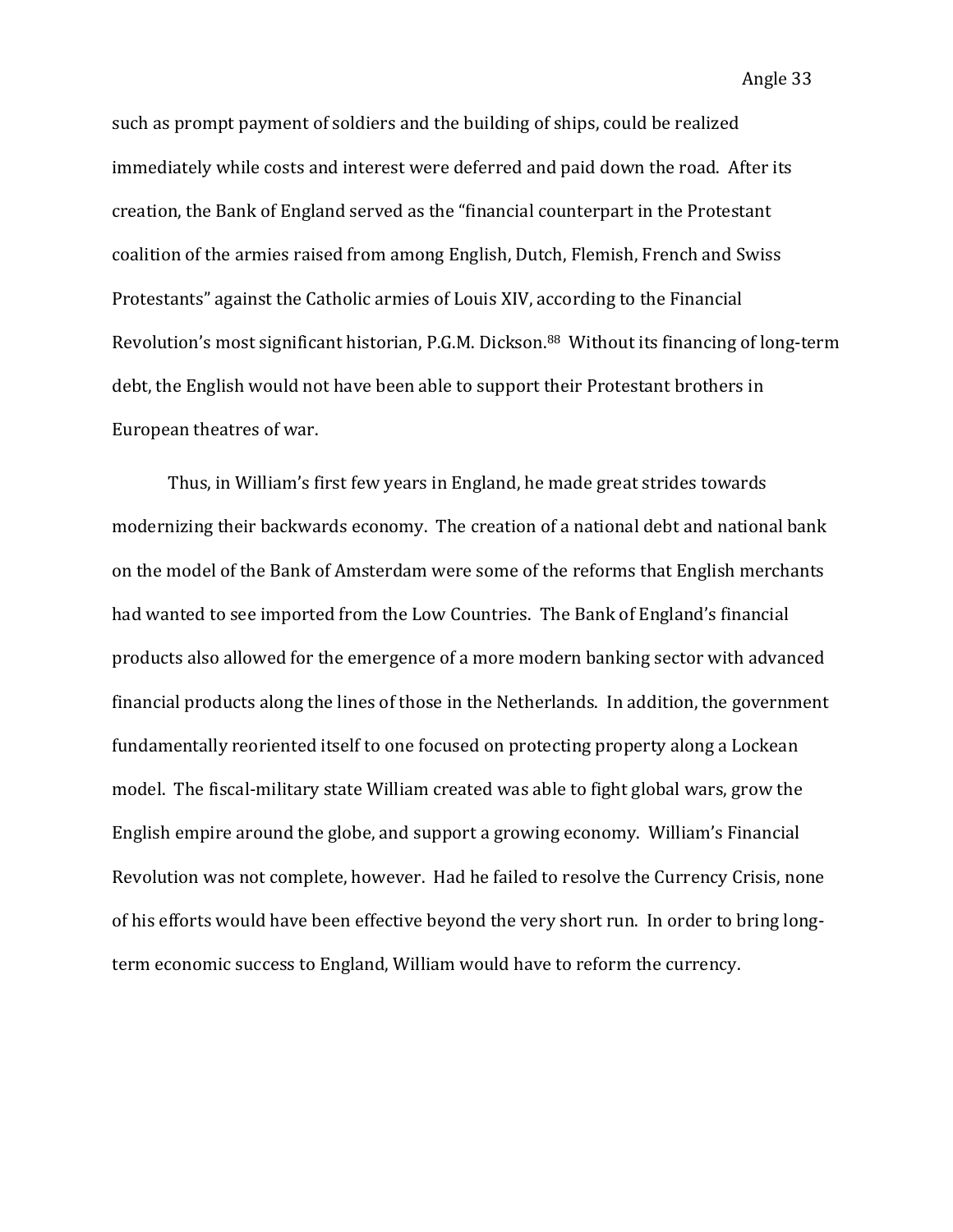Angle 34

#### **Part II.B.i: Currency Crisis**

As a significant an advance as the Bank of England may have been, however, without reforming the currency markets – the lifeblood of an economy – further progress could not be attained. As previously mentioned. Britain had a decades-long crisis over a lack of hard currency in the domestic market. Shipping gold and silver bullion abroad to settle large trade deficits led to fewer coins circulating domestically. In order to have enough coins even to carry out transactions, coins were cut down, or "clipped," to fit the value of the transaction. For instance, imagine today if there were not enough money for a grocer to even sell apples to a customer. In an era of clipping the grocer would take the patron's silver dollar and shave off some of the dollar, and then use the value of that shaved silver as the currency. Obviously the long-term effect of this would be a significant damper on commerce. The resolution of this problem is so significant, so controversial, and took so much effort on William's part that it merits particular attention in this paper. Without resolving the issues associated with currency, none of William's other financial reforms would have taken hold or been as effective in creating a modern economy.

To understand how a wealthy nation like Britain found itself in such a primitive and limiting situation with its currency, it is important to study the background of the issue. Due to their involvement in continental wars, England's balance-of-payments, or trade deficit, drained them of silver and gold bullion. Coins were then melted down and shipped out of the country to settle these payments. This led to a scarcity of coins in the domestic market and greatly impeded the conduct of commercial transactions. There was literally not enough money flowing through the economy to carry out business. As a stopgap, people "clipped" their coins down into smaller amounts, based on the value of the metal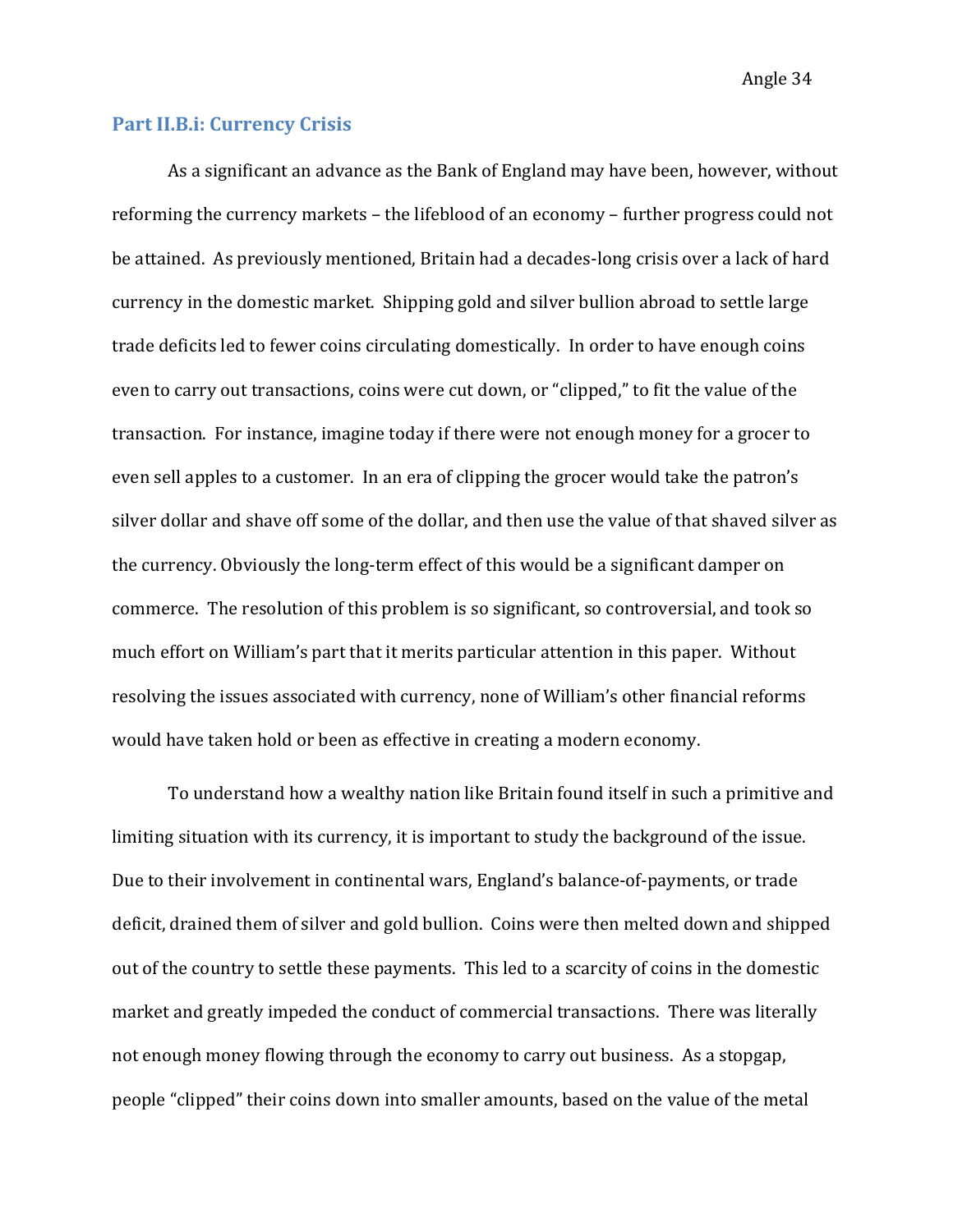content coins to carry out their daily transactions. For example, if one man was buying wool from a merchant, and he only had one gold guinea he could weigh the coin, cut off enough of the coin's weight to equal the value of the transaction, and pay the person with the fraction of the coin. This was a significant problem in contemporary England, and it affected all aspects of the economy. To resolve this overriding issue – more significant than either their lack of banking sector or national debt – William adopted a currency model based on his experiences in Holland.

William changed the English monetary system by deploying two strategies. The first part of William's solution involved a highly disruptive "great recoinage" of all of the coins circulating throughout England. $89$  The other part of his solution to the Currency Crisis involved the nascent Bank of England. To provide greater liquidity in the currency market without additional gold or silver bullion, William began to push the use of paper money. The Bank of England began issuing its own paper notes for the internal market, and these paper notes slowly emerged as the national standard. The Bank of England's success in their push for paper specie compared to previous efforts can perhaps be attributed to its greater scope and authority than goldsmith-merchants and the increased severity of the Currency Crisis. Taken together these resolved both the problems of worthless clipped coins and a lack of currency in the marketplace.

The lack of currency in England had led to the clipping, so it is important to analyze the root of the issue. England found itself shifting monetarily, but also philosophically. Coins no longer represented a value of silver, but rather changed to represent a greater faith in a government stating the worth of a coin. In the 1690s it was cheaper to buy silver bullion than mint silver coins, so the English began converting their existing coins to silver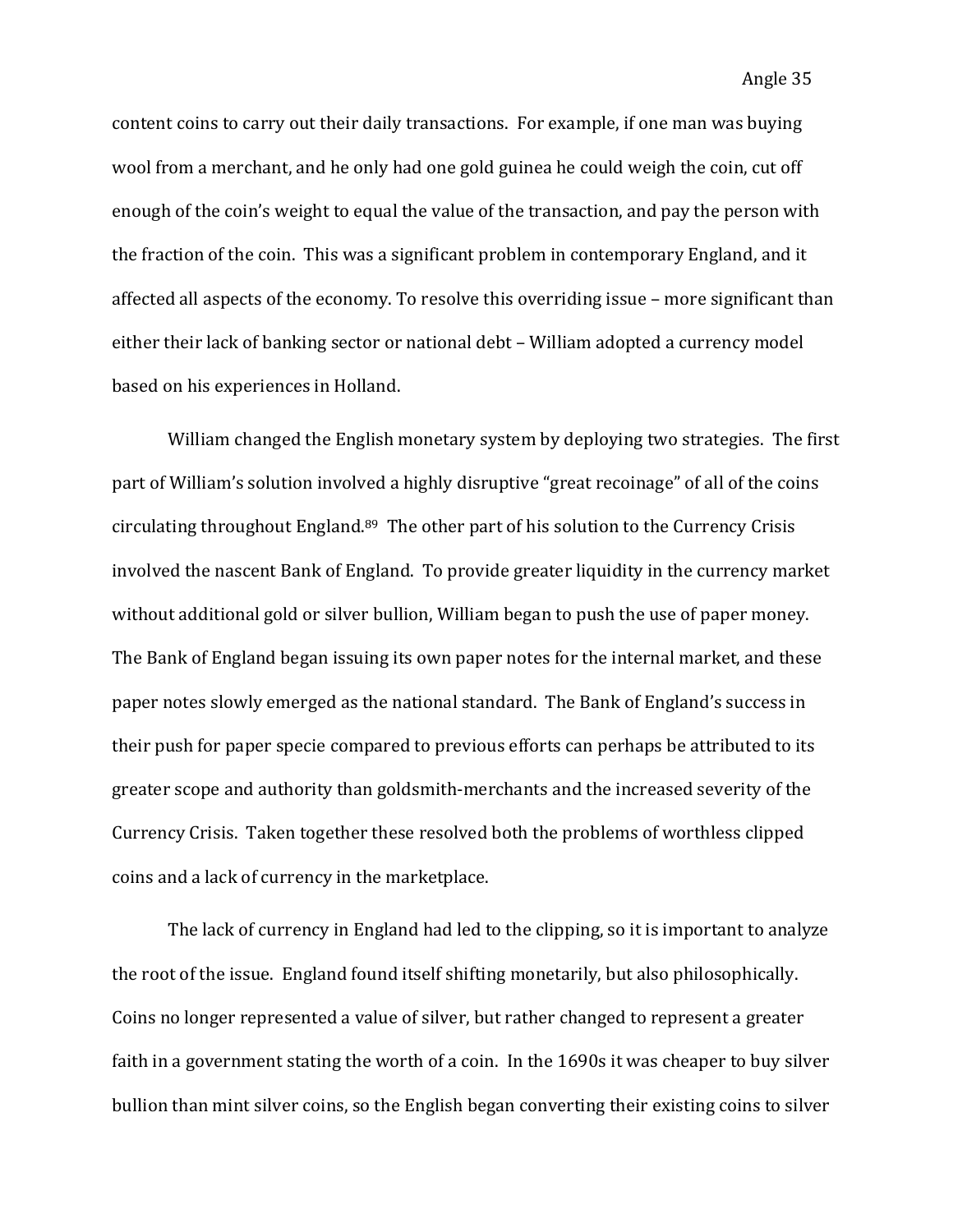bullion. John Briscoe claimed, at that time, a great deal of the nation's money was being taken abroad in the form of bullion for debt payments and currency transactions.<sup>90</sup> These deficits had to be settled with a combination of silver bullion and bills. Coins circulating day-to-day were stripped of up to forty percent of their metal content to assist in settling the deficits. <sup>91</sup> 

In the "great recoinage," the government then mixed silver with other metals to create less valuable coins with the same stated value.  $92$  This development was controversial at the time as the coins then had less value in silver but the same stated market value. A modern day example would be a nickel being worth  $5¢$  in silver, the price of silver declining and making the coin worth only  $3¢$ , but still calling the coin a nickel. Philosopher John Locke understood these developments, however, and wrote "the intrinsick value of silver [being] the true instrument and measure of commerce, is partly true and partly false; for the money of every country not the ounce of silver... [correlates] to its denomination and the standard of the coin of each nation's is very different."<sup>93</sup> This devaluation of the coins away from their intrinsic value reflected Locke's statement that each nation's standards were different and began a movement towards the value of metal in the coin not equaling its denomination. To Locke, the coin represented what the government said it did, not what a goldsmith said its weight in precious metals was. This reflects the Lockean views about government and the place of governance in society as well.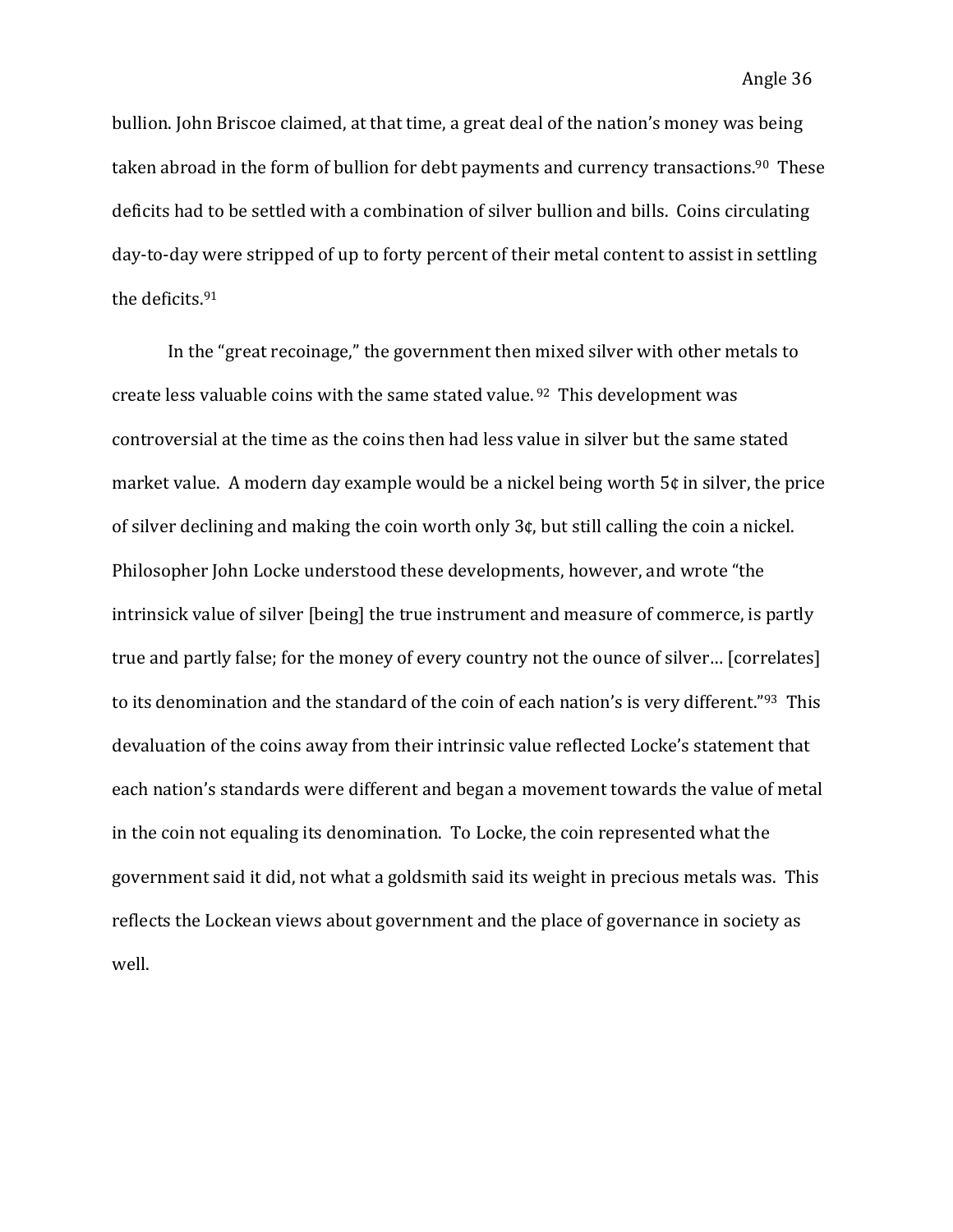#### **Part II.B.ii.: Debate Surrounding the Currency Crisis**

With changes as enormous as a national recoinage and a push for paper money, it was only natural that a great deal of debate would ensue in the public sphere. As William had only recently taken the throne, many of the developments he promoted were all the more controversial; having a foreigner come and change the monetary system is quite radical. The debate surrounding the issue is also important to study both in the context of William's reign as well as of future developments in currency and money. Four contemporary sources are particularly revealing and important to analyze for their impact on the debate. The authors include a man known today as "An English Merchant," Henry Layton, Clement Simon, and A. Vickaris, all of whom wrote widely-read pamphlets – some even distributed to people leaving church – that attempted to influence the discourse and debate of the time over William's radical solutions to the Currency Crisis. Whether they named him, all of these authors addressed William's reforms in one way or another, as the Currency Crisis was the hot topic of that time. These reforms were his project and focus, as without them his reign could have come to an early close and certainly would not have been as significant.

The first attack in this debate came from an Englishman living abroad at the time of the Currency Crisis debate who weighed in with "A Letter From An English Merchant at Amsterdam to his Friend at London" regarding the perils of the change in the silver and gold currency. The author, who remains unnamed still today, began by asserting that a slippery slope starts by "[c]lipping [money] by degrees three or four times over, till at last its come to this, that it can hardly be clipt any longer."<sup>94</sup> An educated reader knows, of course, that his argument that the English are on a slippery slope is a fallacious because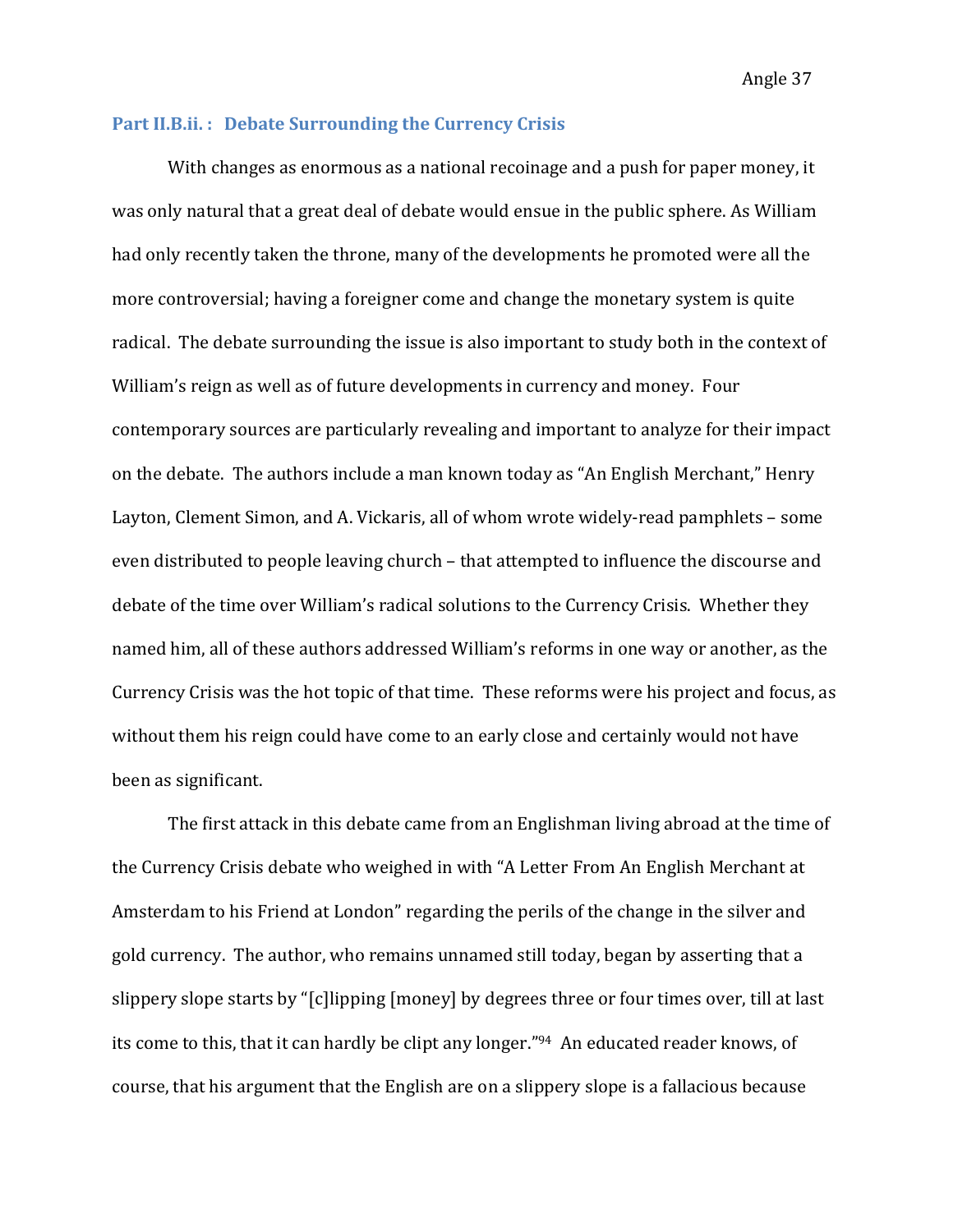devaluation did not necessarily lead to another. He pointed out that the English got in to their debt at "too dear a rate, making good the Old Proverb," and that they simply cannot offset the change in silver by selling commodities.<sup>95</sup> The expatriate believed "the Dutch are wiser," and that "[the government] [has] almost cut the English Merchant, and English Shipping out of all trade."<sup>96</sup> Clearly his dire predictions about the future of English commerce and shipping were incorrect, however, he did accurately predict the benefit of the London Exchange in trade. The Merchant also conceded that "I do not see how you can carry on the war unless" the changes were made to the currency, and circulated the contemporary rumor that "one third of [the light money] is Iron." $97$  He emphasized that "you [will] lose so much of your rents, debts, and value of your lands" if the currency were changed. 98

The arguments the English Merchant in Amsterdam advances are representative of conservative thought on the issue and of the resistance to William. A foreign merchant stood to lose more than nearly any other group with the changing of the English silver and gold money, dependent on trade, as he benefitted directly from the imbalance in exchange rates. Much of what he said in his pamphlet seems to a reflection of what was likely being said by the contemporary merchant class. As a fellow English man, this merchant in Amsterdam had a special ability to sway opinion among his countrymen due to his exposure to the Netherlands and the effects of William's policies there. His pamphlet was evidently influential as both Henry Layton and John Locke responded directly to it in their own pamphlets that circulated among the members of Parliament at the same time.

The next contemporary polemic on the Currency Crisis, Henry Layton refuted the merchant in his "Observations Concerning Money and Coin," an extensive treatise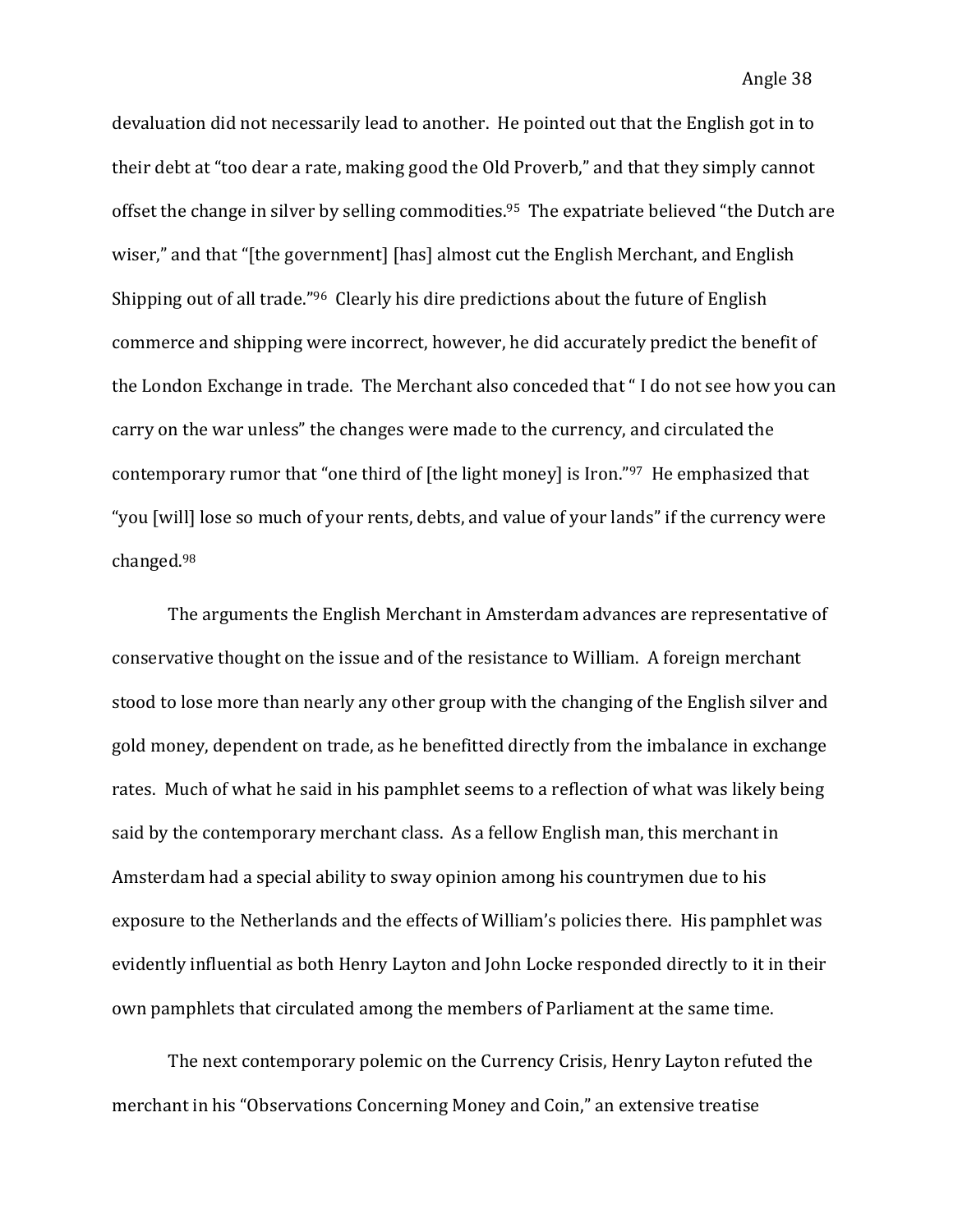defending the proposed new system of money. He spends almost the entire pamphlet directly refuting the letter written by the "English Merchant in Amsterdam." The preface stated that a friend lent him "the Merchant of Amsterdam's Letter, also Mr. Locke's Book and his two letters about gold and silver" which motivated him to write his "Observations."<sup>99</sup> He hoped that his pamphlet would be published and circulated early enough and before the next sitting of Parliament in 1697, so as to influence its members to support the new monetary system. $100$ 

An advocate for William's changes to the monetary system, Layton began by giving an extensive history of the monetary systems of the British Isles. He described the Roman coins of silver and gold, then proceeds to the silver coins of varying weights from the Anglo-Saxon kings, and finally to the more contemporary changes to weights and make-ups of the silver currency.<sup>101</sup> From his history of coins, he demonstrated that the contemporary hysteria over the "lightening" of the coins – changing their alloy and reducing their silver content – was unfounded due to numerous occasions of such lightening over the years. He then stated that he aims to directly counter the pamphlet of "The Amsterdam Merchant." He asserted that England is being made poorer because their money is too intrinsically valuable  $-$  based on the precious metal content in them  $-$  and is being carried out of the country by foreigners.<sup>102</sup> He also claimed that English merchants would benefit from increased monetary circulation, which would end the chronic shortages of the lifeblood of commerce. Too, the value of the currency is of little importance to most Englishmen dayto-day. Reduced value, he claimed, will "appear only in our trade with other nations."<sup>103</sup> According to Layton, England experienced an incredible scarcity of specie because of foreigners exporting it for their profits and because of English debts to other nations.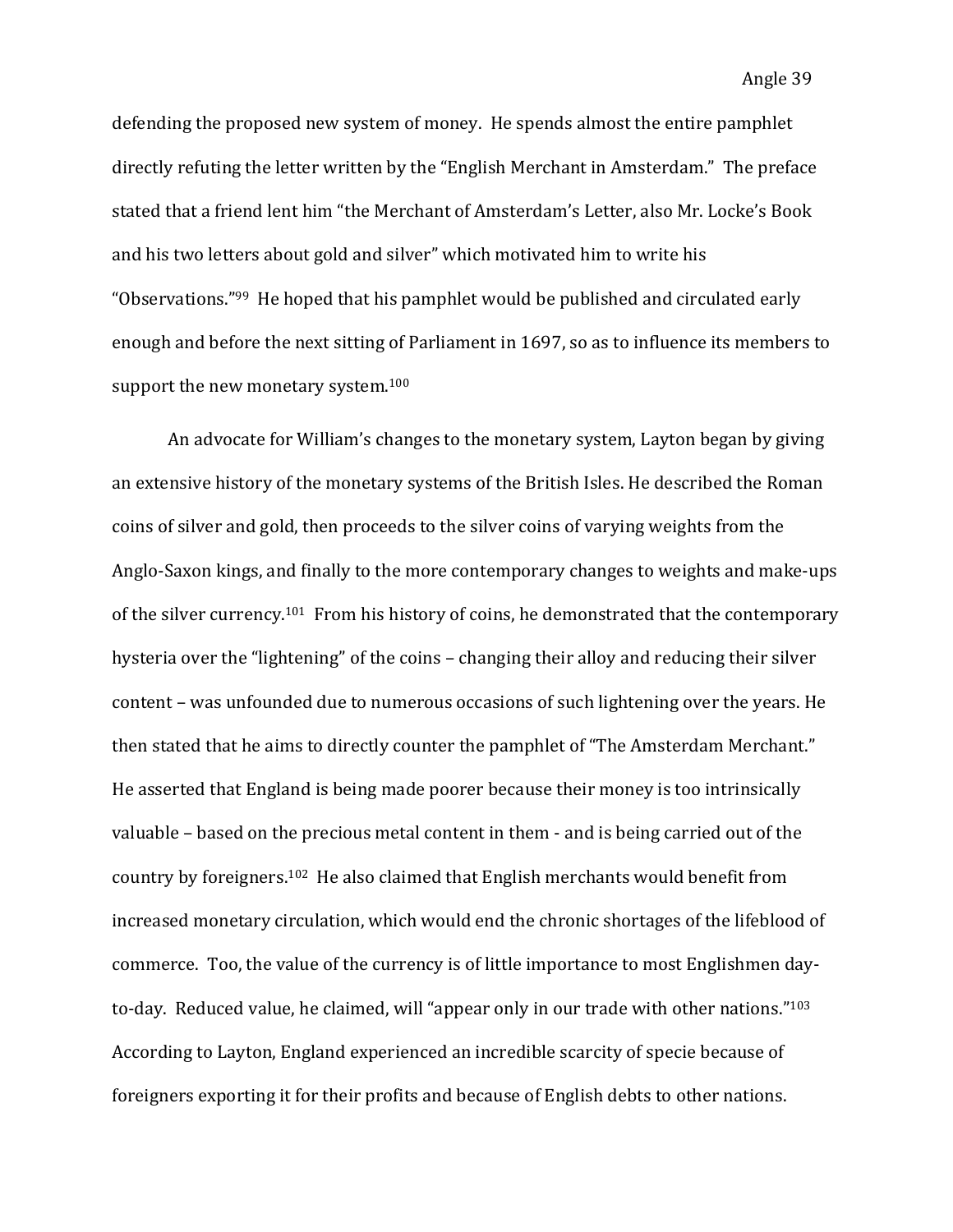Interestingly, his views on reducing the worth of the coin as a way to pay off debt more easily is akin to a modern day currency devaluation.

Layton also wrote about the need to abolish "clip't money" or coins that have been cut down in pieces or damaged, because, with the value no longer tied to weight, clipping of money would be unnecessary.<sup>104</sup> In contrast with the "Letter from an Amsterdam Merchant," he claimed that other nations would not stop trading with Britain because of the change in currency. Most pertinent from a historical perspective, he stated "though they know it to be of the [reduced weight], and this proves the Stamp of Authority upon Money at home, more valuable than the weight or quantity of it." $105$  This argument evidences a change to a more modern perspective; he sees the backing of the state behind currency as the source of the coin's value opposed to a coin's weight in silver. This concept of the state behind the currency is enormously important: William in effect recreated the state and so recreating the money in the image of his new kingdom made financial and symbolic sense. England was to longer be ruled by Catholic monarchs with pretensions of being like their "Sun King" cousin in France, but rather a nation based on the advancement of the public good with a Bill of Rights and the consent of the governed. The king and his people were no longer to be separate  $-$  akin to the debt becoming "nationalized"  $-$  and the currency was to represent the nation, not just the metal in the coins.

Adding the perspective of a "stockjobber," Simon Clement also contributed to the contemporary monetary debate in "A Discourse of the General Notions of Money, Trade & Exchanges." His purpose was to "[write]... in hopes that [he] might have been of service" to that session of Parliament; his pamphlet was published at the opening of the session.<sup>106</sup> First, he believed "encouragement may be given for people to bring in their silver to the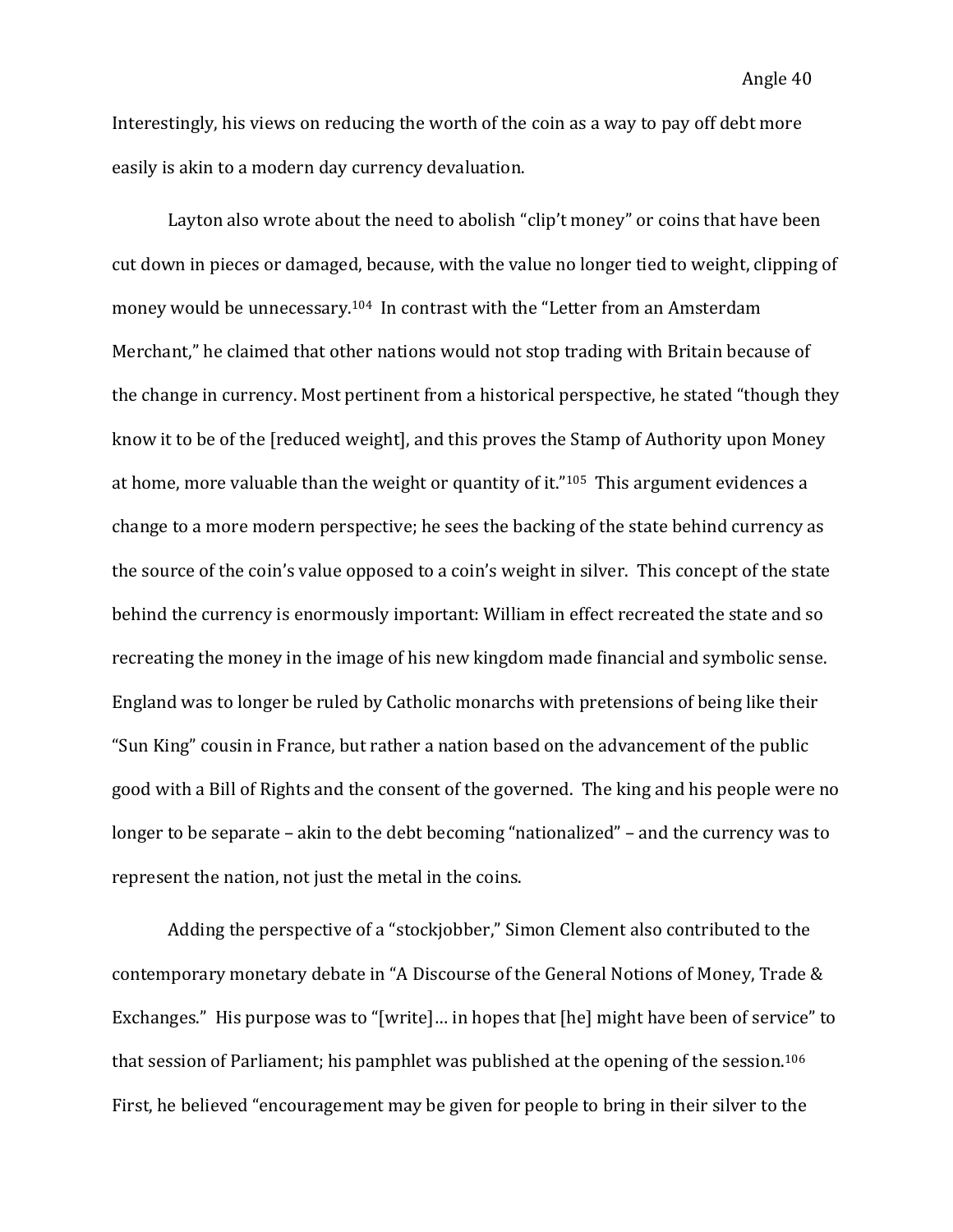mint" and that it would be ineffective to attempt to "prevent the carrying out of our bullion or exporting of our coin." These were both important policy considerations at the time in Parliament, and he pointed out the inefficacy of stopping bullion export. Instead, Clement advocated a full re-issuance of the currency with coins "one quarter part less in weight." Noting the role of government to determine economic policy, he wrote "distinct" governments made the allay of their metals finer or courser and gave their coins such denominations and as many different species as they thought necessary to themselves without regard to the different usage of their neighbors." With this statement, he indirectly addressed those who asserted that William could not or should not alter the makeup of the coinage away from its current weight and makeup.

His proposal to solve the Currency Crisis contained many elements that were eventually taken up by the government – most notably his proposal to take in and recoin all the nation's clipped money. He argued that the government should "receive in all the Good Clipt Money... enter the sum and weight of every man's parcel in a book and seal up the same in bags giving them as many certificate as they please in parchment to the amount of the sum they brought in." Arguing in favor of paper currency, "These certificates... should be delivered from man to man in payments," and "people of business [are].... content to take the endorsed certificates." <sup>107</sup> A radical solution to be sure, but elements of this were actually taken up only two years later by King William III. In Clement's view, one of the best ways to solve the crisis was to prevent counterfeiting and clipping of the currency. Additionally, reflecting his firsthand experience in the London Exchange, he encouraged "[preventing] exchangers from taking advantage" of the markets with "regulation upon the price of bullion and exchanges." He closed by noting the difficulty and unpopularity of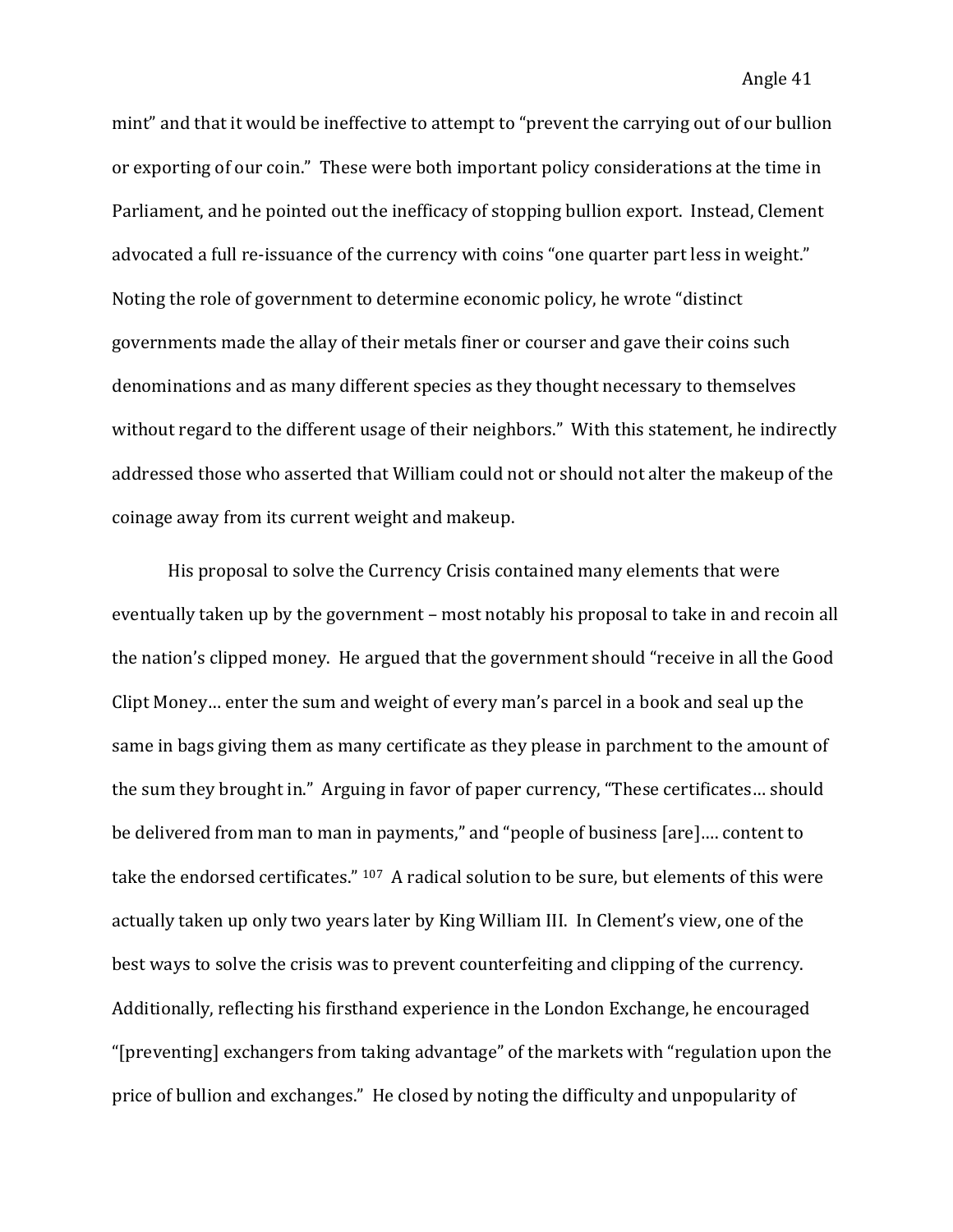some of these measures but predicts they will be unable to fight war if they do not change and take charge of the silver market.<sup>108</sup> Clement's suggestions were, in large part, adopted. The government did eventually re-coin the money, take in clipped money, restrict the purchase of certain imported goods, and begin moving to more paper currency to reduce dependence on silver.

Also weighing in on the currency debate, the merchant A. Vickaris in "An Essay for Regulating of the Coyn" was notable for his advocacy of making the currency from a cheaper alloy, which was part of the ultimate solution. The merchant addressed his essay to the leaders of the government, including members of the King's Privy Council and the Exchequer, and Parliament hoping to sway them in favor of currency regulation. He began by pointing out that the previous fifteen years of war with Spain and France "hath put a stop to the regular proceedings of the fleets" that delivered gold and silver to Britain.<sup>109</sup> Rather than accusing speculators or bullion exports, he cited the war with Spain and decline of imports from the New World to help explain why there was such an acute shortage of hard currency in this period. He asserted that in order to decrease their trade deficit they should impose import duties to discourage the purchase of goods like Spanish wine or Portuguese oil. A taste for foreign goods has "lost [at] the expense of our own product and manufactory" and the government should "obstruct the importation of so much as they import." $110$  His protectionist stance is surprising from the British merchant class who is historically thought of as favoring free trade. Then echoing what many of his contemporaries wrote Vickaris claimed, "our coyned money hath proceeded from the suffering bullion to be shipped off, [because] the price of it doth exceed the value of our coyned silver and gold."<sup>111</sup>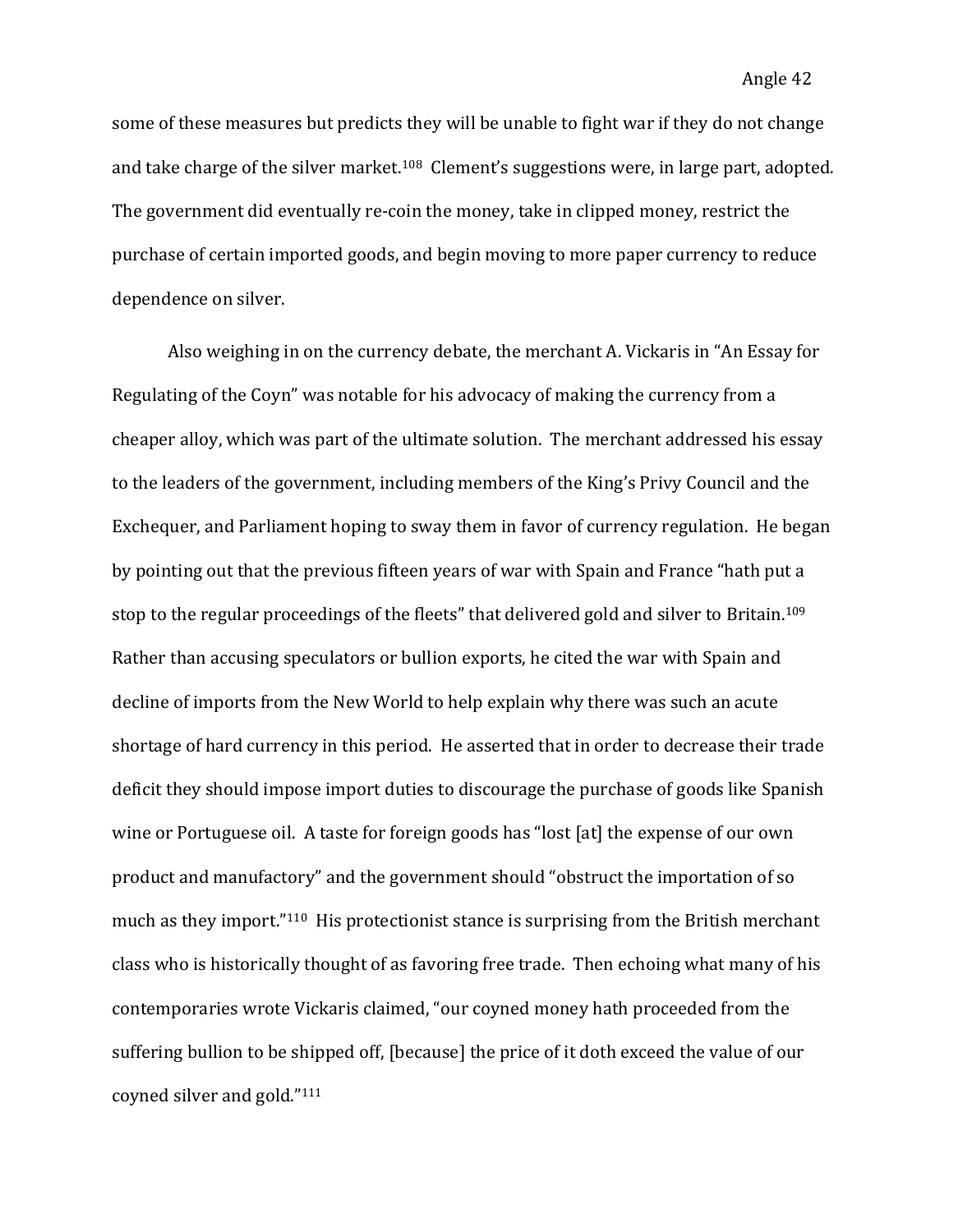William's addressing the pressing Currency Crisis brought a variety of proposals in response. Vicaris' suggestions resembled the ultimate action taken by the government. Like Clement, he advocated collecting all the clipped coins "and re-coyning [them] into pieces of the same denomination, but of less value in substance," or in other words create a less-valuable alloyed coin.<sup>112</sup> Clement also claimed the shortages of specie warrant melting down the "seven millions of pounds sterling in household plate... gold rings, buttons, buckles, watches, sword-hilts, etc." and all of the clipped money throughout the country. Recognizing the difficulty in collecting the silver plates throughout the country, Vickaris suggested "[going] to the house of any person where they are advised to be above fifty pounds value of plate to be stamped."<sup>113</sup> This radical proposal should signal to the modern reader how dire the shortage of currency was to 1690s England when a merchant polemicist advocates melting down candlesticks and belt buckles. His most significant proposal was to make the new money a cheaper alloy because it "makes up the weight taken [out]" in silver and gold, while does not "make any great difference in the colour, sound or weight" of the money. Having conducted research on the weight of coins nationwide he calculated that "what money is new coyned, must be at the rate of twelve and a half per cent less weight [in gold or silver] each species than before it was coyned for."<sup>114</sup> Further, he laid out the need for a cheaper alloy, and the amount of each metal to make the coins the same weight with less silver or gold content. Attempting to calculate the commercial benefits of a recoining, Vickaris estimated the recoining would bring a "five hundred thousand pound a year advantage to the nation."<sup>115</sup> His work is most important because the makeup of the coins that William eventually issued were similar to those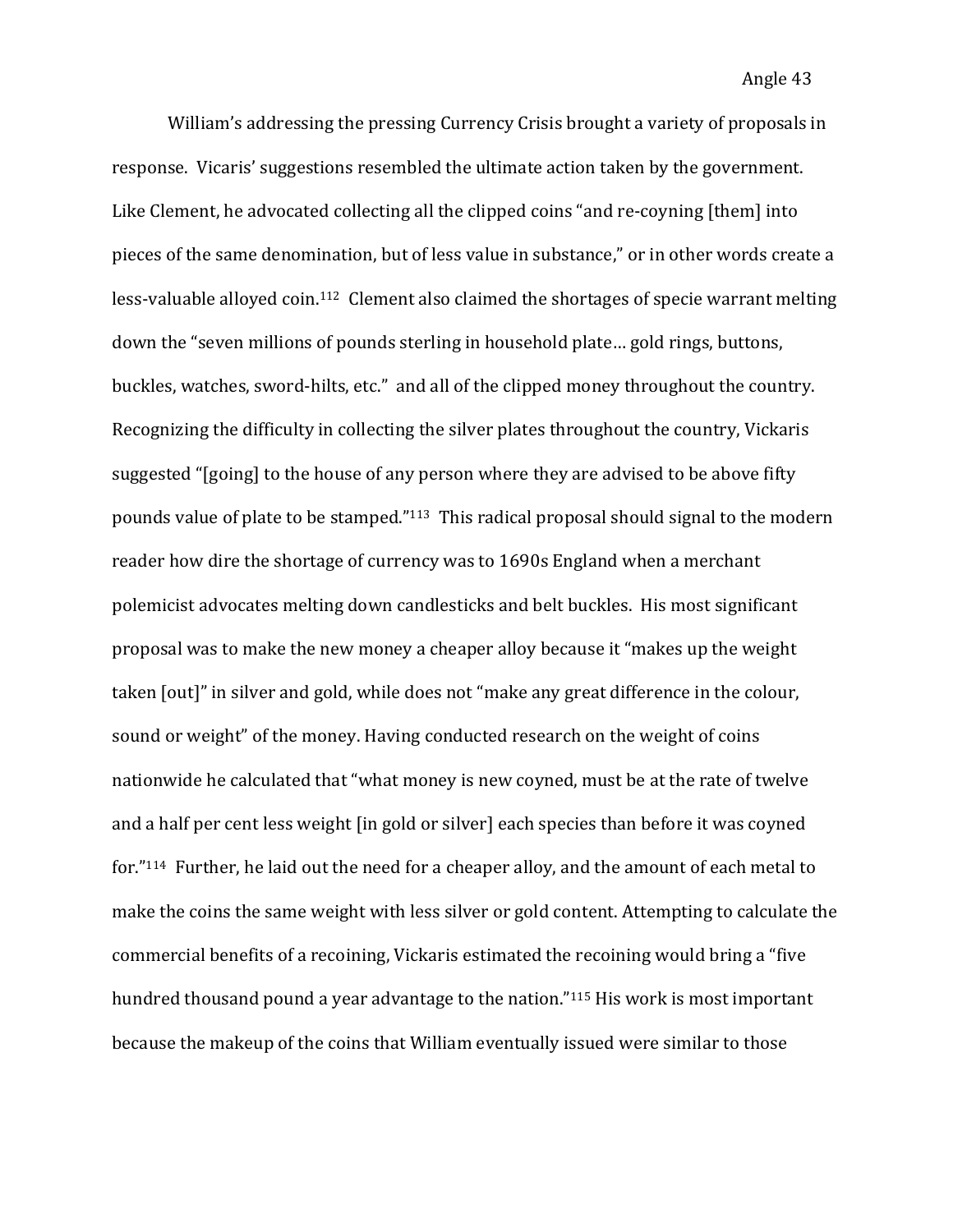advocated by Vickaris. His extensive research also could have appealed to the data-lovers of the day during the Currency Crisis debate.

Altogether, the scholars' and polemicists' ideas form a compelling collection of proclamations directed to moving fiscal and monetary policy forward. Aspects of each author's arguments found their way into policies advocated and ultimately adopted by the government. From Locke and Layton, the stamp of the government conferring the coin's true value; from Clement the idea of a national recoinage of all of the nation's money supply; and from Vickaris a cheaper alloy to make the coins less valuable. Taken together – along with increased use of paper money, which various authors also mentioned -- the Currency Crisis began to be resolved. Each of these authors played an important part in shaping the contentious debate surrounding the issues at the time, as well as offering solutions to the nation for the crisis plaguing them. Without resolution of the Currency Crisis, it would not have been possible for England's economy to modernize or for William's Financial Revolution to take place at all.

#### **Part II.B.iii:** William's Resolution of the Crisis

William resolved the crisis through a serious of royal proclamations and actions that were inspired by both his time in the Netherlands and the merchant interests that brought him to power. His reliance on proclamations to achieve his agenda reflected the contentious nature of the issues surrounding the Currency Crisis and the stiff resistance he encountered in Parliament. Committed to his agenda, he resolved the crisis through a series of royal proclamations in the late 1690s. He recognized that he could not wait for action or consensus from Parliament: Doing so would continue to stymie commercial activity in the British Isles.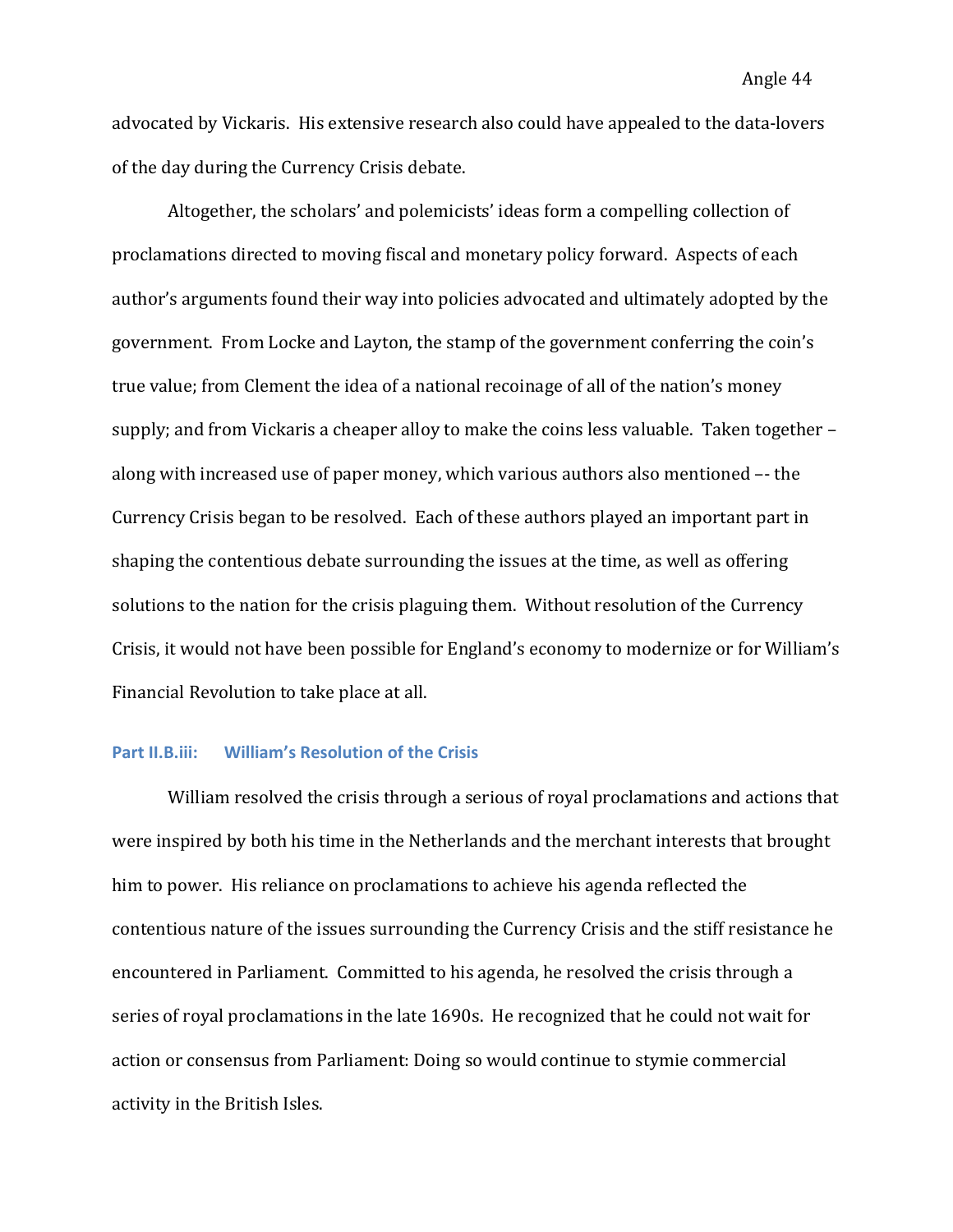The first of his proclamations relating to the Currency Crisis dates from 4 January 1696. In it, he declared "no clipped crowns or half crowns, nor shillings, or other money, clipped within the Ring, should pass or be currency in any payments, except only to the receivers or collector of our revenues and taxes."<sup>116</sup> The expected result of the proclamation was that by requiring that having clipped money no longer be used for anything but paying taxes, it would remove them from circulation most effectively. Thus, he could start the process of taking in clipped coins for reissuance – without alarming confiscation – and ending their use in day-to-day transactions. He then listed a timetable for how long people could use the clipped money, lasting "unto the Second day of April next inclusive" and instructed his collectors to "tender the same to them for any of our Taxes of Revenues."  $117$  This first proclamation was an enormous step towards starting to address the problem; William had been brought in by merchants for action on the economy, and action he quickly delivered. While the Stuart kings were willing to tolerate the issues a commerce-focused king like William took action.

Only four months later, William issued another proclamation aimed at the Currency Crisis. In it, he levied an additional four shilling per person tax to fight France. His proclamation encouraged people to use their clipped money to pay the additional levy. He instructed his collectors to "tender the same such clipped money as aforesaid," and allowed the use of the clipped money "at any time before the said fourth day of May next."<sup>118</sup> The king reiterated his goal of recoining the nation's money and eliminating the clipped money; his collectors will "use the utmost speed and diligence in the raising, collecting, and paying all such clipped moneys into our exchequer." $119$  His proclamation threatened punishment for those who did not stop using clipped money or who did not pay the tax to fund the war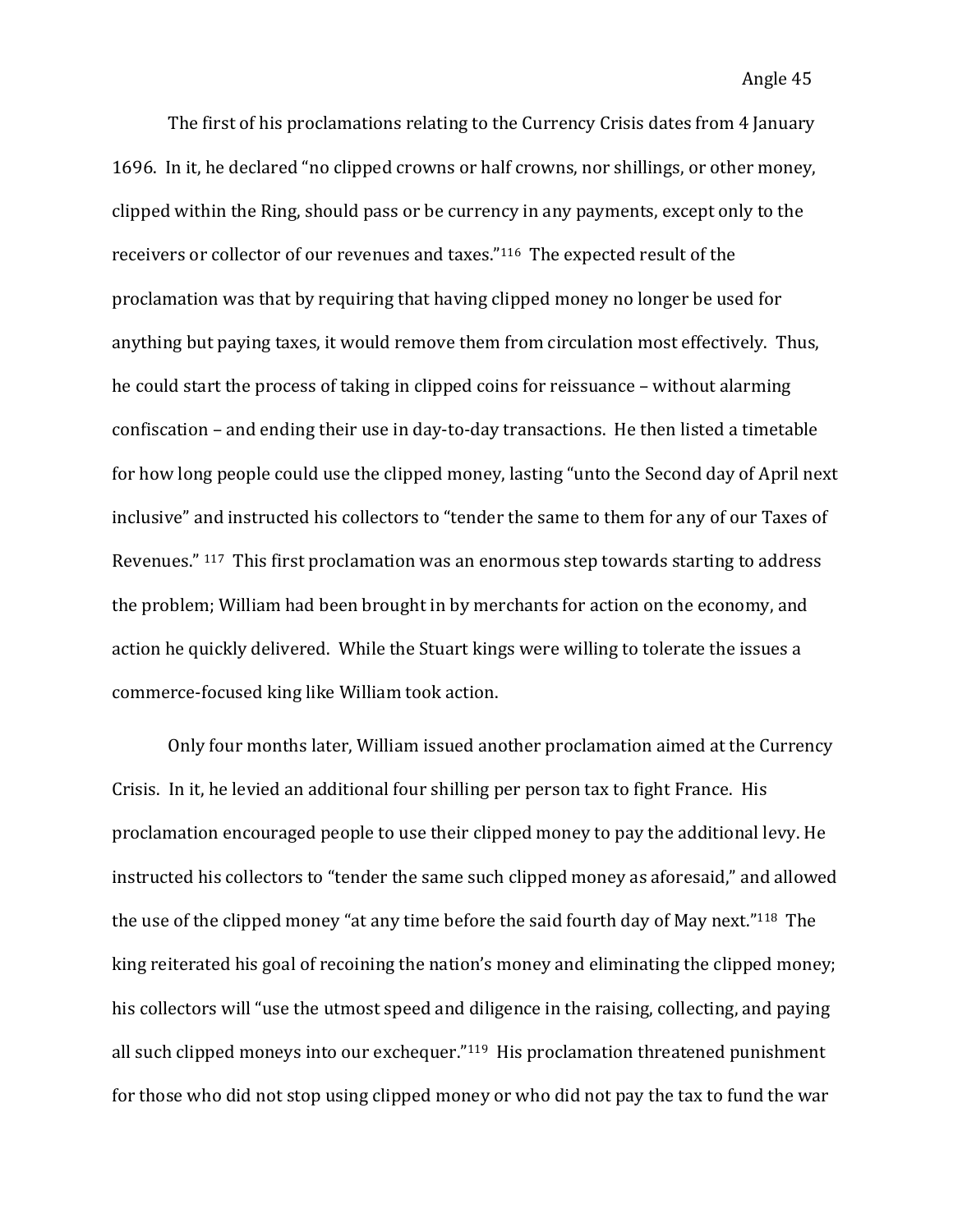against France. The proclamation is notable for not simply how quickly it followed the previous one, but also for its multiple purposes. It provided revenue to wage war against France, it took clipped coins out of circulation, and supplied the Mint with gold and silver to mint the new recoined currency. This need for money to fight France helps demonstrate the crucial importance of the recoinage: even though the Bank of England had been established, it was still not strong enough to overcome the problems the lack of currency posed for Britain.

After inaugurating the crucial elements of his Financial Revolution, William highlighted the important economic and monetary changes he had instituted in a July of 1698 in a speech to Parliament. Of all the reforms he and Parliament had accomplished, whether with them or through proclamations, he mentioned the reforms to the currency before any others. This reflects their primacy in the Financial Revolution; without them nothing else could have been accomplished. His speech thanked Parliament for quickly "the remedying of the corruption of the coin" and "the restoring of credit" to the nation.<sup>120</sup> He then commended their efforts "towards satisfying the debts in so long a war with as little burden to the Kingdom as is possible." He also praised Parliament for the creation of the Bank of England and "The establishment of [his] revenue," or the national debt, because it allowed a lower tax burden to be placed on the people of England. While he mentioned a few other parliamentary accomplishments of the previous years, his greatest focus was on the monetary changes.  $121$  His speech did not acknowledge the significant divisions within the Parliament or the political resistance they put up against his ideas and policies. Perhaps the king did not feel it was necessary to address this, or perhaps he felt so strongly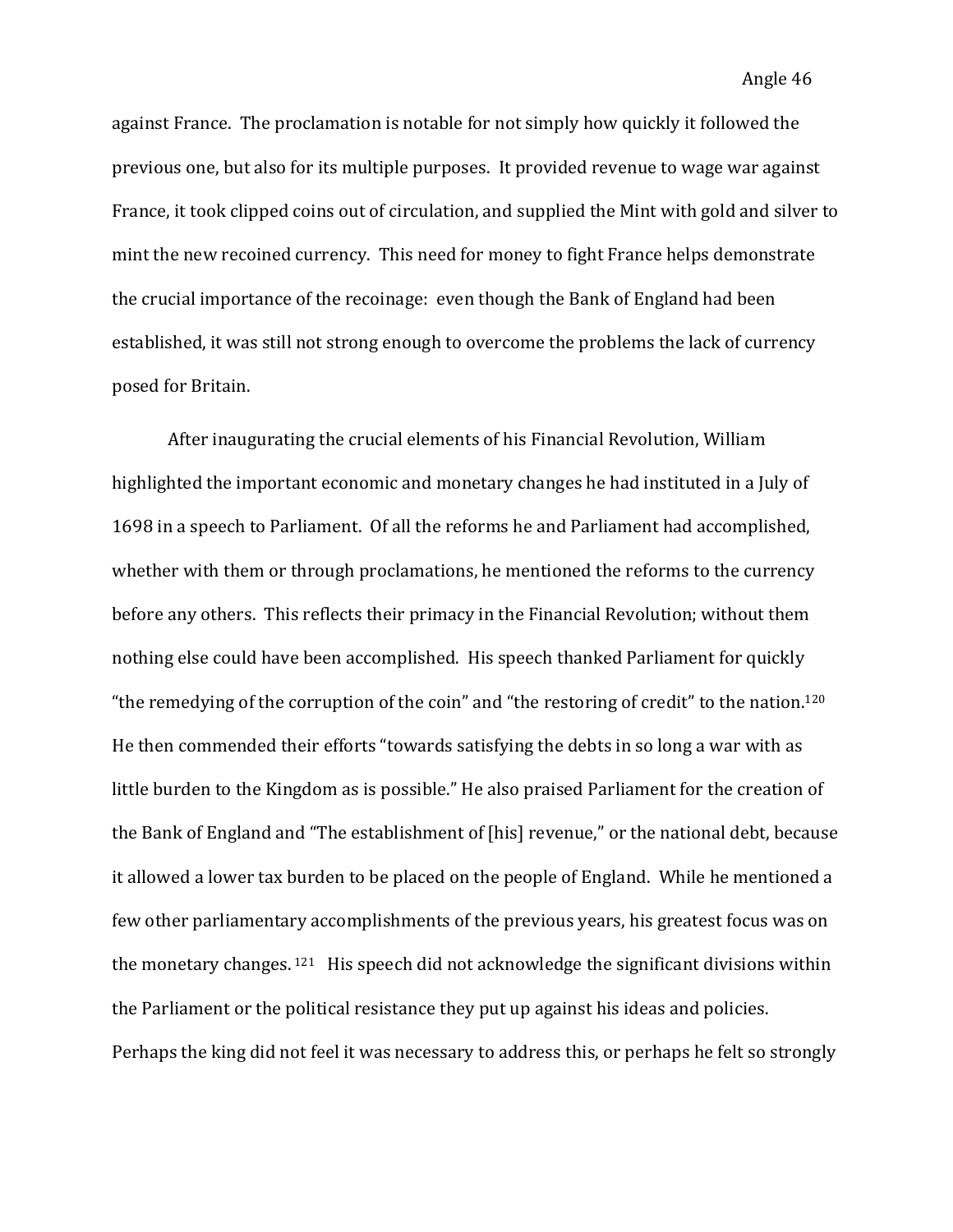Angle 47

about his reforms there was no need to reach out to opponents. Either way, he clearly considered his financial reforms the most important aspects of his reign as king.

Indeed, of all the elements of William's financial revolution, his resolution of the Currency Crisis was doubtless the most significant. Had he not been able to institute changes to inject currency into the market, the economy would have continued to stagnate, and his other measures, such as, his changes to the national debt and banking, would have had little impact or been for naught. Longer-term, England's movement to a currency based on the strength of the nation behind it laid the foundation for Britain's later commercial dominance and leadership in the Industrial Revolution.

Combined with the creation of the Bank of England and of the national debt, along with government advocacy for the merchant class, a fiscal-military state began to emerge. This fiscal-military state combined both a world-class armed forces and an enormous financial sector, backed by government-subsidized debt, which allowed Britain to grow an enormous empire. None of this future growth, however tantalizing would have been possible had it not been for William's ascension to the throne or resolution of the Currency Crisis.

# **Part III: Effects of William's Revolution**

#### **Part III.A: Culture of Commerce**

A true "culture of commerce" began to develop in this period, as has been noted by a number of historians such as Glaisyer, Houston and Pincus, and Ormrod.<sup>122</sup> This shift in the culture, however, can also be tied to the political and economic changes in Britain of this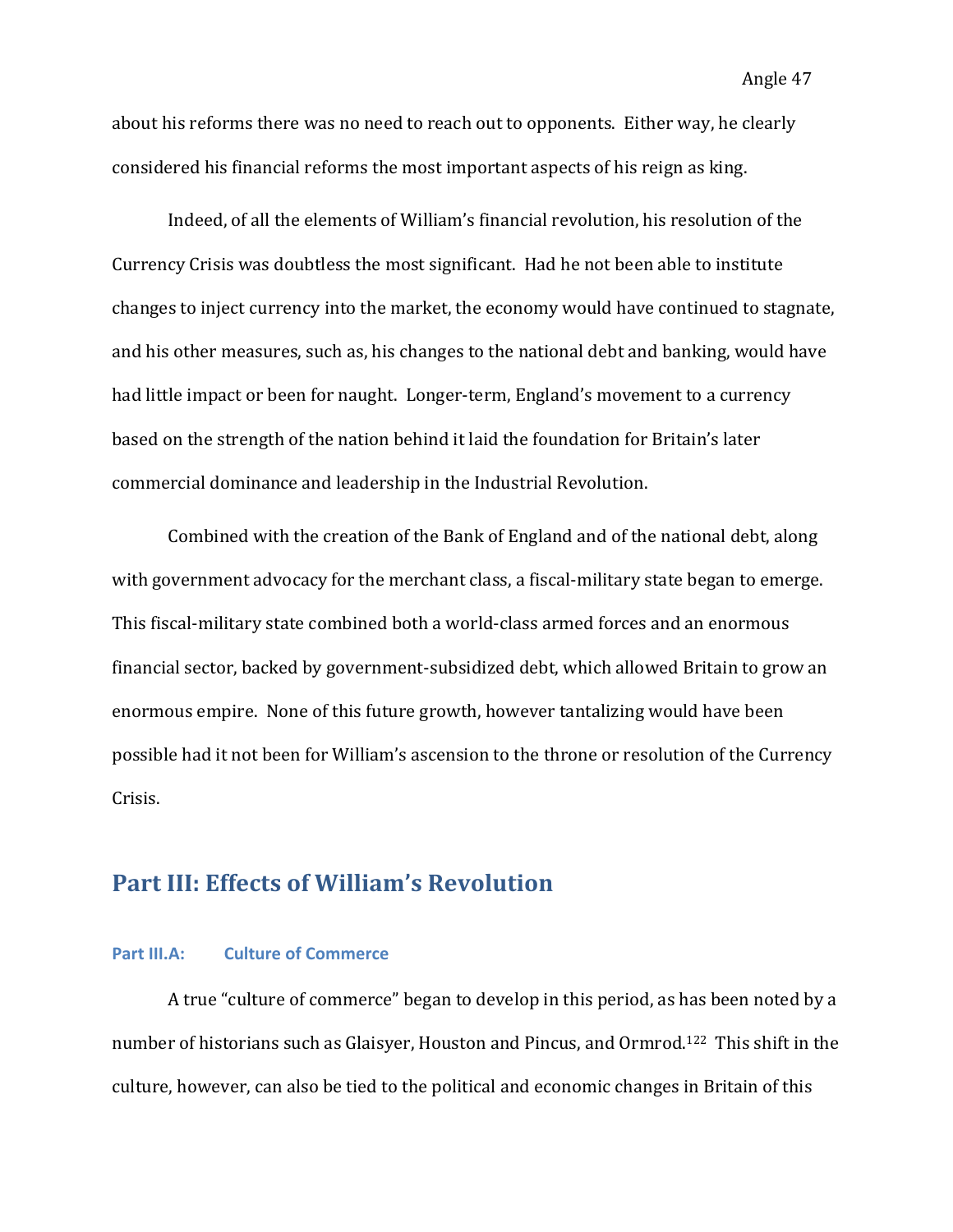time. The New London Merchants and the Immortal Seven brought a king to the throne who would put their concerns first and who would institute enormous financial reforms. His fiscal and monetary changes created a vast expansion of the financial sector in Britain as this paper has chronicled. This financial sector began to take a central role in the culture of the nation. In its culture, William's era reflected the constituency that brought him to power, and, thus, can be characterized as a Culture of Commerce.

Merchants brought about the Glorious Revolution, and King William III advanced their interests while in power. As a consequence of having an advocate in power, English culture shifted to one that aimed to glorify the merchant. For example, The London Exchange in the 1690s became the center of London's commercial life and culture.<sup>123</sup> Glaisyer writes about the London Exchange, which was rebuilt gloriously after the London fire in 1666 in the center of the city.<sup>124</sup> Its grandeur symbolized a return to glory for the Exchange but also for the priorities and values of the government and merchants at the time. The building even included sculpture niches along its exterior filled with Greco-Roman style sculptures of modern merchants. Commerce was no longer a profession whose morality was subject to debate; it was a top priority of the king and to be celebrated by the nation. Stopping by the Exchange – which was both a market and sort of proto-stock exchange – was the main part of a merchant's routine in the late 1690s. As time progressed and the City of London began to overtake Amsterdam as the center of finance, the London Exchange became the center of global trade as well. A writer at the time wrote, "[t]his is the Centre of Commerce for here nations from the circumference [of the world] appear; here we see, point and meet the worlds extream's." Reflecting this cosmopolitan perspective, the rebuilt Exchange had separate areas of the building for areas as diverse as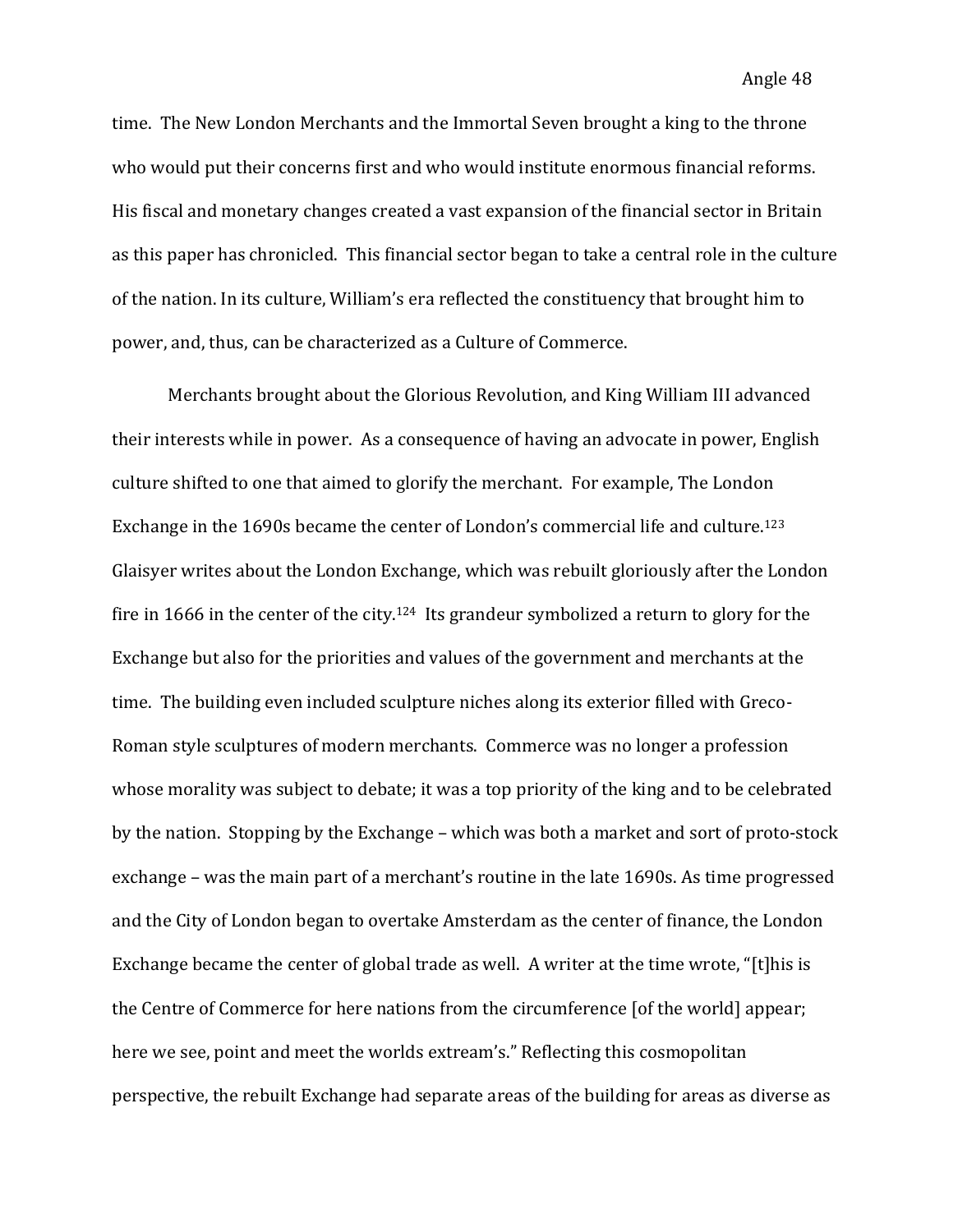the Baltic, the East Indies, and Turkey.<sup>125</sup> Without the reform of the monetary and financial sectors the Exchange would not have been as cosmopolitan or busy.

William's revolution and commercial developments also fostered other noteworthy social changes. Accompanying this rise in trade in the Exchange and of finance in The City of London, specialized business newspapers like *The Collection* by Houghton and *British Mercury* began to be published regularly. They reported foreign exchange prices, stock prices, commodity prices, shipping news, and foreign news.<sup>126</sup> In addition, records from the British East India and Levant Companies show an increase in the attention paid to merchants. Remaining copies of written sermons from that time show merchants increasingly being included in parables or serving as examples of morality. Sermons "honoured [merchant] as heroes in accounts of trade, and lent their glory... to London, the nation and the monarch."<sup>127</sup> Also reflecting the glorification of the merchant, the motto of the city of London, based on the 1706 almanac and calendar published by the City, was "Our Loyalty is the High-Road. To a full Trade, at home and abroad." This motto was accompanied with an engraving of the Exchange building as the symbol of the City of London.<sup>128</sup> This demonstrates that a new "spiritual" center of the city was not a church or government building, but rather the commercial exchange and the promotion of business and trade it epitomized. These individuals were no longer seen merely as profit-seekers or leeches on society, but rather as respectable class of people who were to be promoted by the government and praised by the clergy. Merchants who had installed a king friendly to their interests, not only reaped economic benefits, but also those of increased prestige.

The emergence of this culture of commerce reflects the interests of the new reign. It is fitting that a king brought to power, to a significant degree, by economic concerns and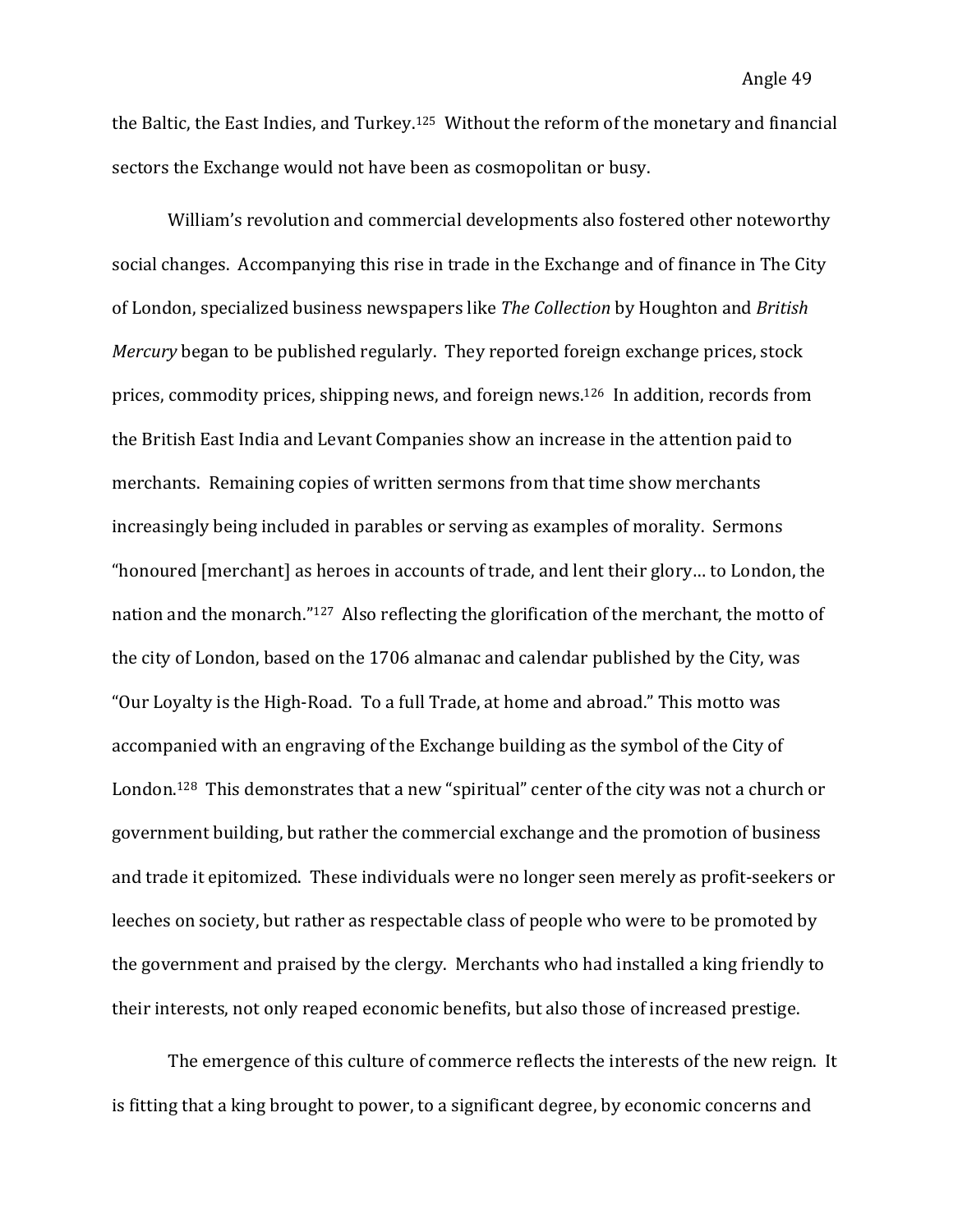with the support of a group called the New London Merchants would preside over an era that celebrated merchants. This cultural shift – to a "Culture of Commerce" – is emblematic of both William's kingship and a larger shift in governance to one that celebrated commerce and merchant-traders. Just as Locke's theory of government proclaimed that the government existed to protect property, so too merchants of this era too desired that the government protect their property from foreign invasion and advocate their interests.

### **Part III.B: Revolution in Political Economy**

Although history has traditionally focused on the political and religious implications and motivations of the Glorious Revolution, the financial changes William and Mary brought with them from the Netherlands were truly revolutionary. As D.W. Jones has argued: "[t]he primary consequence of the Glorious Revolution on economic and commercial life has generally been identified as ... the emergence of a 'fiscal-military state,' underpinned by new financial techniques and institutions."<sup>129</sup> Although many of the most important changes associated with the Financial Revolution occurred during the 1690s, the impetus for these changes began earlier, as we have seen. The Immortal Seven and the New London Merchants' actions led to the Glorious Revolution, and William and Mary's enormous fiscal changes. In large part, economic interests on both sides of the North Sea are what truly brought about the Glorious Revolution. William represented, in both political and economic terms, the fulfillment of a new social compact; much like that Locke defined in his *Two Treatises.* The closer correspondence between William's actions and Locke's philosophy made the latter a representation of the age.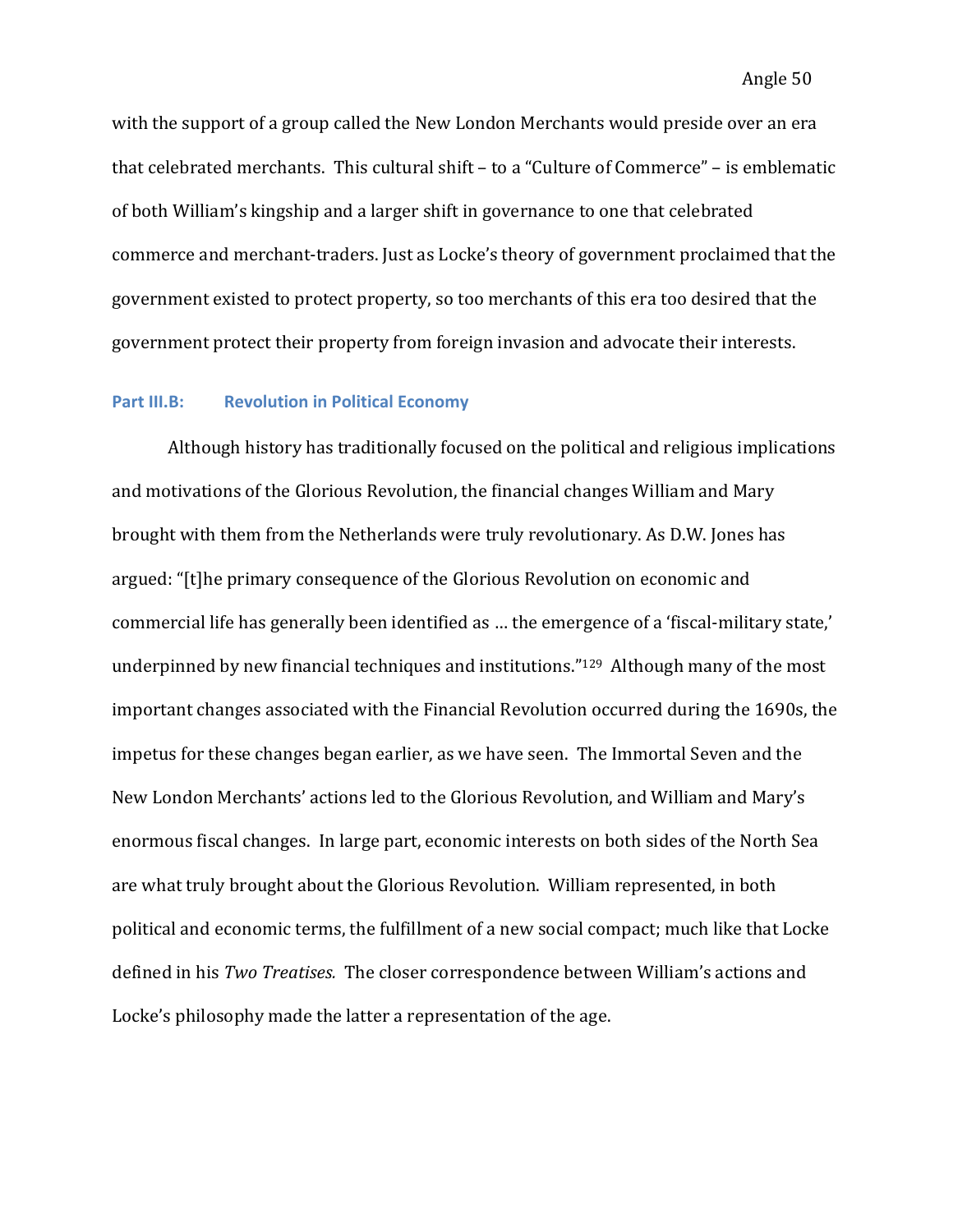The actions taken during this period were revolutionary in setting up Britain for future economic success. By 1713, Britain had fought twenty years of wars against Louis XIV, and built a substantial fiscal-military state that had overtaken Amsterdam as the center of European finance and commerce -- all made possible largely by William's financial innovations. Britain's enhanced military capability no longer served merely defensive purposes but now would be used to support strategic foreign and imperial policies designed to weaken rival commercial empires.<sup>130</sup> Central to this fiscal-military state was the foundation of "public credit" or a national debt, which served as both a safe haven investment for consumers and an instrument of increased government spending. Also critical in this era was the development of a more mature financial sector from the humble goldsmith-bankers. Public credit provided for government spending to increase threefold in the decade and a half of William III's reign to fight wars abroad, and the steady interest that the Bank of England's bonds provided formed the basis of a financial sector. This financial sector was not only important economically, but also socially because they saw themselves a distinct socioeconomic group.

None of the changes in this period can individually be considered revolutionary or particularly radical. For example, lightening in the currency had occurred previously as Layton pointed out in his pamphlet. However, the cumulative effects on Britain were dramatic. Without the stabilization of the money market, creation a public debt and national bank, and growth of a financial sector Britain, certainly can be argued that it is highly unlikely that the nation would have achieved as much in the eighteenth and nineteenth century, and certainly not as swiftly or dramatically. Had Britain not possessed the means to fight wars against France without significant tax burdens or without a strong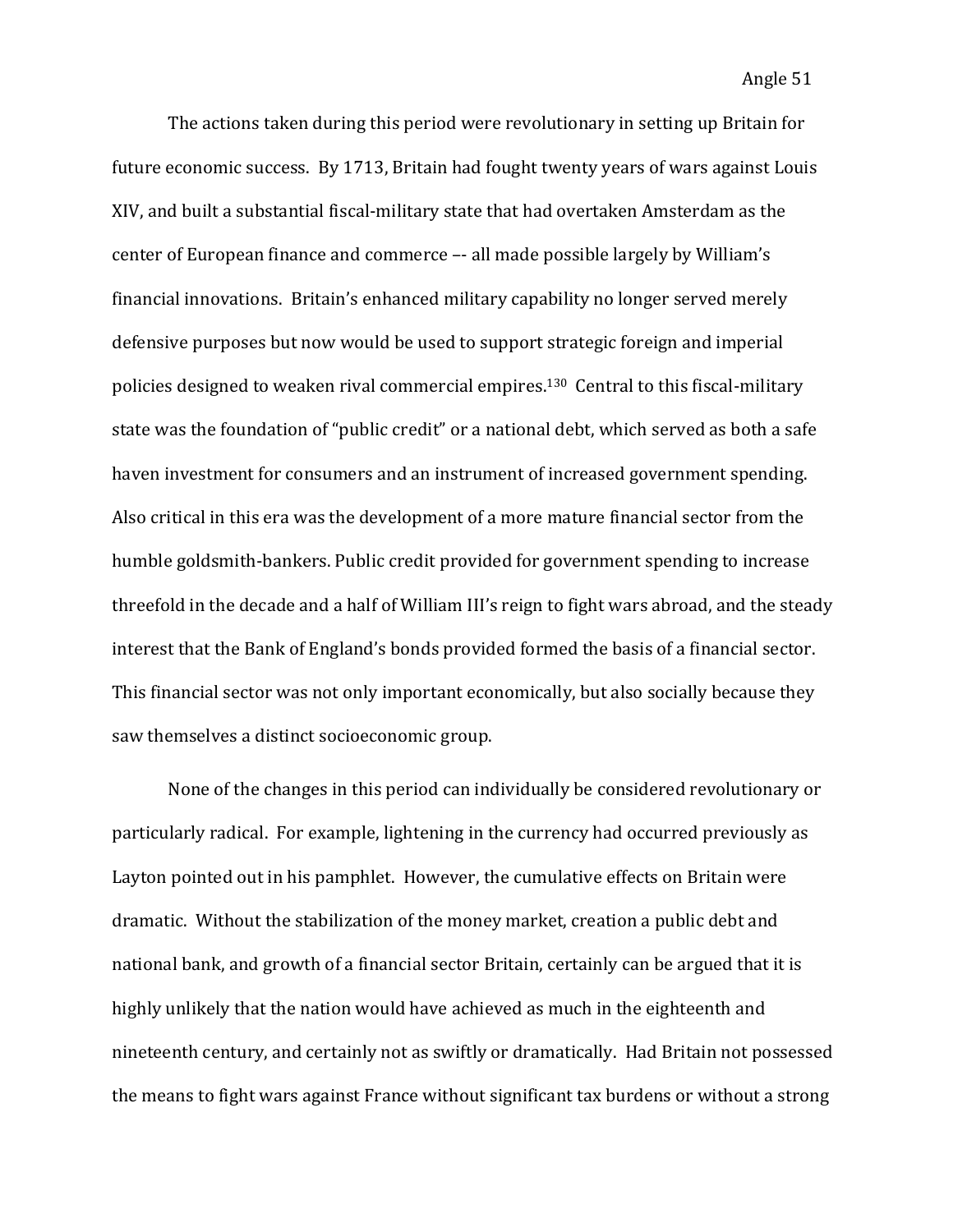financial sector to loan money to industrialists, there likely could not have been the Grand Armies or Industrial Revolution on the scale that they occurred. All of the developments together attest to a shift in the nature of the state and business in Britain. Although no single action considered independently was totally revolutionary, that does not preclude this period from being considered a true "financial revolution" in its own right.

<sup>1</sup> Dickson, P. G. M. *The Financial Revolution in England: a Study in the Development of Public Credit, 1688-1756.* London, New York: Melbourne [etc.] Macmillan; St. Martin's P, 1967. Dale E. Hoak, The World of William and *Mary: Anglo-Dutch Perspectives on the Revolution of 1688-89,* (Stanford, CA: Stanford University Press, 1996). Seiichiro Ito, "The Making of Institutional Credit in England, 1600 to 1688," The European Journal of the History of Economic Thought, 18.4 (2011): 487-519. D. W. Jones, *War and Economy in the Age of William III* and Marlborough (Oxford, UK: Oxford Universty Press, 1988). David Ormrod, *The Rise of Commercial Empires: England and the Netherlands in the Age of Mercantilism, 1650-1770* (Cambridge, U.K.: Cambridge University Press, 2003). Steven C. Pincus, *England's Glorious Revolution, 1688-1689: a Brief History with Documents* (New York, N.Y: Palgrave Macmillan, 2006). All of these works focus primarily on economics as central to the time, and provide valuable information about William and Mary's revolutions.

<sup>2</sup> Wilfrid Priest, *Albion Ascendant* (Oxford, UK: Oxford University Press, 1998), 10.

<sup>3</sup> Ibid., 11.

 

5 Ibid., 76. 

 $6$  Ibid., 69.

<sup>&</sup>lt;sup>4</sup> Eric Kerridge. *Trade and Banking in Early Modern England* (Manchester, England: Manchester University Press, 1988), 69.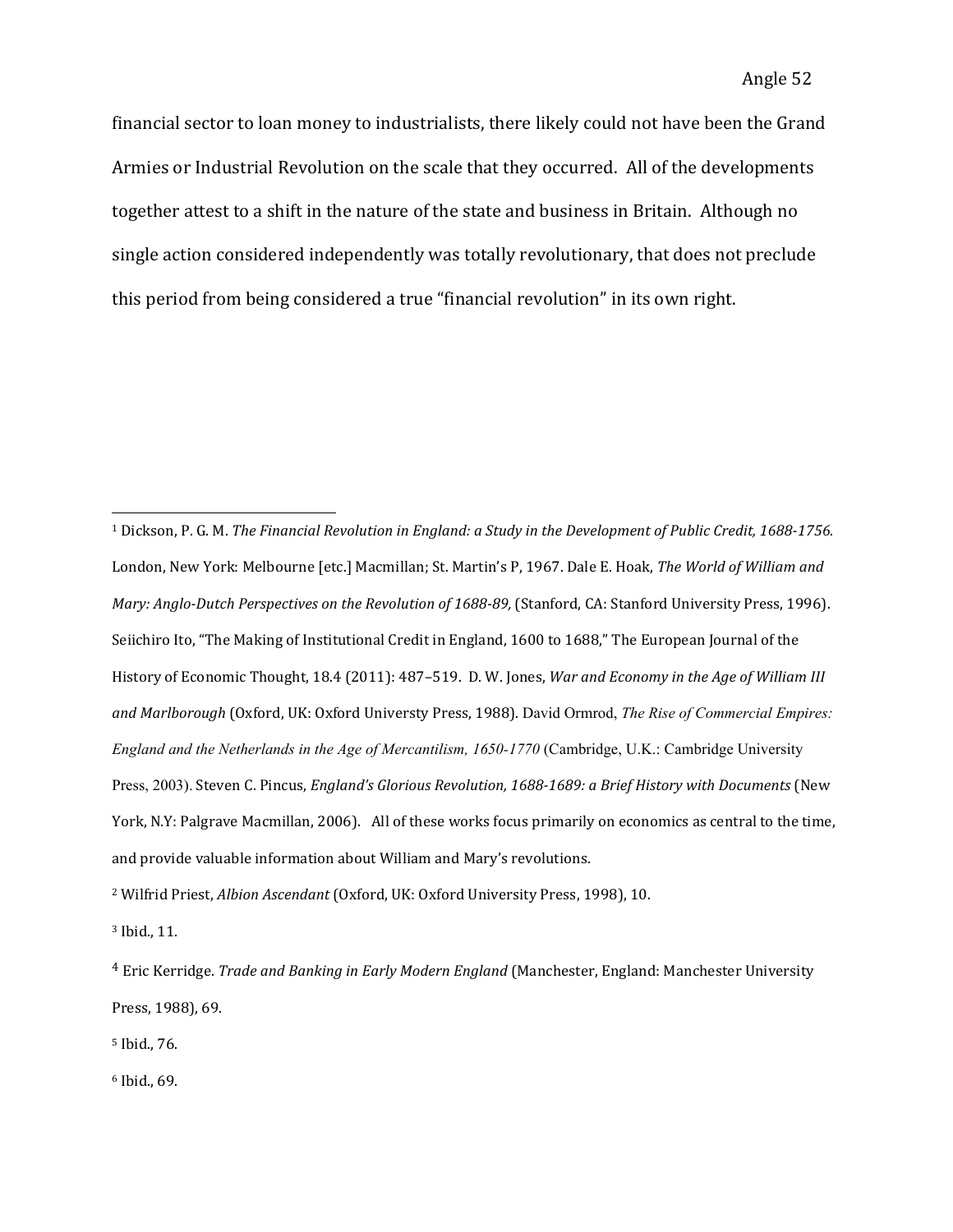7 Ibid., 70.

8 Ibid., 78.

 $9$  Ibid., 50.

<sup>10</sup> Ibid., 57.

<sup>11</sup> D. W. Jones, War and Economy in the Age of William III and Marlborough (Oxford, UK: Oxford University

Press, 1988), 41.

<sup>12</sup> Ibid., 53.

<sup>13</sup> Eric Kerridge, *Trade and Banking*, 1-31.

 

<sup>14</sup>David Ormrod, *The Rise of Commercial Empires: England and the Netherlands in the Age of Mercantilism, 1650-*

*1770* (Cambridge, U.K.: Cambridge University Press, 2003), 32.

<sup>15</sup> Ibid., 27.

<sup>16</sup> Natasha Glaisyer, *The Culture of Commerce in England,* 1660 - 1720 (Rochester, NY: Boydell Press, 2006), 7.

<sup>17</sup> Charles II, King of England, 1660-1685, An Humble Proposal, Whereby His Majesty May Raise and Extend His

*Credit to the Annual Value of His Revenue without Interest or Damage to the Kingdom* (London, 1673), 4.

 $18$  Ibid., 5.

<sup>19</sup> Ibid., 7-11.

<sup>20</sup> Jan De Vries. *The First Modern Economy: Success, Failure, and Perseverance of the Dutch Economy, 1500-1815* (Cambridge, UK: Cambridge University Ppress, 1997), 80.

<sup>21</sup> Ibid., 84.

22 Ibid., 89.

<sup>23</sup> Ibid., 89.

<sup>24</sup> Ibid., 114.

<sup>25</sup> Ibid., 116.

<sup>26</sup> Ibid., 106.

<sup>27</sup> Ibid., 108.

<sup>28</sup> Ibid., 109.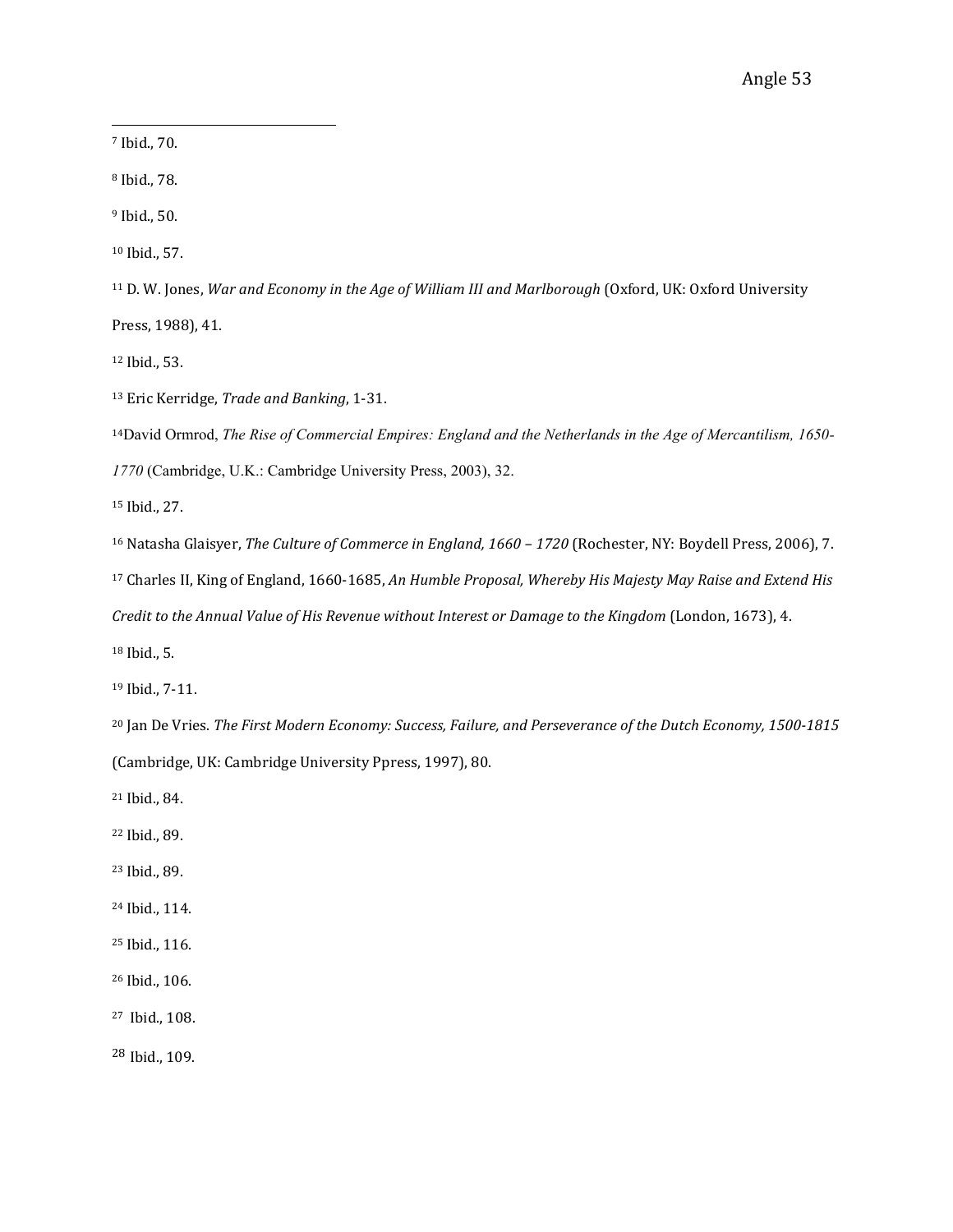<sup>29</sup> Tony Claydon *William III and the Godly Revolution* (Cambridge, UK: Cambridge University Press, 1996), 93. Simon Groenveld, "The English Civil Wars As a Cause of the First Anglo-Dutch War, 1640-1652," The Historical Journal 30.3 (1987): 541-566. Wilfrid Priest, *Albion Ascendant* (Oxford, UK: Oxfored University Press). George Southcombe, *Restoration Politics, Religion and Culture: Britain and Ireland, 1660-1714* (Basingstoke: Macmillan, 2010). All of these works, among many others, consider the religious motives as central to the events of the Glorious Revolution.

30 Steven C. Pincus, *England's Glorious Revolution, 1688-1689: a Brief History with Documents* (New York, N.Y: Palgrave Macmillan, 2006), 38.

<sup>31</sup> Ibid., 38.

32 Ibid., 37 - 39.

33 Priest, *Albion Ascendant,* 96. 

 

<sup>34</sup> John Locke, *Two Treatises of Government*, ed. Peter Laslett (Cambridge: Cambridge University Press, 1960),

64. 

<sup>35</sup> Ibid., 61.

<sup>36</sup> Ibid., 59.

<sup>37</sup> Ibid., Sec 130.

<sup>38</sup> Ibid Sec. 138.

<sup>39</sup> Ibid Sec. 131.

40 Pincus, *England's Glorious Revolution*, 37.

<sup>41</sup> Tony Claydon, *William III and the Godly Revolution* (Cambridge, UK: Cambridge University Press, 1996), 93.

<sup>42</sup> Priest, *Albion Ascendant*, 51.

<sup>43</sup> Thomas Osborne, *The Thoughts of a Private Person, About the Justice of the Gentlemens Undertaking at York, Nov.* 1688 Wherein Is Shewed, That It Is Neither Against Scripture, nor Moral Honesty, to Defend Their Just and Legal Rights, Against the Illegal Invaders of Them *: Occasioned Then by Some Private Debates, and Now Submitted to Better Judgments* (London, 1689), 14.

44 Ibid., 11.

45 Ibid., 15.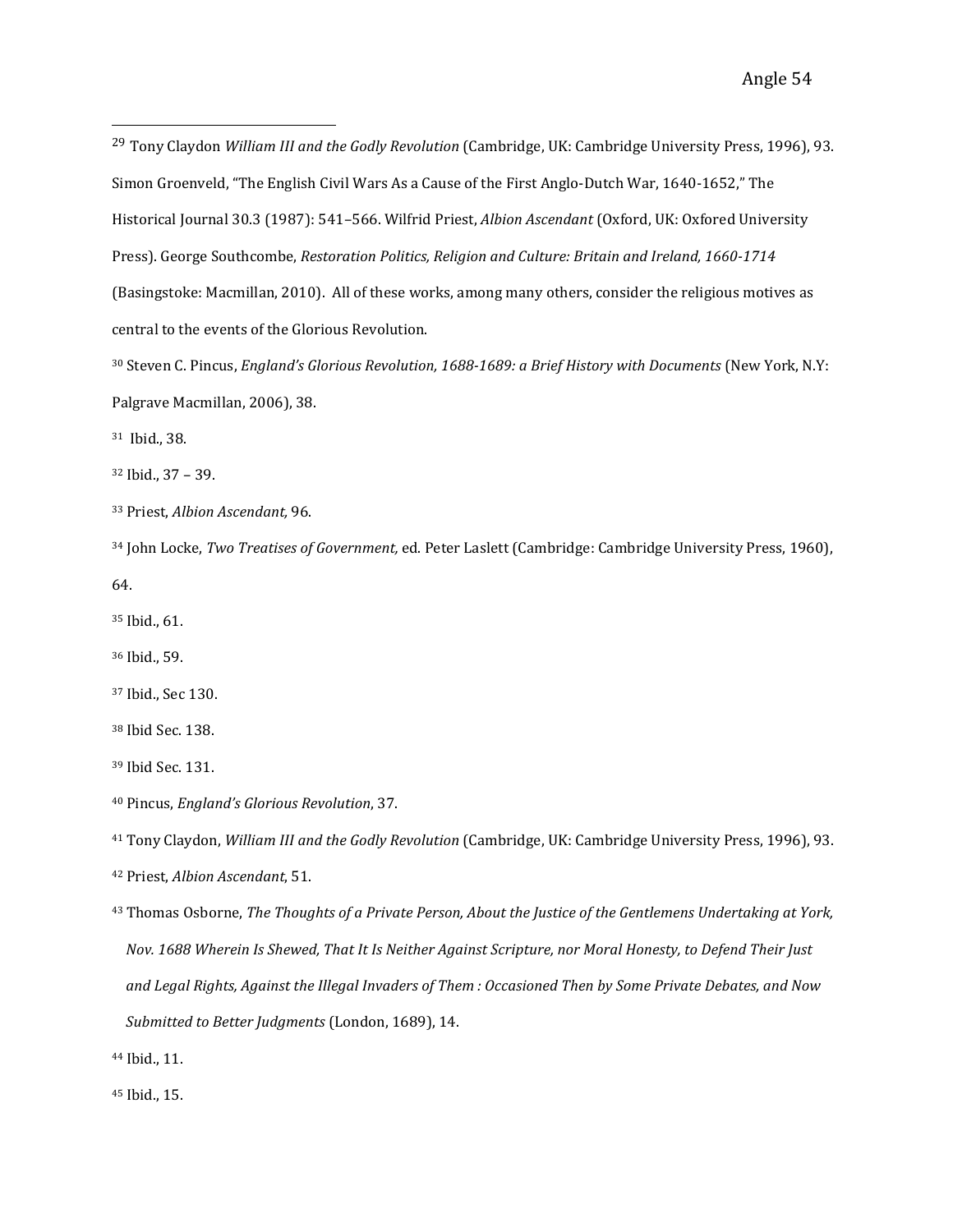46 Ibid., 24.

 

<sup>48</sup> George Southcombe, *Restoration Politics, Religion and Culture: Britain and Ireland, 1660-1714* (Basingstoke: Macmillan, 2010), 95.

<sup>49</sup> Jonathan I. Israel, *The Anglo-Dutch Moment: Essays on the Glorious Revolution and Its World Impact*, (New York: Cambridge University Press, 1991), 81.

50 Dale E. Hoak, *The World of William and Mary: Anglo-Dutch Perspectives on the Revolution of 1688-89,* 

(Stanford, CA: Stanford University Press, 1996), 26.

<sup>51</sup> Hoak, *The World of William and Mary*, 26.

52 Hoak, The World of William and Mary, 78.

53Anon. self-described "True member of the Church of England," *The Dutch Design Anatomized, or, A Discovery* of the Wickedness and Unjustice of the Intended Invasion and a Clear Proof That It Is the Interest of All the King's *Subjects to Defend His Majesty and Their Country Against It (London, 1688), 5.* 

54 Ibid., 7-8. 

55 Ibid., 7. 

56 Ibid., 8. 

- 57 Anon., *Some Reflections Upon His Highness the Prince of Oranges Declaration* (London, 1688], 49.
- 58 Ormrod, *Rise of Commercial Empire*, 21-22.

59 Priest, *Albion Ascendant*, 46.

60 Ibid., 39.

61 Glaisyer, *Culture of Commerce*, 2. 

- <sup>62</sup> Jones, *War and Economy*, 70 75.
- <sup>63</sup> Jones, *War and Economy*, 13.

<sup>64</sup> P.G.M. Dickson, *The Financial Revolution in England* (New York: St Martin's Press, 1967), 39.

<sup>65</sup> Ibid., 39-40.

66 Ibid., 42.

67 Ibid., 52.

<sup>&</sup>lt;sup>47</sup> Priest, *Albion Ascendant*, 51.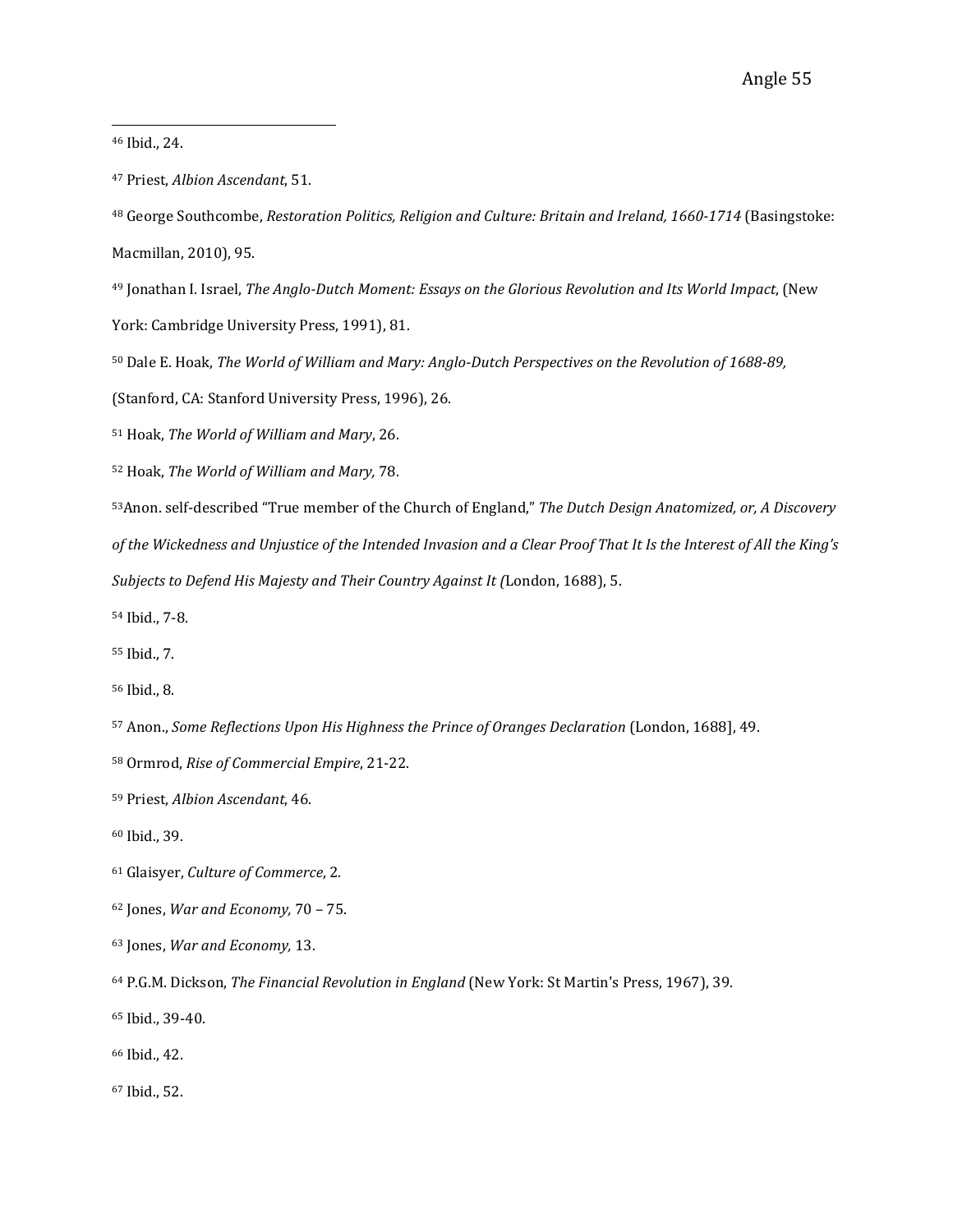- 68 Alexander Montgomerie, *Essays, I. On the public debt. II. On paper-money, banking, & III. On frugality*,
	- (London, 1755), 2.

 

- <sup>69</sup> Ibid., 3.
- 70 Ibid., 4-5.
- <sup>71</sup> J. Briscoe, *An Abstract of the Discourse on the Late Funds of the Million Act, Lottery Act, and the Bank of England* (London, 1694), 2.
- $72$  Ibid., 3 and 6.
- 73 Ibid., 7-8.
- 74 Ibid., 9.
- <sup>75</sup> Dickson, *The Financial Revolution*, 51.
- <sup>76</sup> Bank of England Act 1694, 1694.
- 77 Ibid, 1.
- <sup>78</sup> Lady Jane Lindsay, *Sealing of the Bank of England Charter* (The Houblon Family, vol. 1, 1907: 1694), 1.
- 79 Dickson, *The Financial Revolution*, 55.
- 80 Ibid., 57.
- 81 Ibid., 58.
- 82 Ibid., 79.
- <sup>83</sup> Ibid., 50.
- 84 Kerridge, *Trade and Banking*, 10.
- 85 Ibid., 11-12.
- <sup>86</sup> Dickson, *The Financial Revolution*, 6-7.
- <sup>87</sup> Ibid., 11 and 41.
- 88 Ibid., 79.
- 89 Glaisyer, *Culture of Commerce*, 6.
- <sup>90</sup> Ibid., 8.
- <sup>91</sup> Dickson, *The Financial Revolution*, 41.
- <sup>92</sup> Glaisyer, *Culture of Commerce*, 6.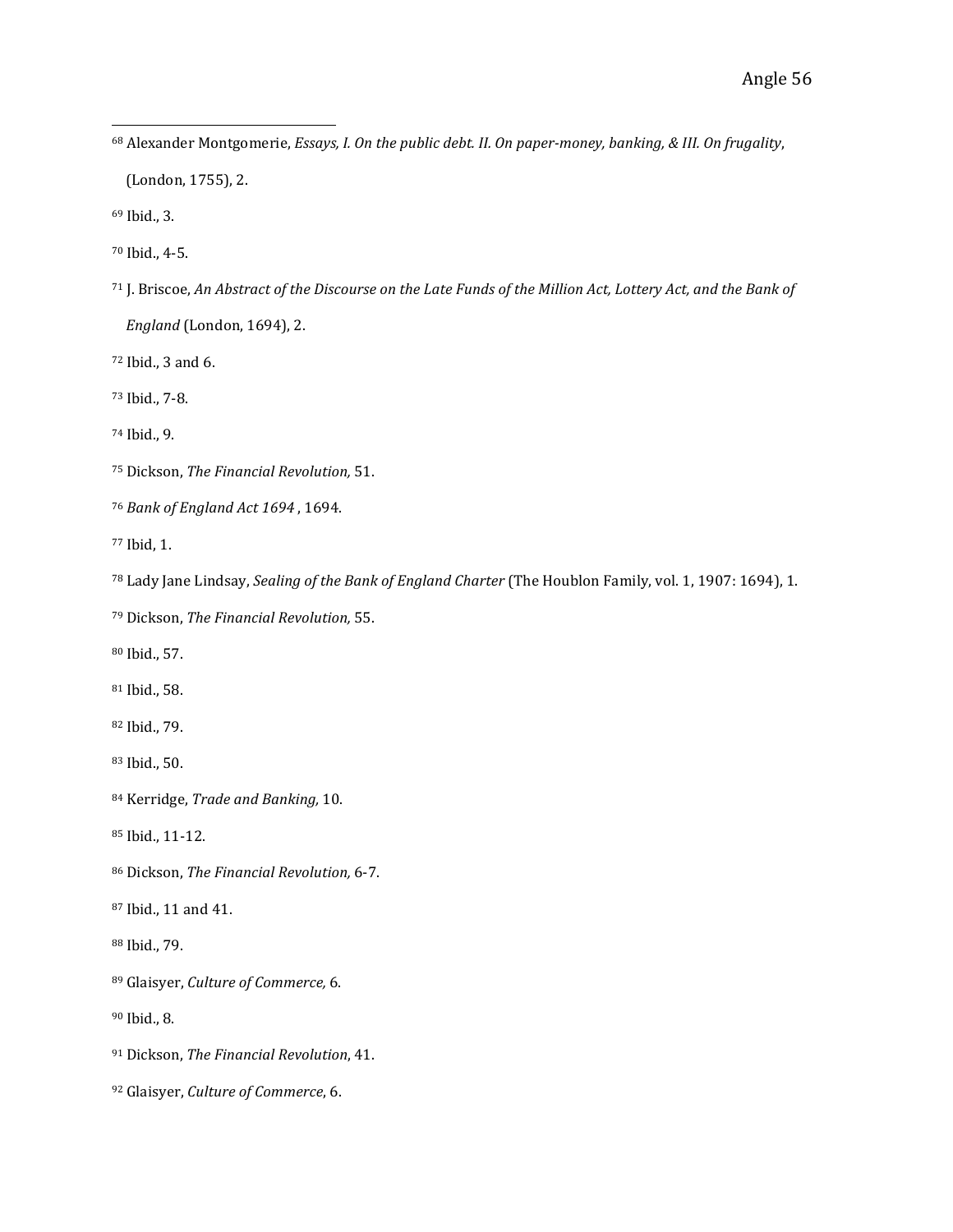<sup>93</sup> Ibid., 7.

 

94 Anon., A letter from an English merchant at Amsterdam, to his friend at London, concerning the trade and *coin of England* (London, 1695), 2.

<sup>95</sup> Ibid., 3.

<sup>96</sup> Ibid., 4.

97 Ibid., 6.

<sup>98</sup> Ibid., 8.

<sup>99</sup> Henry Layton, *Observations Concerning Money and Coin* (London, 1697), 11.

100 Ibid., 11.

101 Ibid., 2-7.

102 Ibid., 10-12.

- 103 Ibid., 14.
- 104 Ibid., 12.
- 105 Ibid 27-29.

<sup>106</sup> Simon Clement, *A Discourse of the General Notions of Money, Trade & Exchanges* (London, 1695), 29.

107 Ibid., 6-8.

108 Ibid., 35.

<sup>109</sup> A. Vickaris, An Essay For Regulating of the Coyn (London, 1696), 9.

110 Ibid., 10.

111 Ibid., 3.

112 Ibid., 7.

113 Ibid., 15.

114 Ibid., 10-11.

115 Ibid., 30.

116 William III, (London, 1695), 1.

117 Ibid., 1.

<sup>118</sup> William III, An Act for Remedying the Ill State of the Coin of the Kingdom (London, 1696), 1.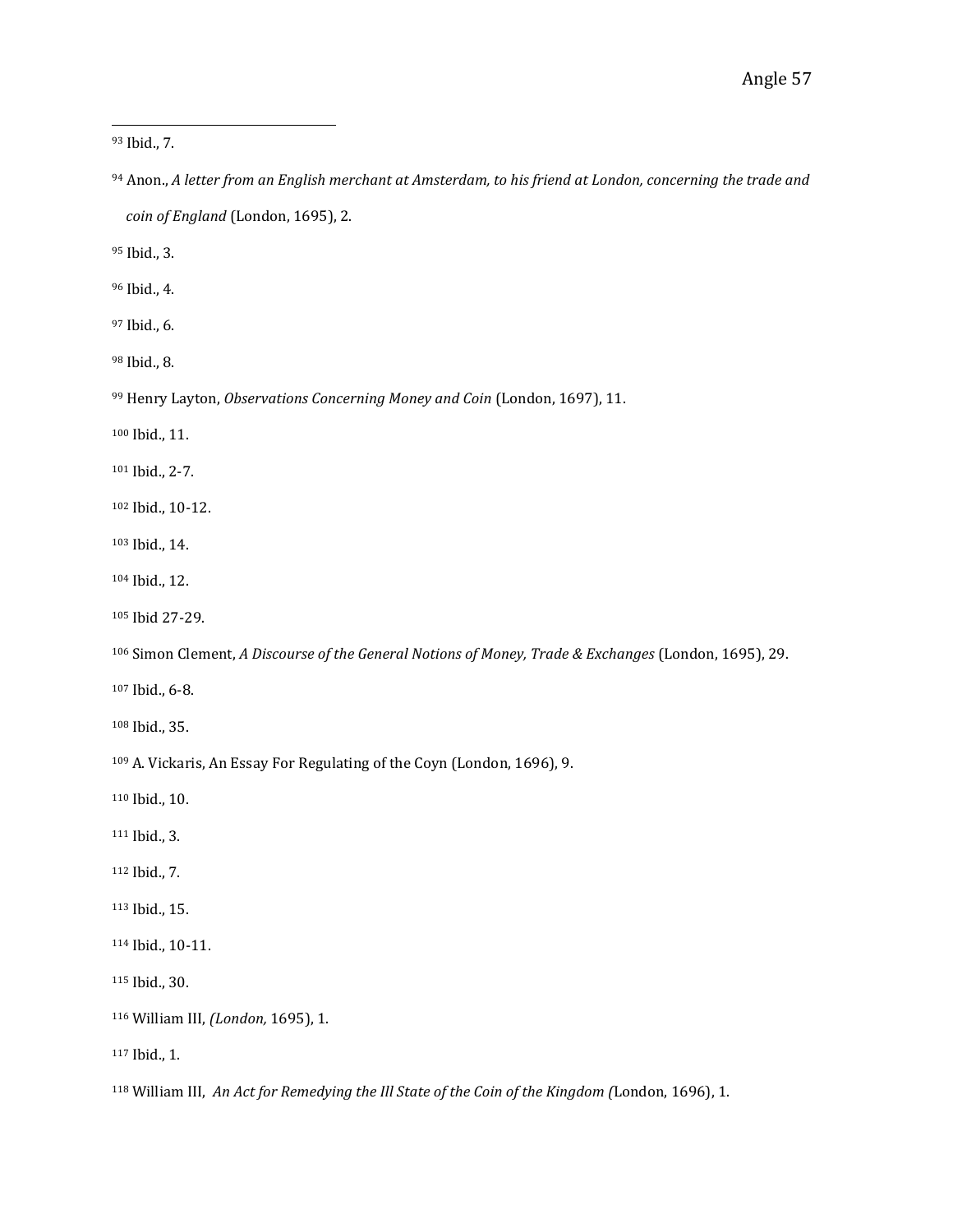119 Ibid., 2.

<sup>120</sup> William III, "His Majesties Most Gracious Speech To Both Houses of Parliament, On Tuesday the Fifth Day of July, 1698" (London, 1698), 2.

121 Ibid., 1-3.

122 Glaisyer, Culture of Commerce. Alan Houston and Steven Pincus, A Nation Transformed: England After the *Restoration* (Cambridge, U.K.: Cambridge University Press, 2001). Ormrod, Rise of Commercial Empire. All of these works discuss at varying lengths the culture of commerce that developed in Britain during this period. Ormrod focuses on the importance of their self-consciousnes, while Glaisyer discusses their institutions.

123 Glaisyer, *Culture of Commerce*, 67.

 

124 Ibid., 63.

125 Ibid., 47-48.

- 126 Ibid., 156-157.
- 127 Ibid., 185.
- 128 Ibid., 65.

129 Ibid., 43.

130 Ibid., 23.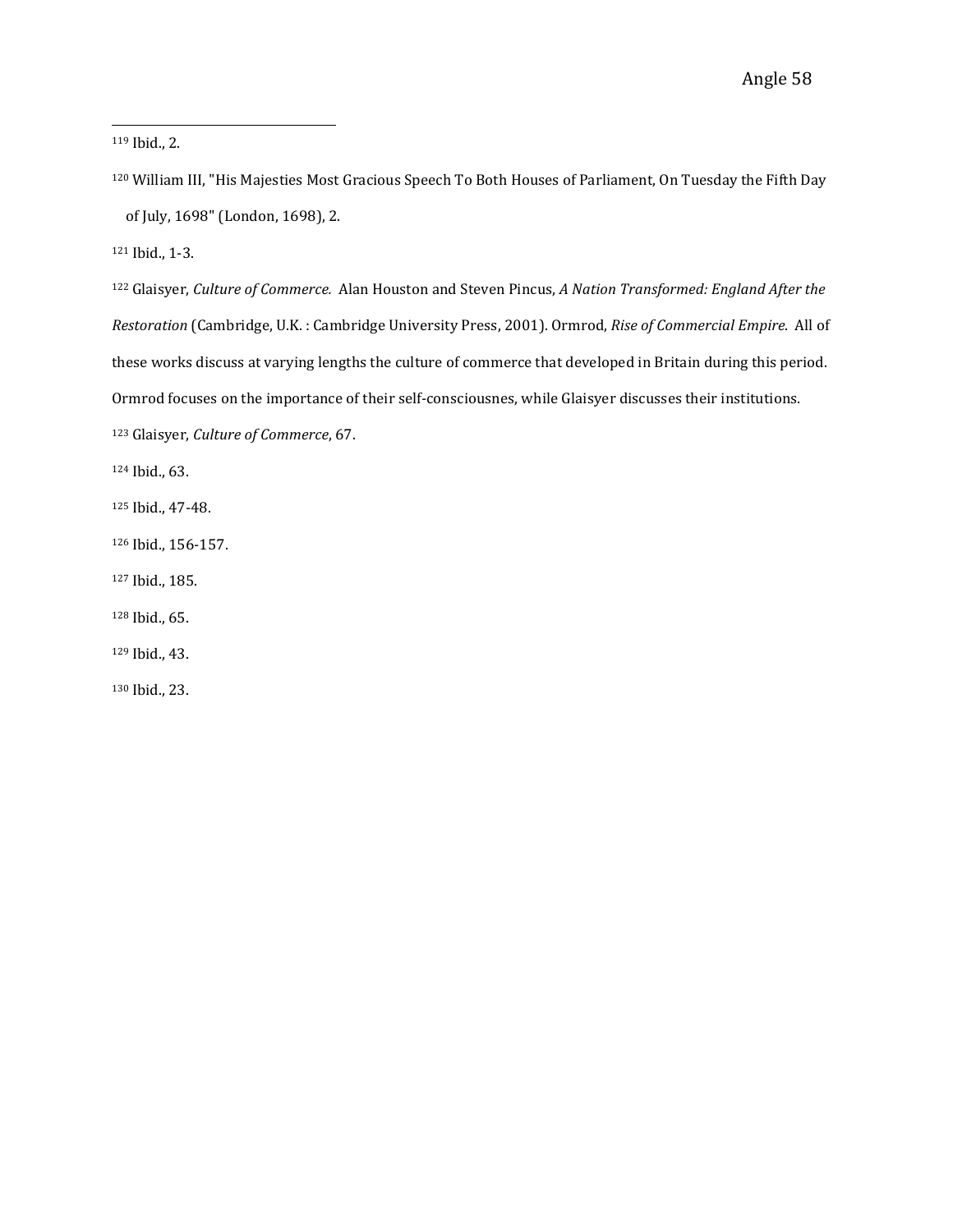# **Bibliography**

#### **Primary Sources:**

 

- Anon. A letter from an English merchant at Amsterdam, to his friend at London, concerning the trade and coin of England. London, 1695.
- Anon. Bank-credit: or the usefulness & security of the Bank of credit examined; in a dialogue between a country gentleman and a London merchant. London, 1683.

Anon. Some Reflections Upon His Highness the Prince of Oranges Declaration. London : 1688.

- Anon. self-described "Citizen of London." *A Letter to the Author of The Dutch Design, Anatomized Written by a Citizen* of London, for the Promoting of His Majesties Service. London, 1688.
- Anon. self-described "True member of the Church of England." *The Dutch Design Anatomized, or, A Discovery of the* Wickedness and Unjustice of the Intended Invasion and a Clear Proof That It Is the Interest of All the King's Subjects to Defend His Majesty and Their Country Against It. London, 1688.
- Anon. The Broken Merchants Complaint, Represented in a Dialogue Between a Scrivener and a Banker on the Royal-*Exchange of London*. London, 1683.
- Briscoe, John. "An Abstract of the Discourse on the Late Funds of the Million Act, Letter Act, and the Bank of England." London, 1694.

Chamberlen, Hugh. *Several Objections Sometimes Made Against the Office of Credit Fully Answered*. London, 1682.

Charles II, King of England, 1660-1685. An Humble Proposal, Whereby His Majesty May Raise and Extend His Credit to *the Annual Value of His Revenue without Interest or Damage to the Kingdom.* London, 1673.

*Bank of England Act 1694*, 1694. 

- Clement, Simon. A Discourse of the General Notions of Money, Trade & Exchanges. London, 1695.
- Compton, Henry. An Exact Account of the Whole Proceedings Against the Right Reverend Father in God, Henry, Lord *Bishop of London, Before the Lord Chancellor and the Other Ecclesiastical Commissioners.* London, 1688.

Cavendish, William. The True Copy of a Paper Delivered by the Lord Devonshire to the Mayor of Darby, Where He

Quarter'd the One and Twentieth of November, 1688. London, 1688.

Lindsay, Lady Jane. *Sealing of the Bank of England Charter*. The Houblon Family, vol. 1, 1907, 1694.

Layton, Henry. Observations Concerning Money and Coin. London, 1697.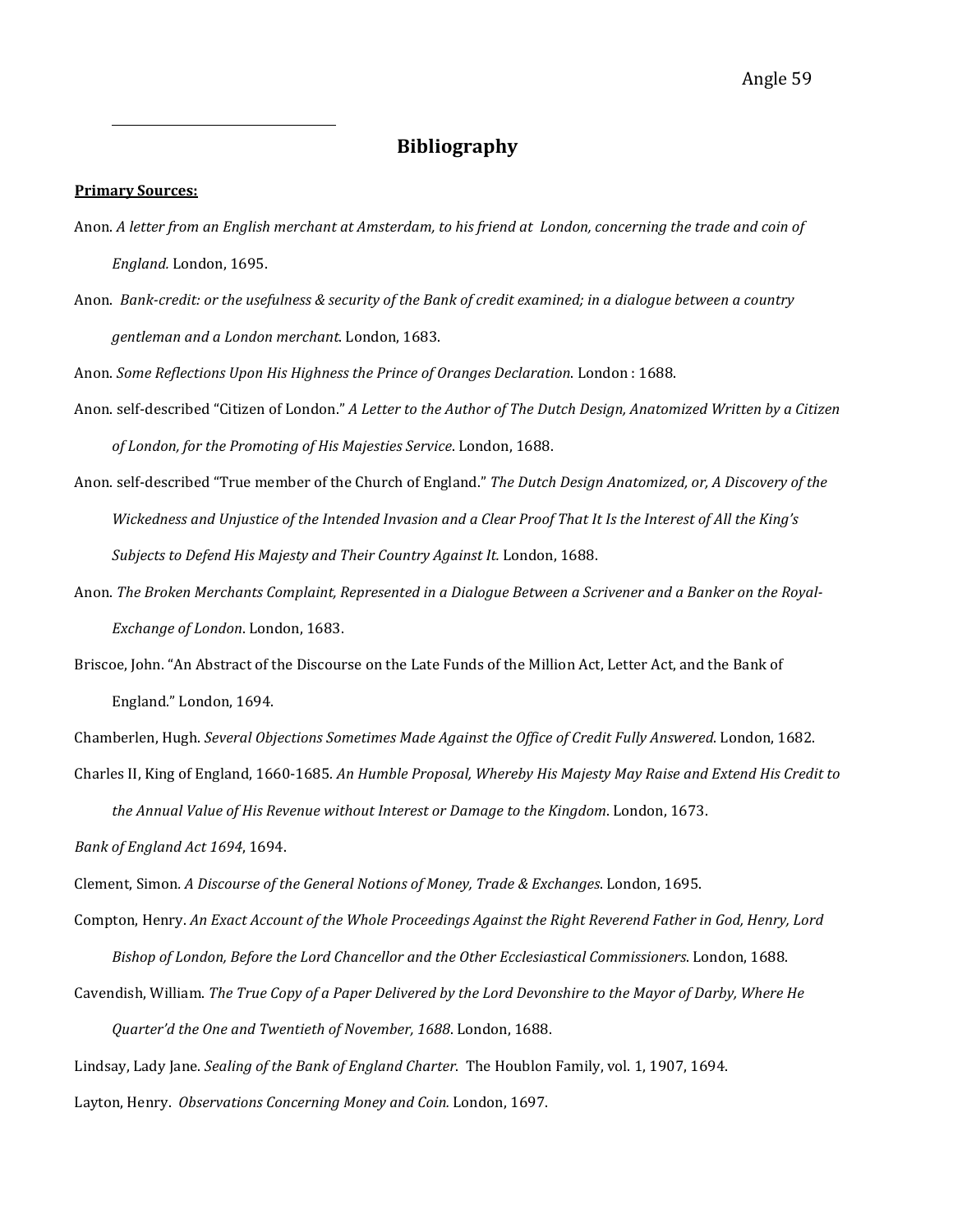Locke, John. Two Treatises of Government, ed. Peter Laslett. Cambridge, U.K.: Cambridge University Press, 1960. Montgomerie, Alexander. *Essays, I. On the public debt. II. On paper-money, banking, & III. On frugality*. London, 1755. Newcomb, Thomas. "An Humble Proposal, Whereby His Majesty May Raise and Extend His Credit to the Annual

Value of His Revenue Without Interest or Damage to the Kingdom." London, 1673.

- Osborne, Thomas. The Thoughts of a Private Person, About the Justice of the Gentlemens Undertaking at York, Nov. 1688 Wherein Is Shewed, That It Is Neither Against Scripture, nor Moral Honesty, to Defend Their Just and Legal *Rights, Against the Illegal Invaders of Them : Occasioned Then by Some Private Debates, and Now Submitted to Better Judgments*. London, 1689.
- Pincus, Steven. *England's Glorious Revolution, 1688-1689: a Brief History with Documents. 1st ed.* New York, N.Y: Palgrave Macmillan, 2006.
- Vickaris, A. An Essay For Regulating of the Coyn. London, 1696.
- William III. An Act for Remedying the III State of the Coin of the Kingdom. London, 1696.
- William III. A Proclamation. London, 1695.

 

William III. "His Majesties Most Gracious Speech To Both Houses of Parliament, On Tuesday the Fifth Day of July, 1698." London, 1698.

#### **Secondary Souces**

Brewer, John. *The Sinews of Power: War, Money, and the English State, 1688-1783*. New York: Knopf, 1989.

- Claydon, Tony. *William III and the Godly Revolution*. Cambridge, U.K.: Cambridge University Press, 1996.
- Dickson, P. G. M. The Financial Revolution in England: a Study in the Development of Public Credit, 1688-1756.

London: St. Martin's Press, 1967.

Emmer, P. C. The Dutch in the Atlantic Economy, 1580-1880: Trade, Slavery and Emancipation. Aldershot ; Brookfield, Vt: Ashgate, 1998.

Glaisyer, Natasha. The Culture of Commerce in England, 1660 - 1720. Rochester, NY: Boydell Press, 2006. Goldgar, Anne. Tulipmania: Money, Honor, and Knowledge in the Dutch Golden Age. Chicago: University of Chicago Press, 2007.